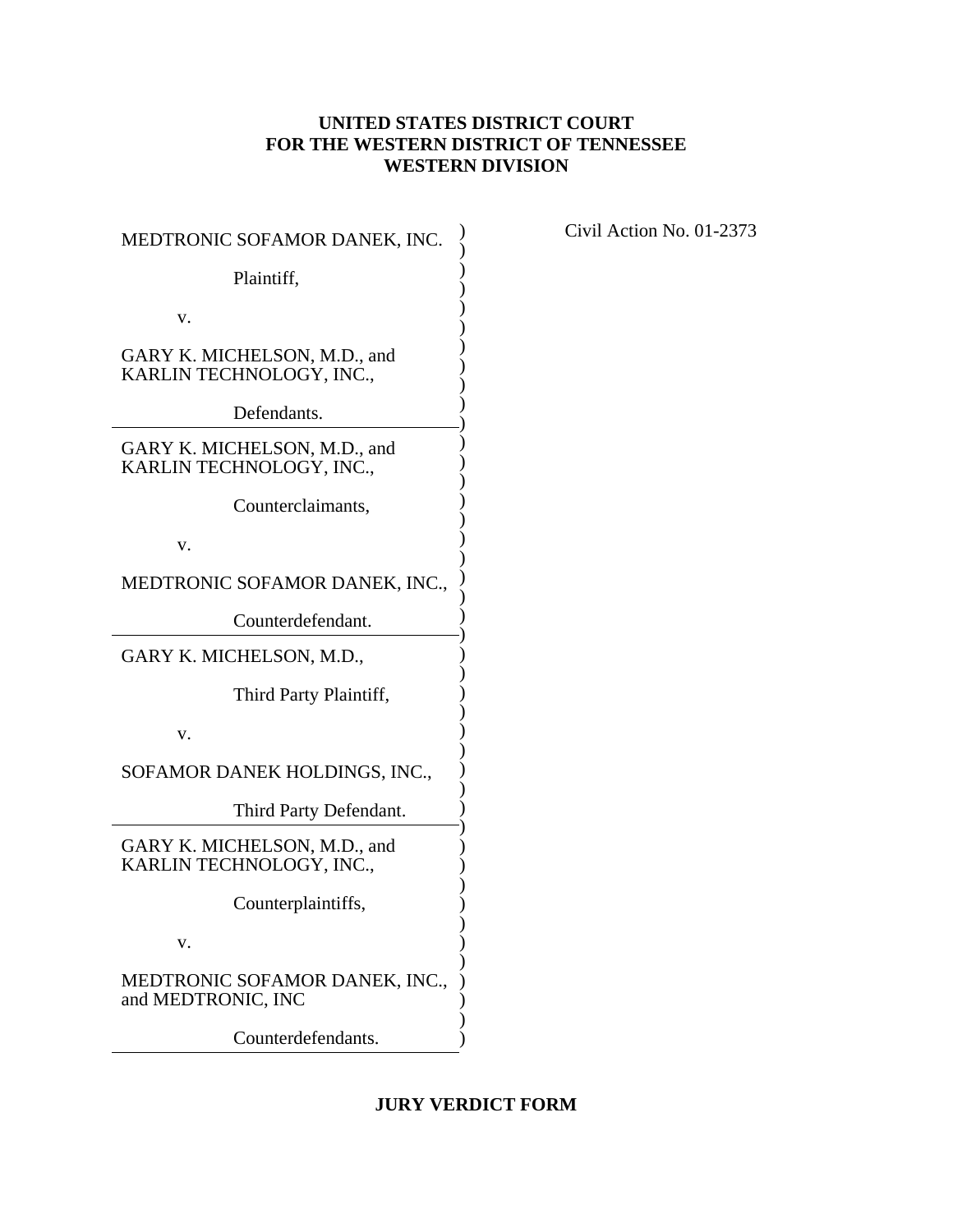# **TABLE OF CONTENTS**

Page

| CONFIDENTIALITY AGREEMENTS (Trial Exs. 62, 63A-63G)  10       |  |
|---------------------------------------------------------------|--|
|                                                               |  |
| TORTIOUS INTERFERENCE WITH PROSPECTIVE BUSINESS               |  |
|                                                               |  |
| THE '155 PATENT (Trial Ex. 6; Juror Binder Vol. 1, Tab 6)  14 |  |
| THE '498 PATENT (Trial Ex. 7; Juror Binder Vol. 1, Tab 7)  17 |  |
|                                                               |  |
|                                                               |  |
|                                                               |  |
|                                                               |  |
|                                                               |  |
|                                                               |  |
| COMBINED LIABILITY DETERMINATIONS AND DAMAGES CLAIMS WITH     |  |
| ROYALTIES CLAIMS UNDER THE PURCHASE AGREEMENT  27             |  |
|                                                               |  |
| ROYALTIES CLAIMS UNDER THE THREE-PARTY AGREEMENT  31          |  |
|                                                               |  |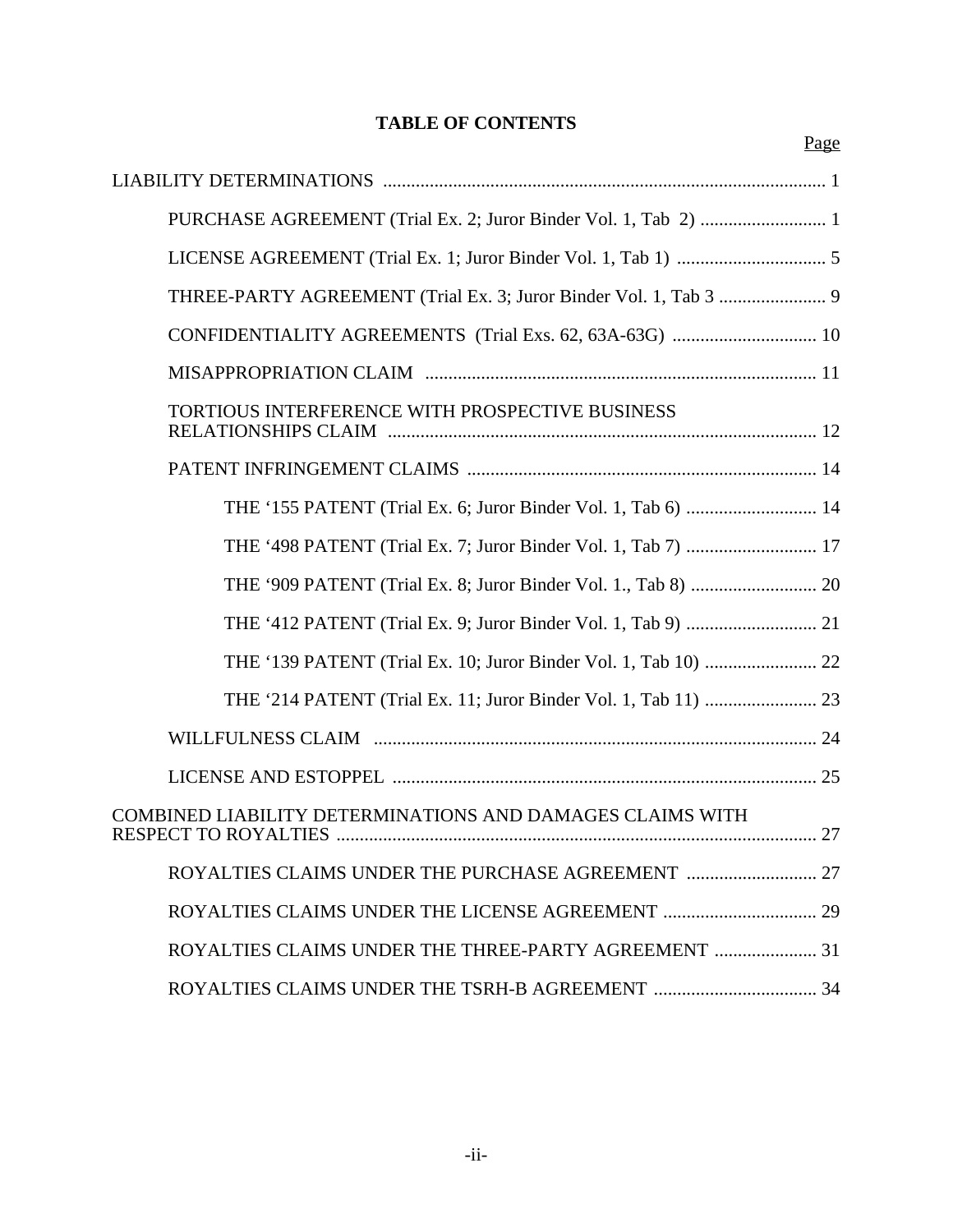# Page

| COMBINED LIABILITY DETERMINATIONS AND DAMAGES CLAIMS WITH |  |
|-----------------------------------------------------------|--|
|                                                           |  |
|                                                           |  |
|                                                           |  |
|                                                           |  |
| DAMAGES CLAIMS OF DR. MICHELSON/KARLIN TECHNOLOGY  37     |  |
| DAMAGES CLAIMS FOR BREACH OF THE PURCHASE                 |  |
| DAMAGES CLAIMS FOR BREACH OF THE LICENSE AGREEMENT  39    |  |
| DAMAGES CLAIMS FOR BREACH OF THE THREE-PARTY              |  |
| DAMAGES CLAIM FOR BREACH OF THE CONFIDENTIALITY           |  |
|                                                           |  |
| DAMAGES CLAIMS FOR TORTIOUS INTERFERENCE WITH             |  |
|                                                           |  |
|                                                           |  |
| DAMAGES CLAIM FOR BREACH OF THE PURCHASE AGREEMENT  48    |  |
| DAMAGES CLAIM FOR BREACH OF THE LICENSE AGREEMENT  49     |  |
|                                                           |  |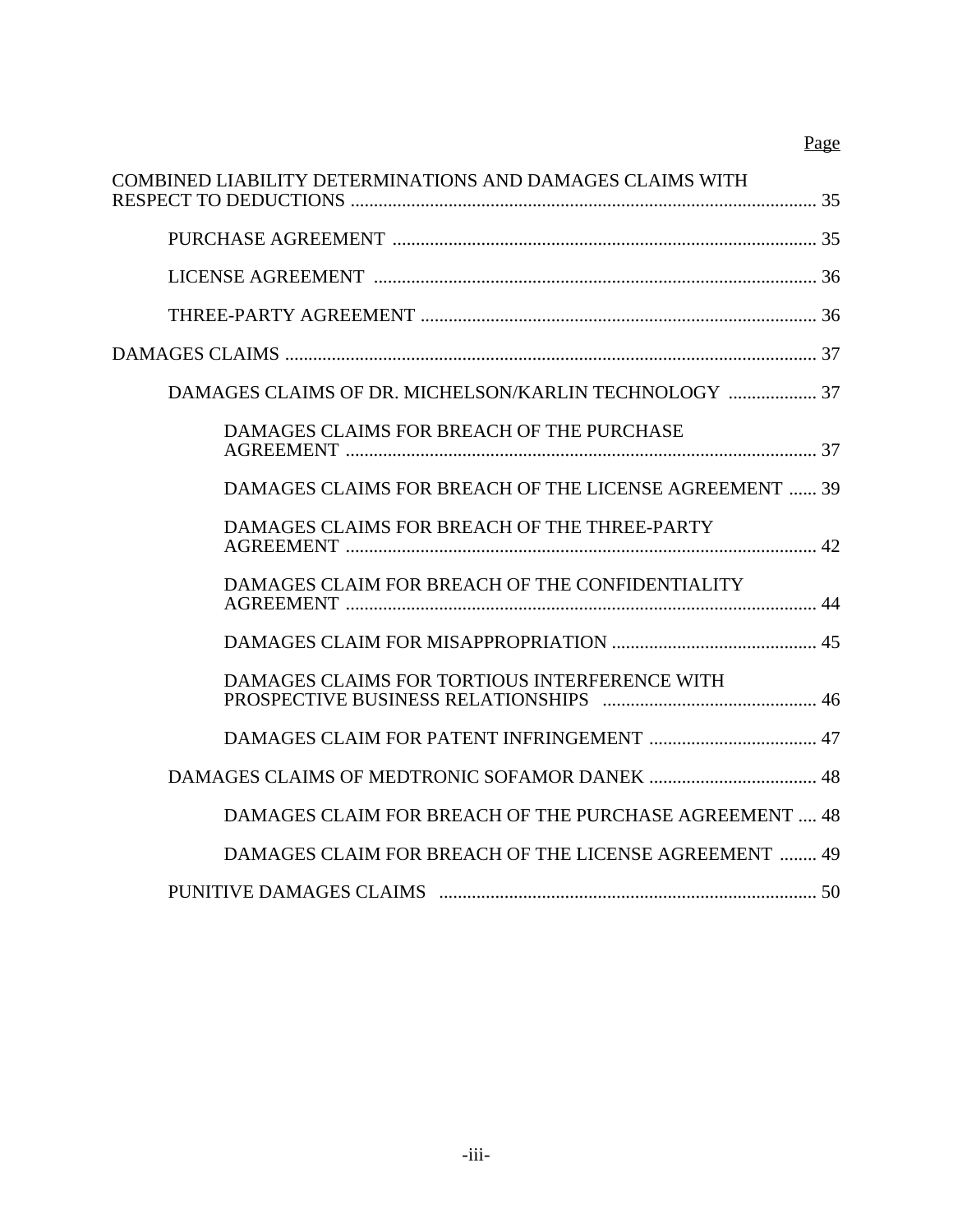We, the jury in the above entitled action, find the following special verdict on the following questions submitted to us:

## **LIABILITY DETERMINATIONS**

#### **PURCHASE AGREEMENT (Trial Ex. 2; Juror Binder Vol. 1, Tab 2)**

Question No. 1: Has Dr. Michelson proven by a preponderance of the evidence that Medtronic Sofamor Danek breached the Purchase Agreement by failing to use its reasonable best efforts as that obligation is described and limited (Section 4.5 of the Purchase Agreement)?

Answer: Yes No [A "Yes" answer is in favor of Dr. Michelson; a "No" answer is in favor of Medtronic Sofamor Danek.]

Question No. 2: Has Dr. Michelson proven by a preponderance of the evidence that Medtronic Sofamor Danek made a decision not to use its reasonable best efforts as that obligation is described and limited (Section 4.5 of the Purchase Agreement)?

Answer: Yes No [A "Yes" answer is in favor of Dr. Michelson; a "No" answer is in favor of Medtronic Sofamor Danek.]

If the answer to Question No. 1 or Question No. 2 above is "Yes," go on to Question No. 3. If the answers to both Question No. 1 and Question No. 2 above are "No," then skip Question No. 3 and go to Question No. 4.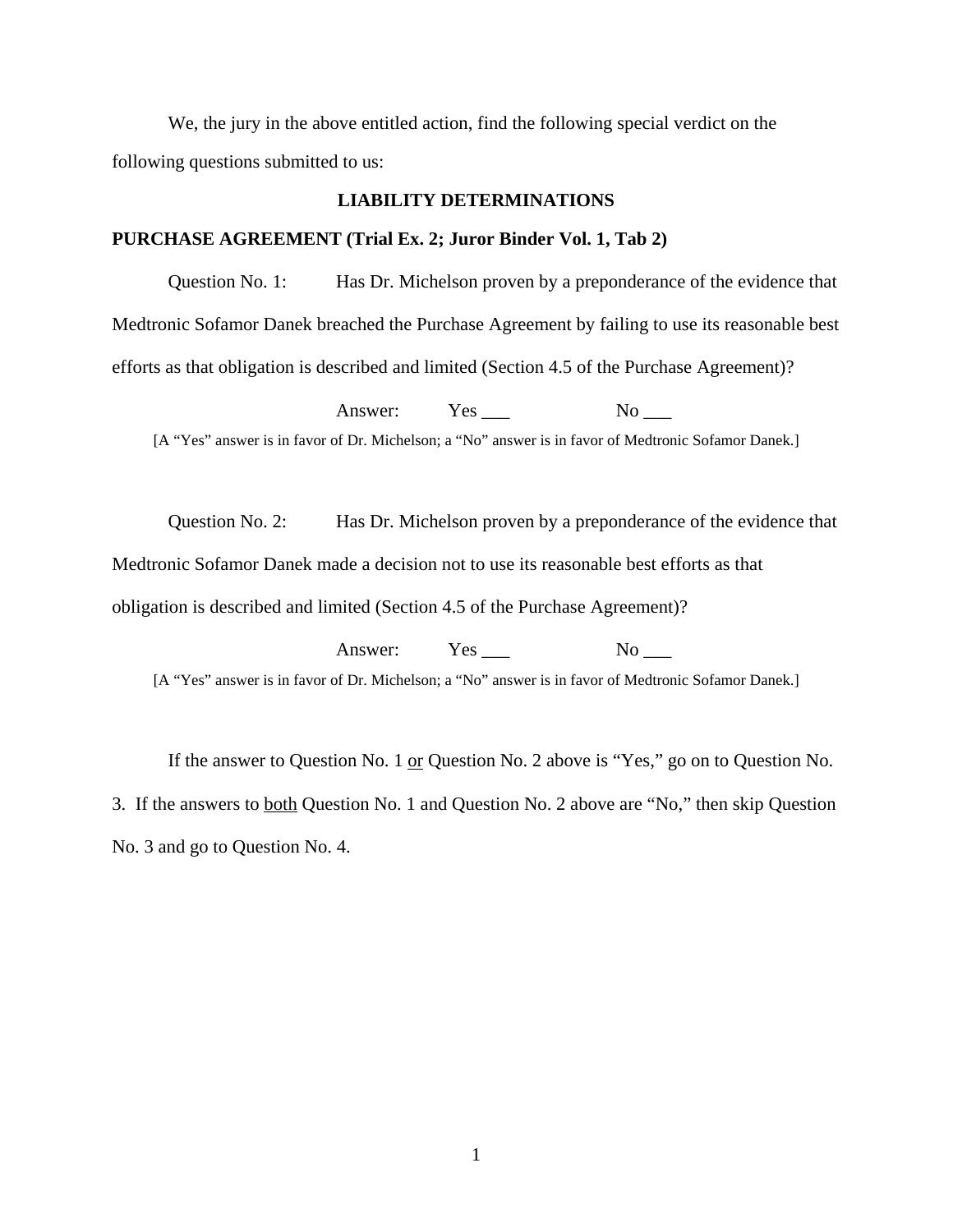Question No. 3: Has Dr. Michelson proven by a preponderance of the evidence that Medtronic Sofamor Danek breached the Purchase Agreement by refusing to return the nonthreaded Medical Device and Technology when Dr. Michelson exercised the option to purchase them (Section 4.5 of the Purchase Agreement)?

Answer: Yes No [A "Yes" answer is in favor of Dr. Michelson; a "No" answer is in favor of Medtronic Sofamor Danek.]

Question No. 4: Has Dr. Michelson proven by a preponderance of the evidence that Medtronic Sofamor Danek breached the Purchase Agreement by failing to provide proper patent notices (Section 4.6 of the Purchase Agreement)?

Answer: Yes \_\_\_\_\_ No \_\_\_\_\_ [A "Yes" answer is in favor of Dr. Michelson; a "No" answer is in favor of Medtronic Sofamor Danek.]

Question No. 5: Has Dr. Michelson proven by a preponderance of the evidence that Medtronic Sofamor Danek breached the Purchase Agreement by failing to engage in dispute resolution (Section 12.15 of the Purchase Agreement)?

Answer: Yes \_\_\_\_\_ No \_\_\_\_ [A "Yes" answer is in favor of Dr. Michelson; a "No" answer is in favor of Medtronic Sofamor Danek.]

Question No. 6: Has Dr. Michelson proven by a preponderance of the evidence that Medtronic Sofamor Danek breached the Purchase Agreement by violating the implied covenant of good faith and fair dealing?

Answer: Yes \_\_\_\_\_ No \_\_\_\_\_

[A "Yes" answer is in favor of Dr. Michelson; a "No" answer is in favor of Medtronic Sofamor Danek.]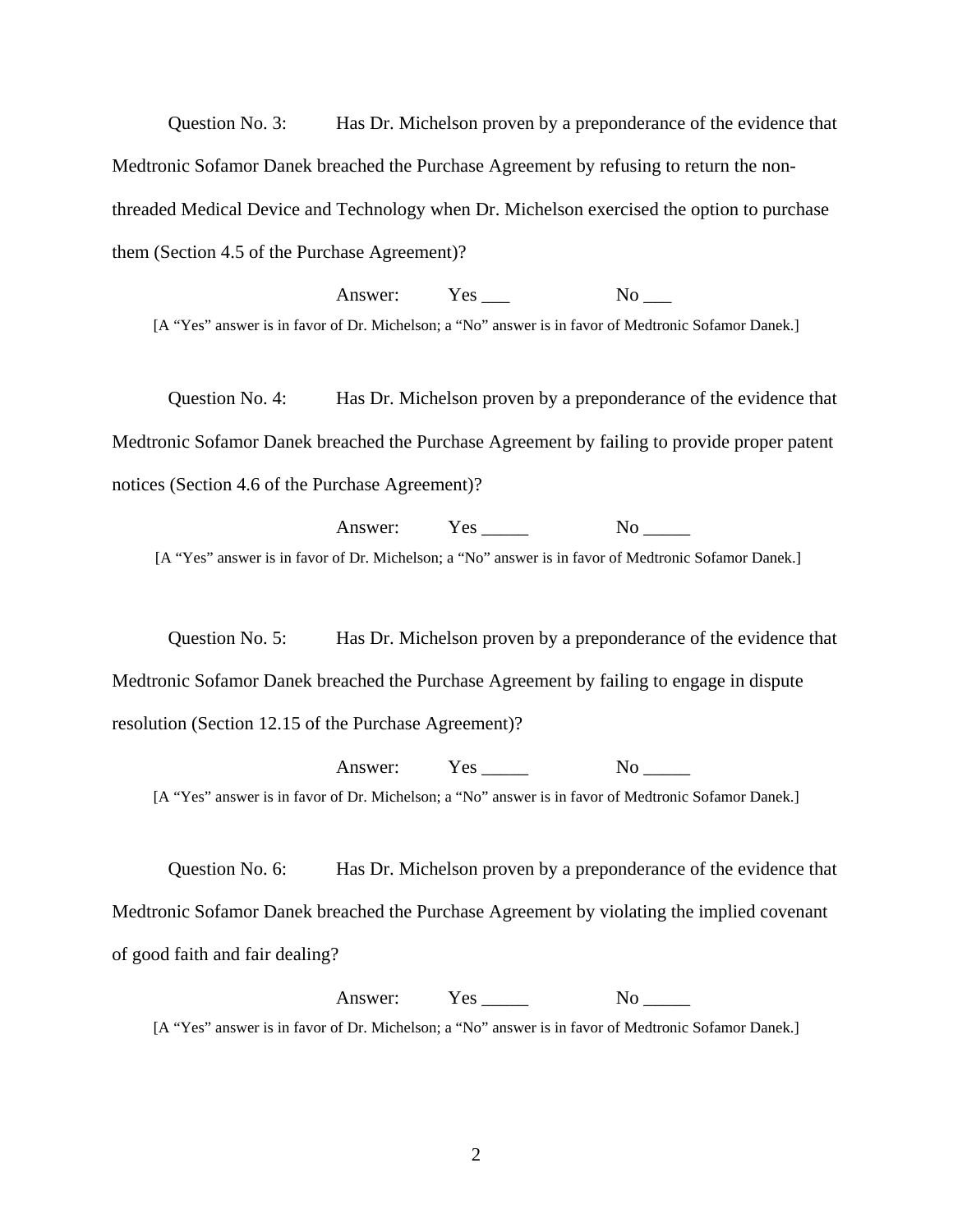Question No. 7: Has Medtronic Sofamor Danek proven by a preponderance of the evidence that Dr. Michelson breached the Purchase Agreement by competing with Medtronic Sofamor Danek, either directly or indirectly, with respect to the Technology and the Medical Device (Section 3.2 of the Purchase Agreement)?

Answer: Yes No [A "Yes" answer is in favor of Medtronic Sofamor Danek; a "No" answer is in favor of Dr. Michelson.]

Question No. 8: Has Medtronic Sofamor Danek proven by a preponderance of the evidence that Dr. Michelson breached the Purchase Agreement by failing to cooperate in all respects with Medtronic Sofamor Danek to ensure Medtronic Sofamor Danek's quiet enjoyment of the Technology and the Medical Device (Section 3.2 of the Purchase Agreement)?

Answer: Yes No [A "Yes" answer is in favor of Medtronic Sofamor Danek; a "No" answer is in favor of Dr. Michelson.]

Question No. 9: Has Medtronic Sofamor Danek proven by a preponderance of the evidence that Dr. Michelson breached the Purchase Agreement by failing to give written notice and an opportunity to cure any alleged breach (Sections 12.6 and 12.14 of the Purchase Agreement)?

Answer: Yes \_\_\_\_\_ No \_\_\_\_\_ [A "Yes" answer is in favor of Medtronic Sofamor Danek; a "No" answer is in favor of Dr. Michelson.]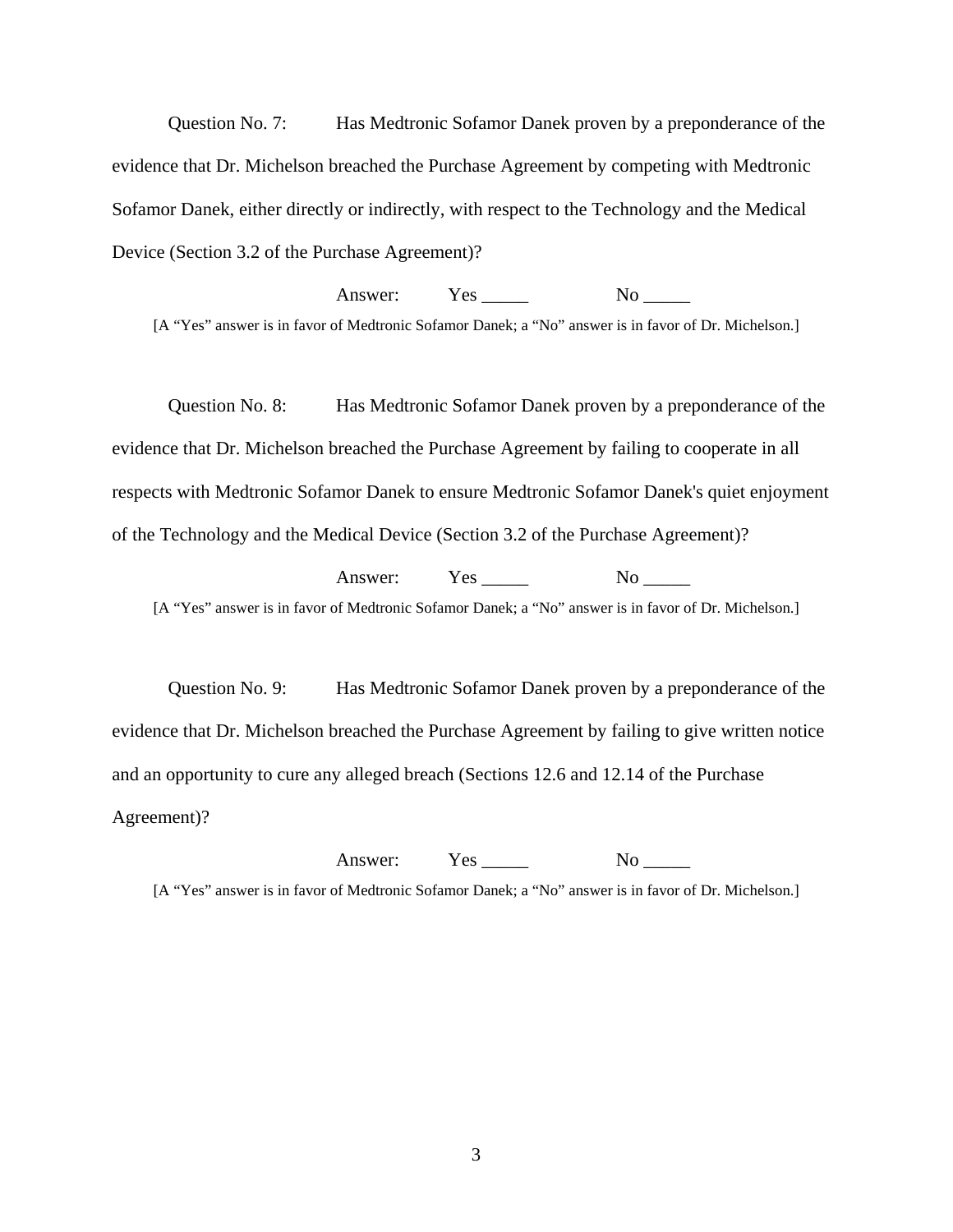Question No. 10: Has Medtronic Sofamor Danek proven by a preponderance of the evidence that Dr. Michelson breached the Purchase Agreement by violating the implied covenant of good faith and fair dealing?

Answer: Yes \_\_\_\_\_ No \_\_\_\_\_

[A "Yes" answer is in favor of Medtronic Sofamor Danek; a "No" answer is in favor of Dr. Michelson.]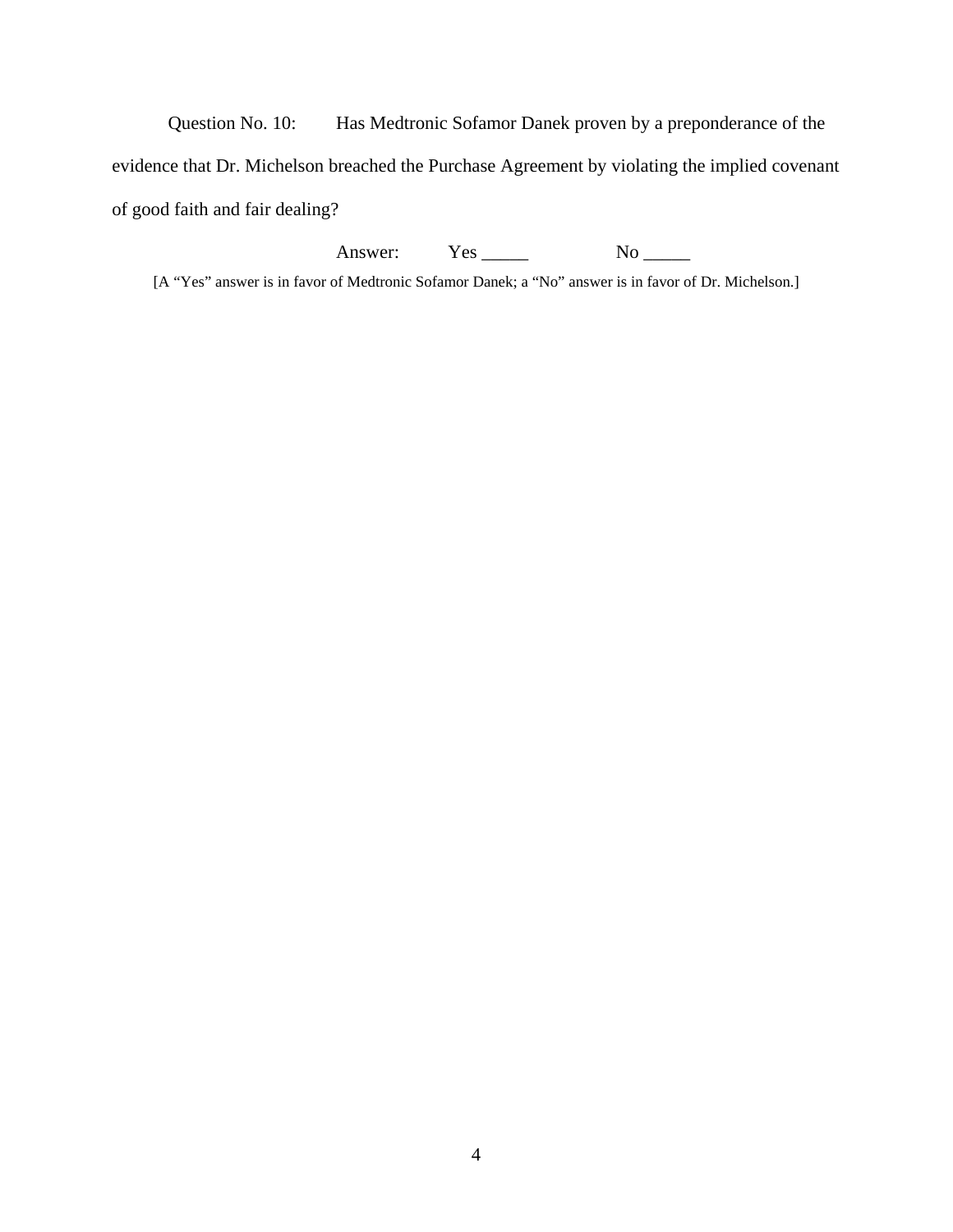#### **LICENSE AGREEMENT (Trial Ex. 1; Juror Binder Vol. 1, Tab 1)**

Question No. 11: Has Karlin Technology proven by a preponderance of the evidence that Medtronic Sofamor Danek breached the License Agreement by failing to use its reasonable best efforts as that obligation is described and limited (Section 4.4 of the License Agreement)?

Answer: Yes No

[A "Yes" answer is in favor of Karlin Technology; a "No" answer is in favor of Medtronic Sofamor Danek.]

Question No. 12: Has Karlin Technology proven by a preponderance of the evidence that Medtronic Sofamor Danek made a decision not to use its reasonable best efforts as that obligation is described and limited (Section 4.4 of the License Agreement)?

Answer: Yes No [A "Yes" answer is in favor of Karlin Technology; a "No" answer is in favor of Medtronic Sofamor Danek.]

If the answer to Question No. 11 or Question No. 12 above is "Yes," go on to Question No. 13. If the answers to both Question No. 11 and Question No. 12 are "No," then skip Question No. 13 and go to Question No. 14.

Question No. 13: Has Karlin Technology proven by a preponderance of the evidence that Medtronic Sofamor Danek breached the License Agreement by refusing to return the threaded Medical Device and Technology when Karlin Technology exercised the option to purchase (Section 4.4 of the License Agreement)?

Answer: Yes \_\_\_ No \_\_\_ [A "Yes" answer is in favor of Karlin Technology; a "No" answer is in favor of Medtronic Sofamor Danek.]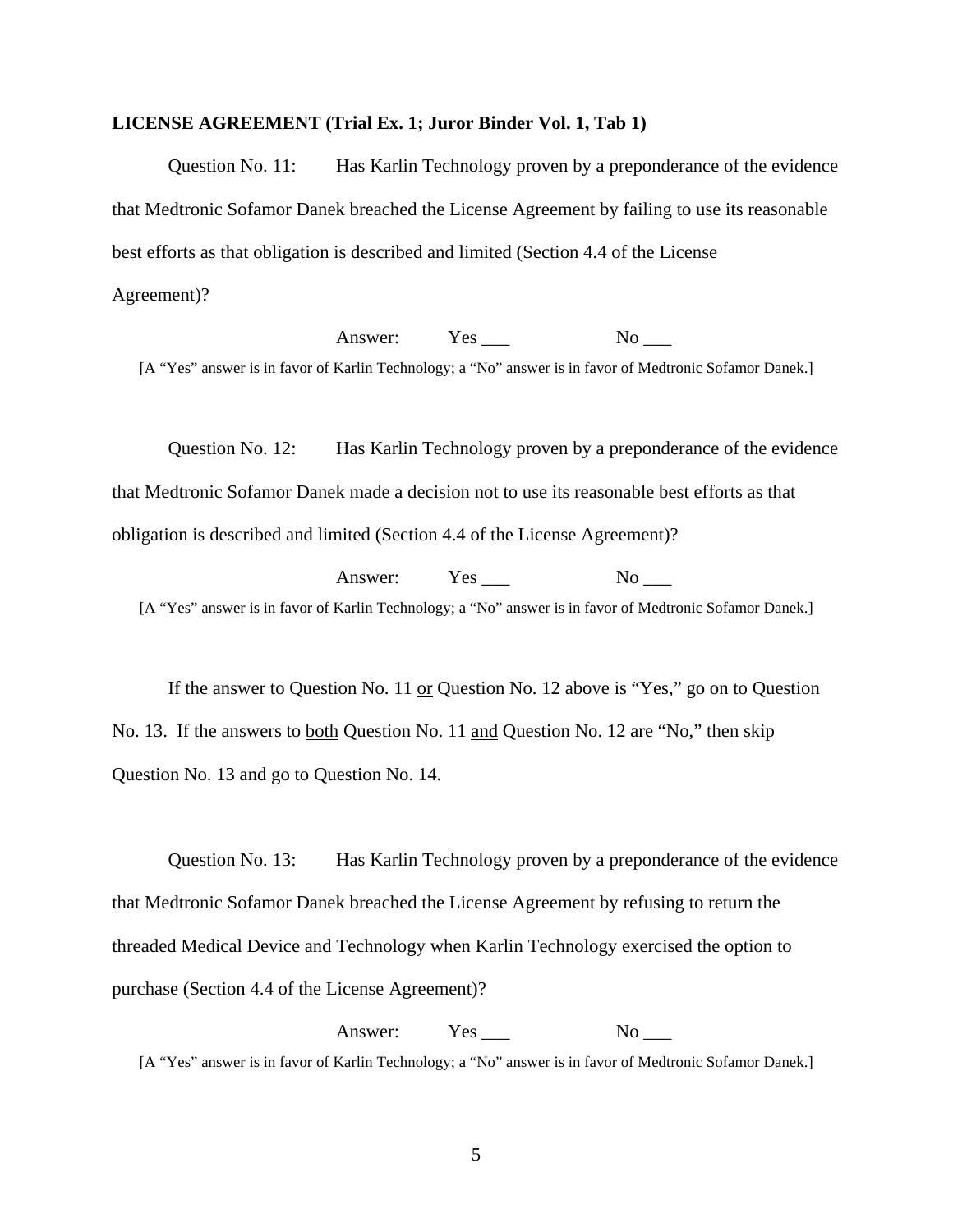Question No. 14: Has Karlin Technology proven by a preponderance of the evidence that Medtronic Sofamor Danek breached the License Agreement by failing to provide proper patent notices (Section 4.5 of the License Agreement)?

Answer: Yes No [A "Yes" answer is in favor of Karlin Technology; a "No" answer is in favor of Medtronic Sofamor Danek.]

Question No. 15: Has Karlin Technology proven by a preponderance of the evidence that Medtronic Sofamor Danek breached the License Agreement by failing to allow inspection, examination, audit, and copying of records (Section 6 of the License Agreement)?

Answer: Yes No [A "Yes" answer is in favor of Karlin Technology; a "No" answer is in favor of Medtronic Sofamor Danek.]

Question No. 16: Has Karlin Technology proven by a preponderance of the evidence that Medtronic Sofamor Danek breached the License Agreement by failing to engage in dispute resolution (Section 13.15 of the License Agreement)?

Answer: Yes No

[A "Yes" answer is in favor of Karlin Technology; a "No" answer is in favor of Medtronic Sofamor Danek.]

Question No. 17: Has Karlin Technology proven by a preponderance of the evidence that Medtronic Sofamor Danek breached the License Agreement by failing to maintain patent rights in Dr. Michelson's inventions by seeking extension of U.S. Patent No. 6,264,656 (sometimes referred to as the '656 patent) (Section 7 of the License Agreement)?

Answer: Yes \_\_\_\_\_ No \_\_\_\_\_

[A "Yes" answer is in favor of Karlin Technology; a "No" answer is in favor of Medtronic Sofamor Danek.]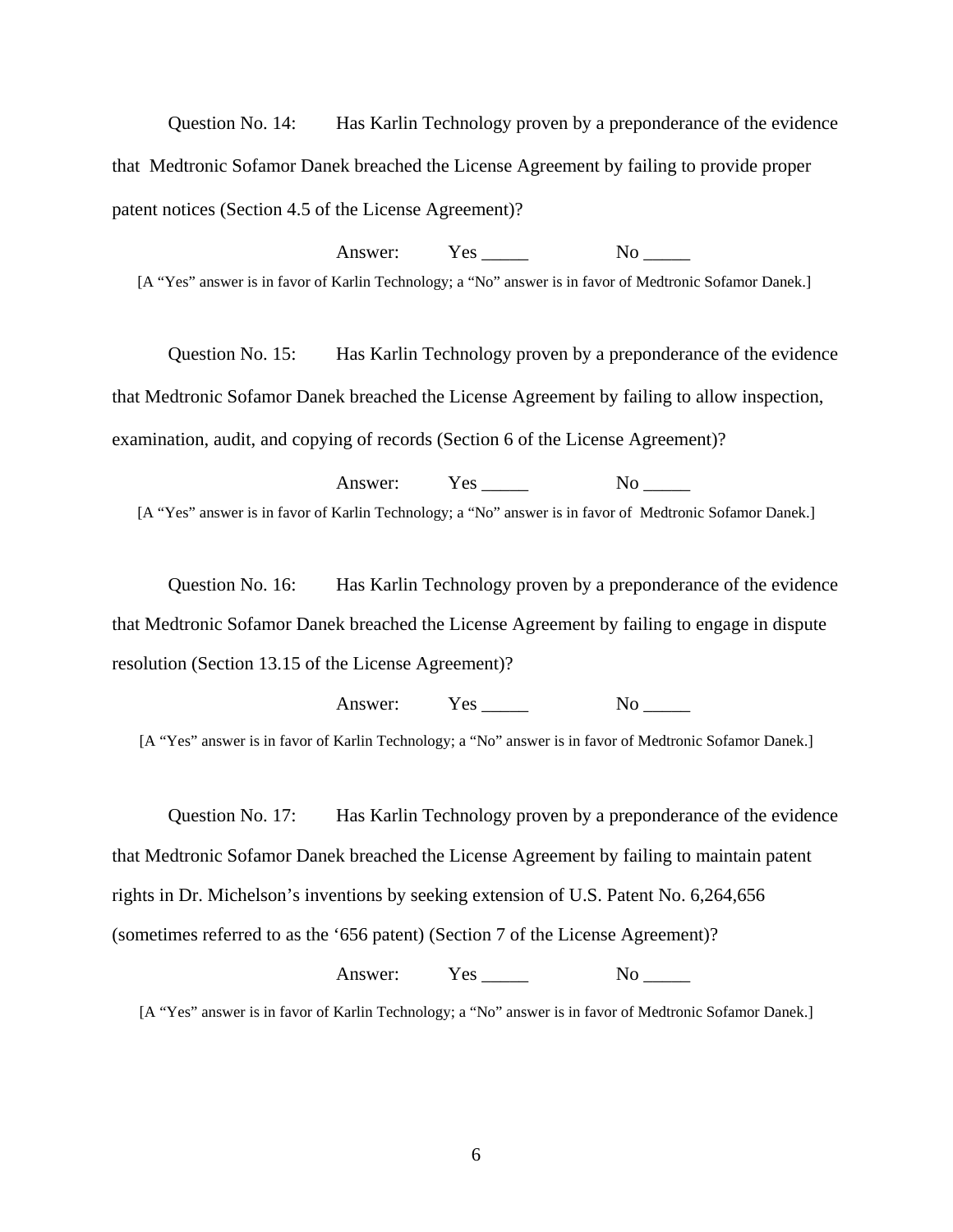Question No. 18: Has Karlin Technology proven by a preponderance of the evidence that Medtronic Sofamor Danek breached the License Agreement by granting an improper sublicense to Osteotech (Section 2.2 of the License Agreement)?

# Answer: Yes No

[A "Yes" answer is in favor of Karlin Technology; a "No" answer is in favor of Medtronic Sofamor Danek.]

Question No. 19: Has Medtronic Sofamor Danek proven by a preponderance of the evidence that Karlin Technology breached the License Agreement by competing with Medtronic Sofamor Danek, either directly or indirectly, with respect to the Technology and the Medical Device (Section 3.2 of the License Agreement)?

Answer: Yes \_\_\_\_\_ No \_\_\_\_

[A "Yes" answer is in favor of Medtronic Sofamor Danek; a "No" answer is in favor of Karlin Technology.]

Question No. 20: Has Medtronic Sofamor Danek proven by a preponderance of the evidence that Karlin Technology breached the License Agreement by failing to cooperate in all respects with Medtronic Sofamor Danek to ensure Medtronic Sofamor Danek's quiet enjoyment of the Technology and the Medical Device (Section 3.2 of the License Agreement)?

Answer: Yes \_\_\_\_\_ No \_\_\_\_\_

[A "Yes" answer is in favor of Medtronic Sofamor Danek; a "No" answer is in favor of Karlin Technology.]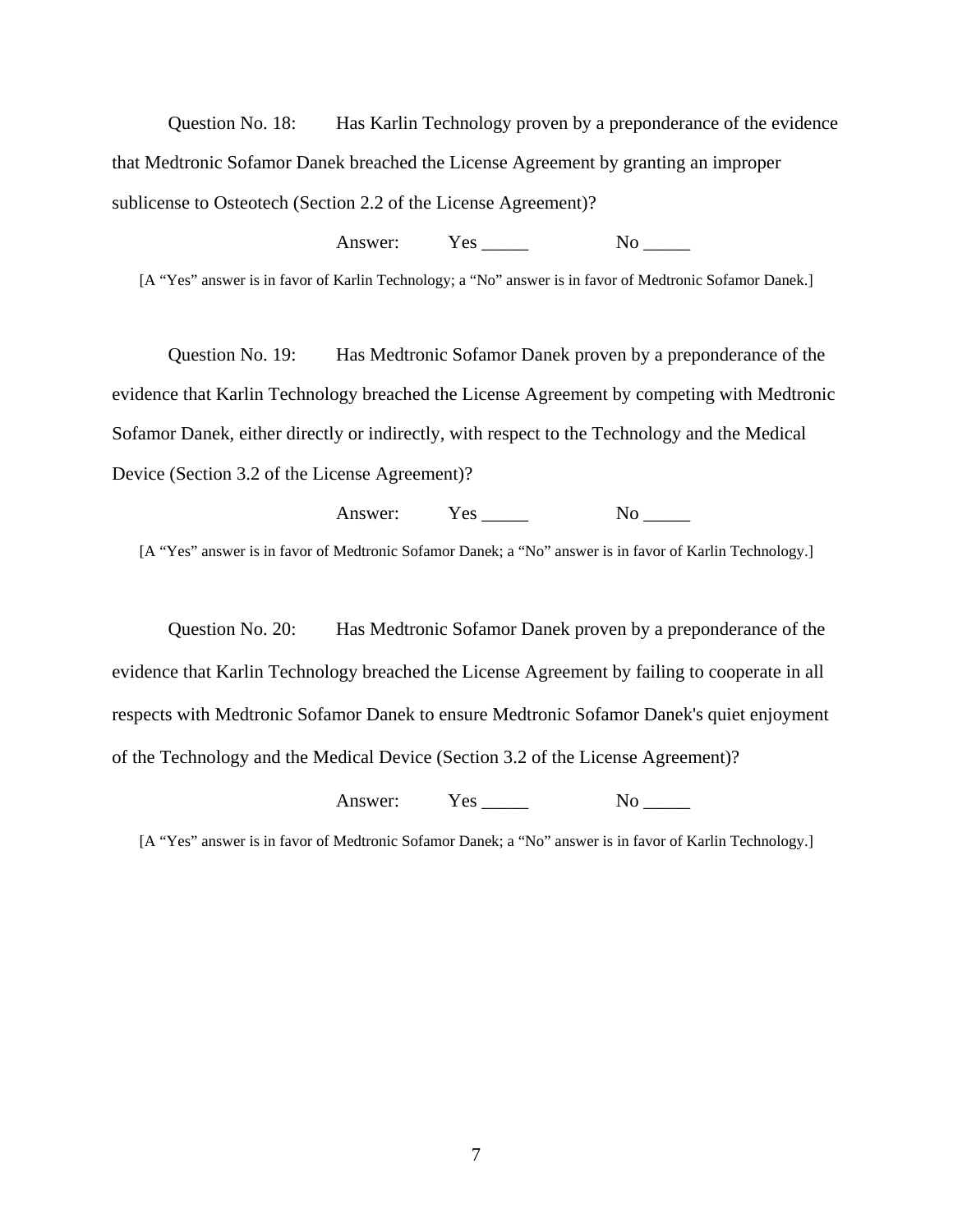Question No. 21: Has Medtronic Sofamor Danek proven by a preponderance of the evidence that Karlin Technology breached the License Agreement by failing to give written notice and an opportunity to cure any alleged breach (Sections 13.6 and 13.14 of the License Agreement)?

Answer: Yes <u>No</u>

[A "Yes" answer is in favor of Medtronic Sofamor Danek; a "No" answer is in favor of Karlin Technology.]

Question No. 22: Has Medtronic Sofamor Danek proven by a preponderance of the evidence that Karlin Technology breached the License Agreement by violating the implied covenant of good faith and fair dealing?

Answer: Yes \_\_\_\_\_ No \_\_\_\_\_

[A "Yes" answer is in favor of Medtronic Sofamor Danek; a "No" answer is in favor of Karlin Technology.]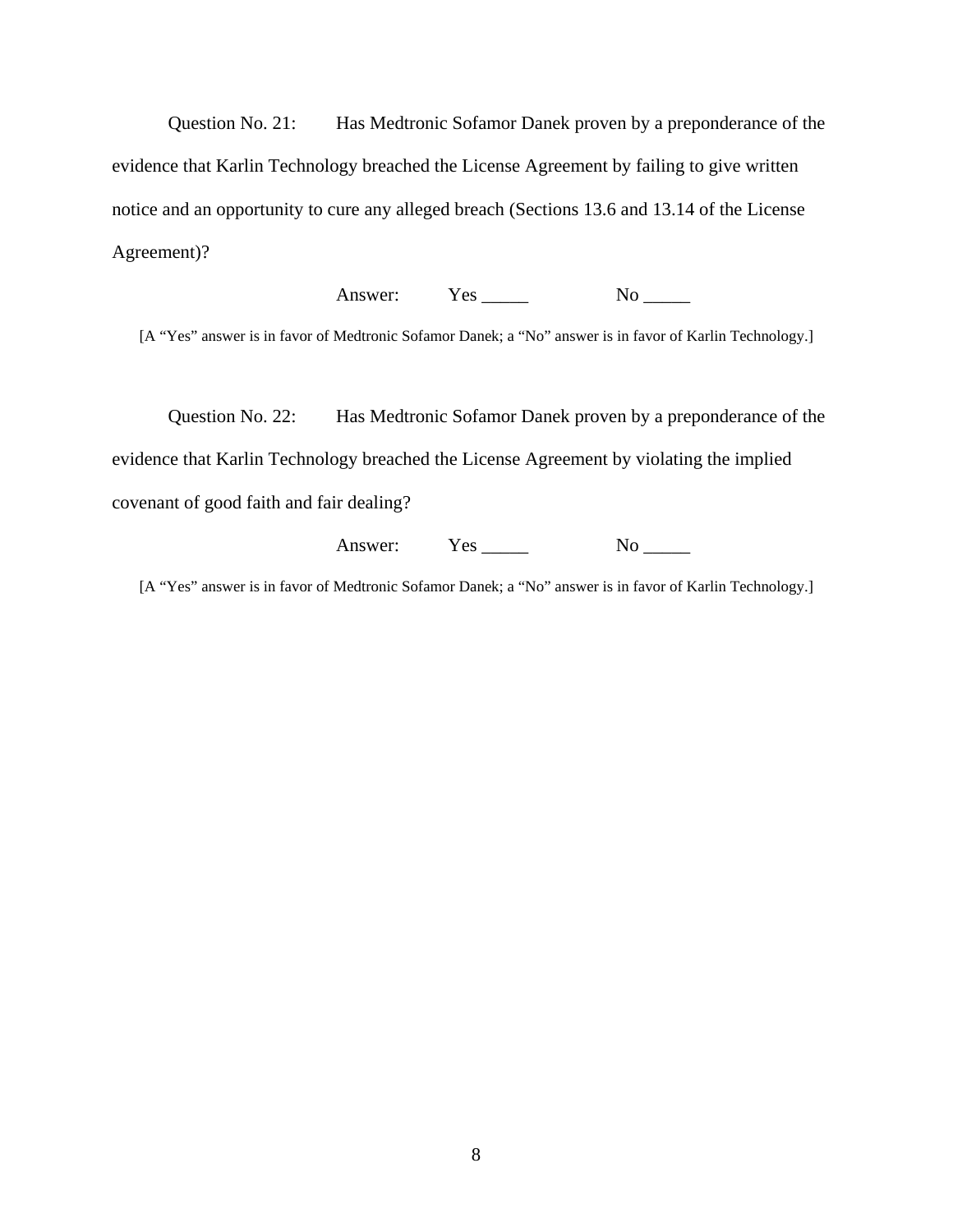#### **THREE-PARTY AGREEMENT (Trial Ex. 3; Juror Binder Vol. 1, Tab 3)**

For Questions 23 - 26, Medtronic Sofamor Danek has admitted that it is responsible for the obligations of Sofamor Danek Holdings, Inc. ("Sofamor Danek Holdings") under the January 18, 2001 Agreement (the "Three-Party Agreement").

Question No. 23: Has Dr. Michelson proven by a preponderance of the evidence that Sofamor Danek Holdings breached the Three-Party Agreement by failing to allow inspection of records (in accordance with Section 2.6 of the Three-Party Agreement and Section 4.6 of the Danek License Agreement, Trial Ex. 4)?

Answer: Yes No [A "Yes" answer is in favor of Dr. Michelson; a "No" answer is in favor of Sofamor Danek Holdings.]

Question No. 24: Has Dr. Michelson proven by a preponderance of the evidence that Sofamor Danek Holdings breached the Three-Party Agreement by failing to provide proper name attribution to Dr. Michelson on its MultiLock-related products and literature (Section 2.11 of the Three-Party Agreement)?

Answer: Yes \_\_\_\_\_ No \_\_\_\_\_ [A "Yes" answer is in favor of Dr. Michelson; a "No" answer is in favor of Sofamor Danek Holdings.]

Question No. 25: Has Dr. Michelson proven by a preponderance of the evidence that Sofamor Danek Holdings breached the Three-Party Agreement by failing to provide proper patent marking on its products (Section 2.11 of the Three-Party Agreement)?

Answer: Yes \_\_\_\_\_ No \_\_\_\_\_

[A "Yes" answer is in favor of Dr. Michelson; a "No" answer is in favor of Sofamor Danek Holdings.]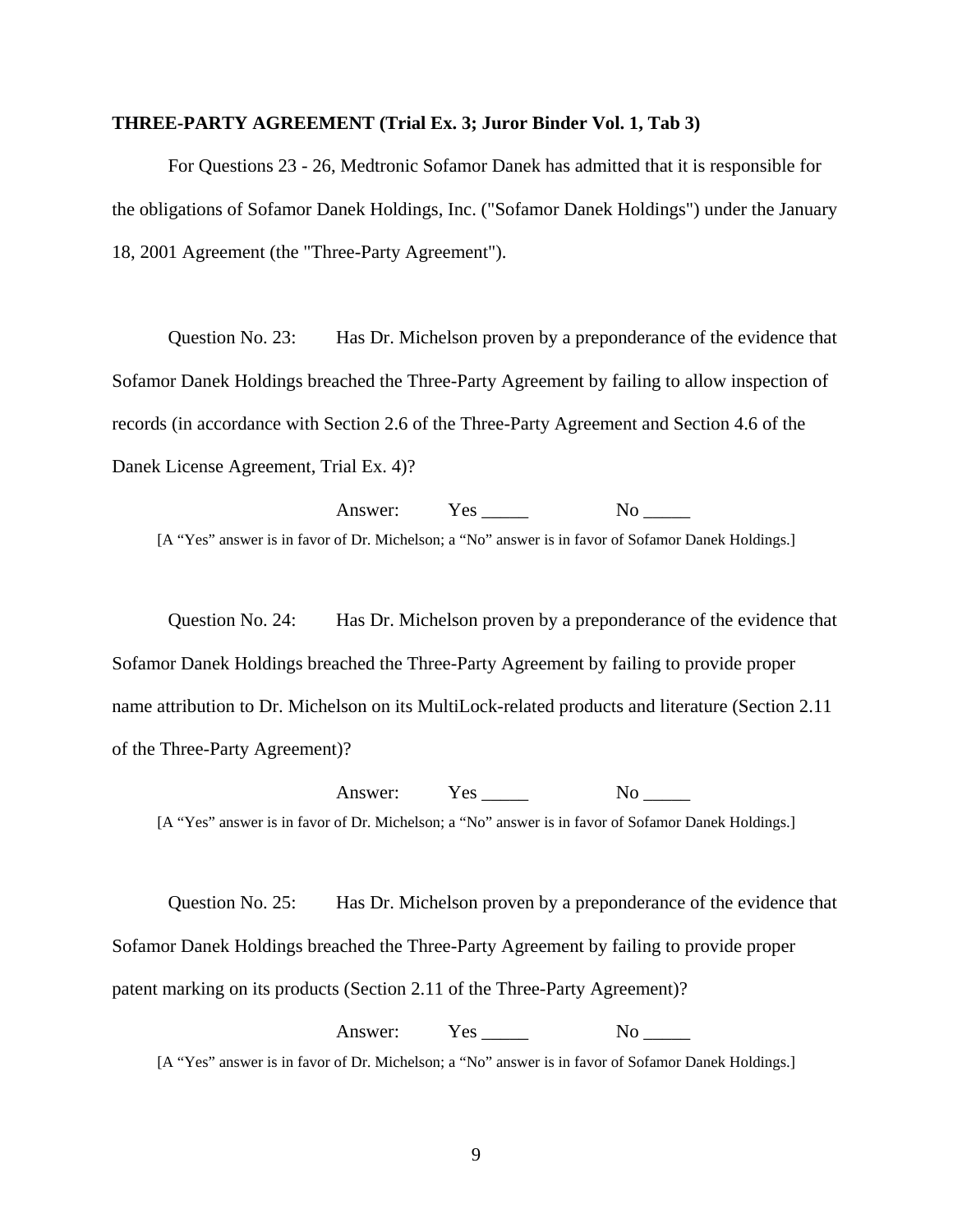# **CONFIDENTIALITY AGREEMENTS (Trial Exs. 62, 63A-63G)**

Question No. 26: Has Dr. Michelson proven by a preponderance of the evidence that Medtronic Sofamor Danek breached the February 3, 1998 Mutual Confidentiality Agreement as referenced, extended, continued, and supplemented?

Answer: Yes <u>No</u>

[A "Yes" answer is in favor of Dr. Michelson; a "No" answer is in favor of Medtronic Sofamor Danek.]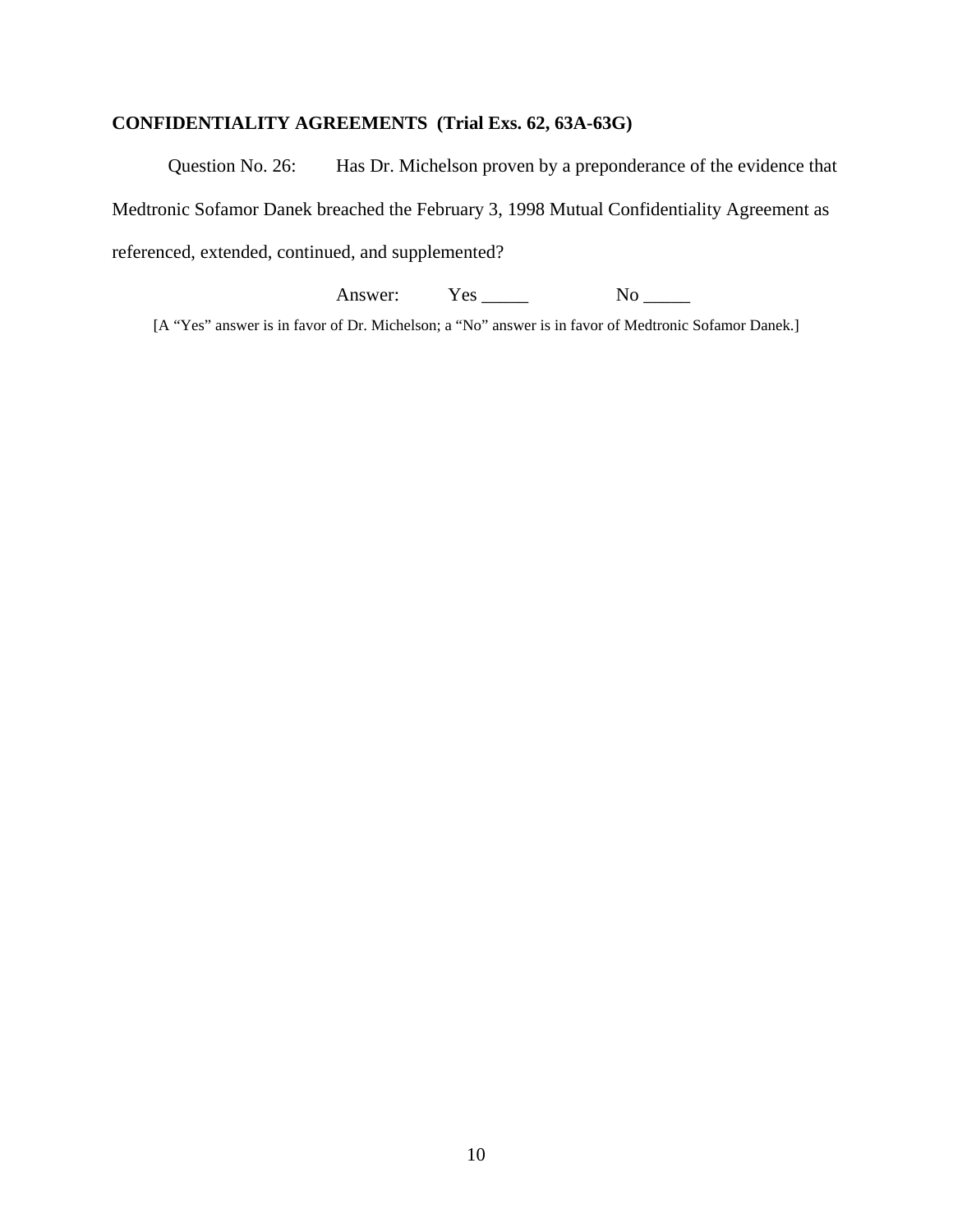# **MISAPPROPRIATION CLAIM**

Question No. 27: Has Dr. Michelson proven by a preponderance of the evidence that Medtronic Sofamor Danek misappropriated any of Dr. Michelson's trade secrets relating to the threaded and tapered implant invention (sometimes referred to as the "threaded frusto-conical implant")?

Answer: Yes \_\_\_ No \_\_\_

[A "Yes" answer is in favor of Dr. Michelson; a "No" answer is in favor of Medtronic Sofamor Danek.]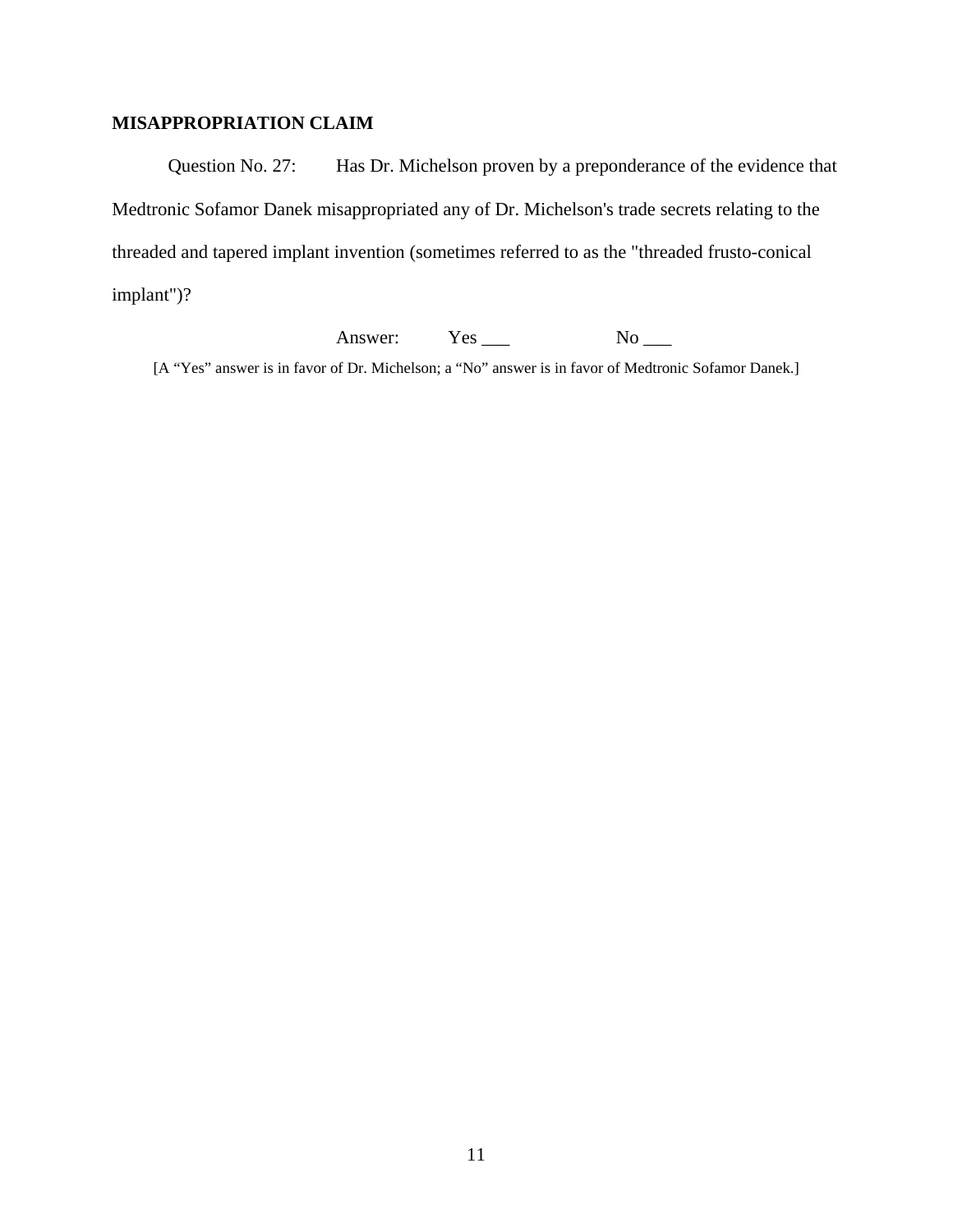# **TORTIOUS INTERFERENCE WITH PROSPECTIVE BUSINESS RELATIONSHIPS CLAIMS**

Question No. 28: Has Dr. Michelson proven by a preponderance of the evidence that Medtronic Sofamor Danek intentionally interfered with any prospective business relationship between Dr. Michelson and another third party?

Answer: Yes \_\_\_ No \_\_\_

[A "Yes" answer is in favor of Dr. Michelson; a "No" answer is in favor of Medtronic Sofamor Danek.]

Question No. 29: Has Dr. Michelson proven by a preponderance of the evidence that Medtronic, Inc. intentionally interfered with any prospective business relationship between Dr. Michelson and another third party?

> Answer: Yes No [A "Yes" answer is in favor of Dr. Michelson; a "No" answer is in favor of Medtronic, Inc.]

Question No. 30: Has Dr. Michelson proven by a preponderance of the evidence that Medtronic, Inc. intentionally interfered with the proposed global agreement between Dr. Michelson, Karlin Technology and Medtronic Sofamor Danek?

Answer: Yes \_\_\_ No \_\_\_

[A "Yes" answer is in favor of Dr. Michelson; a "No" answer is in favor of Medtronic, Inc.]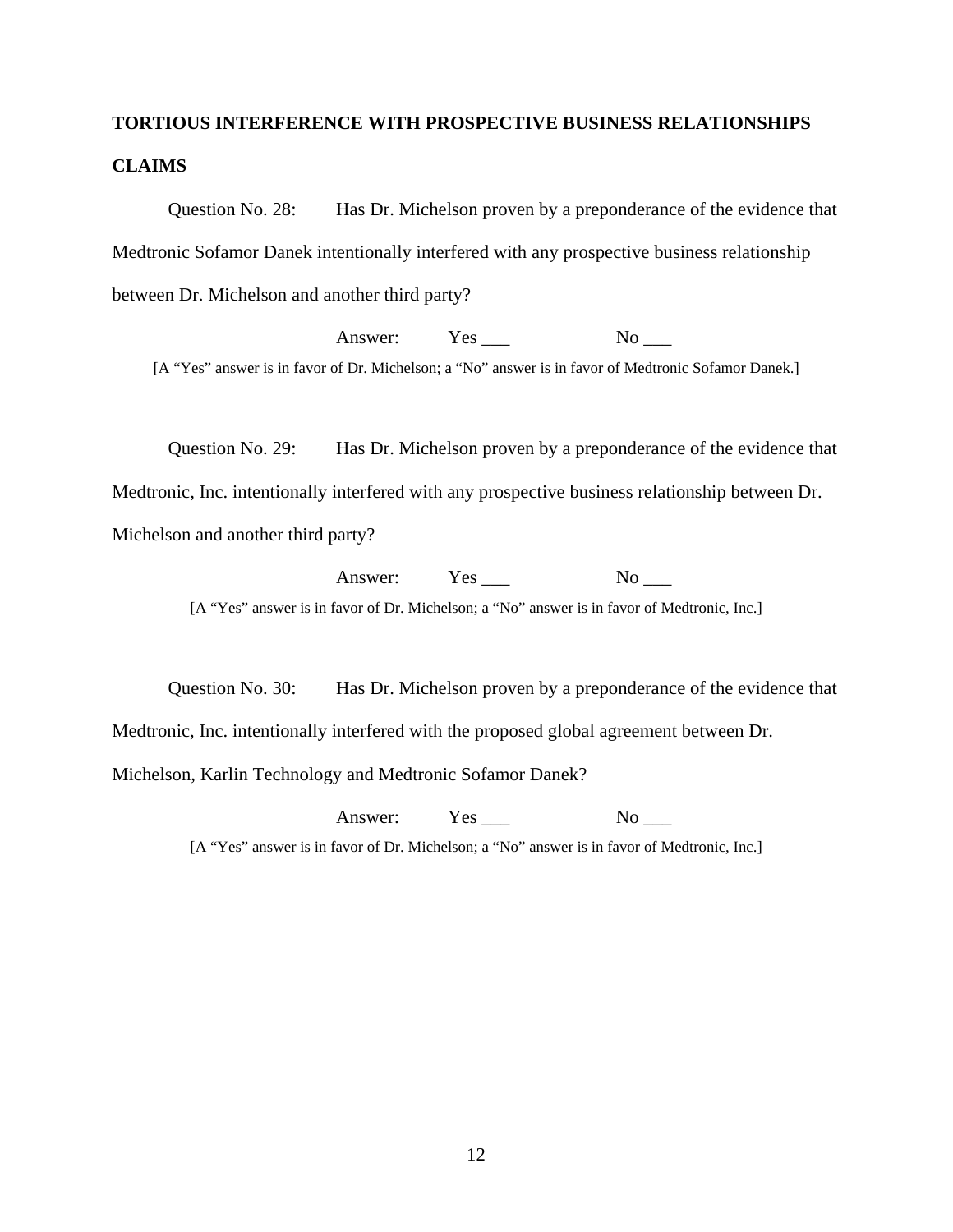Question No. 31: Has Dr. Michelson proven by a preponderance of the evidence that Medtronic, Inc. acted in a way that was contrary to Medtronic Sofamor Danek's economic interest in intentionally interfering with the proposed global agreement between Dr. Michelson, Karlin Technology and Medtronic Sofamor Danek?

Answer: Yes No [A "Yes" answer is in favor of Dr. Michelson; a "No" answer is in favor of Medtronic, Inc.]

Question No. 32: Has Dr. Michelson proven by a preponderance of the evidence that Medtronic, Inc. employed wrongful means in intentionally interfering with the proposed global agreement between Dr. Michelson, Karlin Technology and Medtronic Sofamor Danek?

> Answer: Yes \_\_\_ No \_\_\_ [A "Yes" answer is in favor of Dr. Michelson; a "No" answer is in favor of Medtronic, Inc.]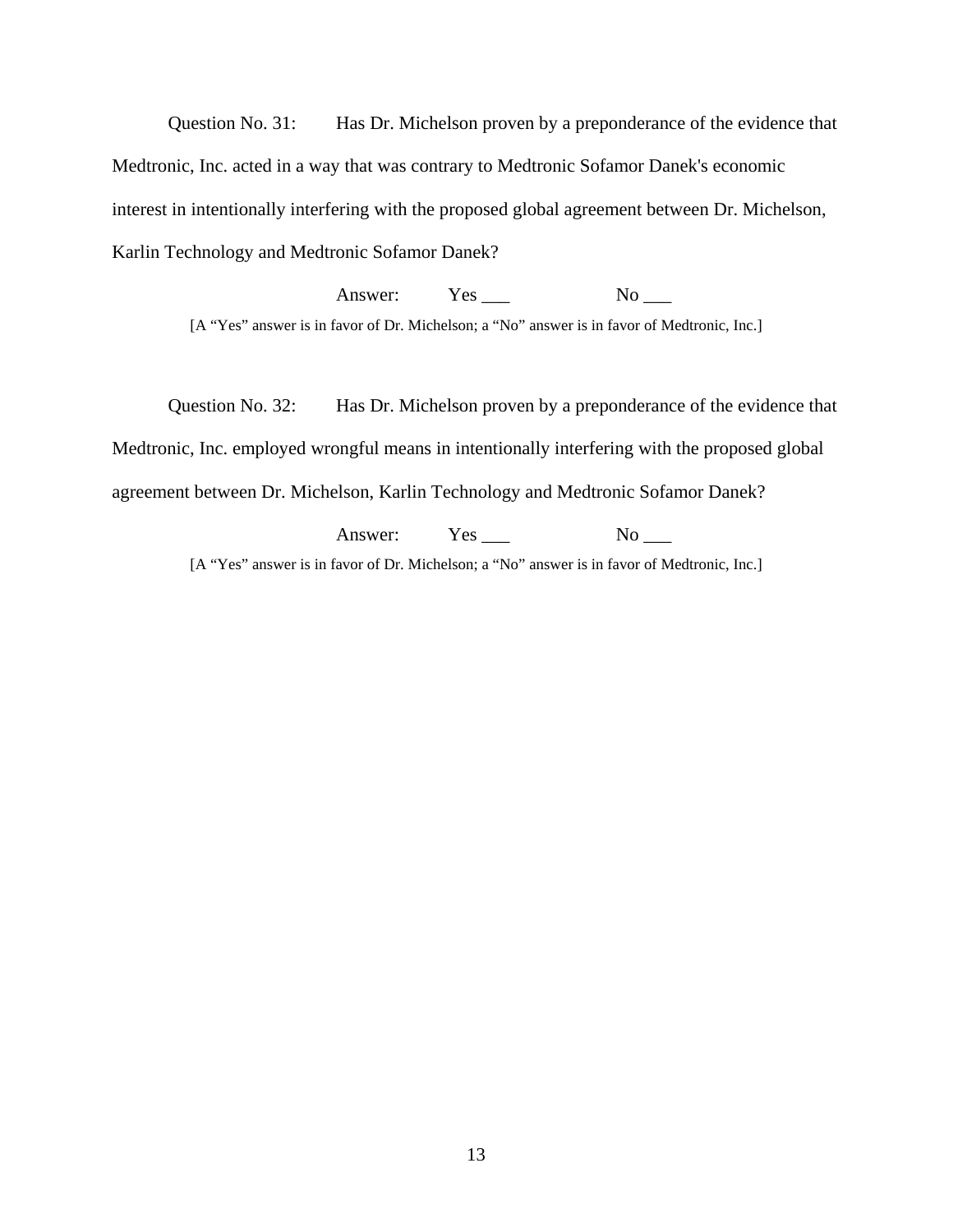# **PATENT INFRINGEMENT CLAIMS**

#### **THE** '**155 PATENT (Trial Ex. 6; Juror Binder Vol. 1, Tab 6)**

Question No. 33: Has Dr. Michelson proven by a preponderance of the evidence that Medtronic Sofamor Danek infringed any of the following asserted claims of U.S. Patent No. 6,080,155 (sometimes referred to as the '155 patent), which include the steps of positioning a guard with an extension into the disc space, forming an opening through the guard, and inserting an implant into the opening?

[A "Yes" answer below is in favor of Dr. Michelson; a "No" answer is in favor of Medtronic Sofamor Danek.] AFFINITY™ Cervical Threaded Cage System:

| Claim 1 of '155 patent:  | Yes | Nο |
|--------------------------|-----|----|
| Claim 66 of '155 patent: | Yes | No |
| Claim 72 of '155 patent: | Yes | Nο |

Anterior instrumentation System:

| Claim 1 of '155 patent:  | Yes  | N٥  |
|--------------------------|------|-----|
| Claim 66 of '155 patent: | Yes. | No. |
| Claim 72 of '155 patent: | Yes. | No  |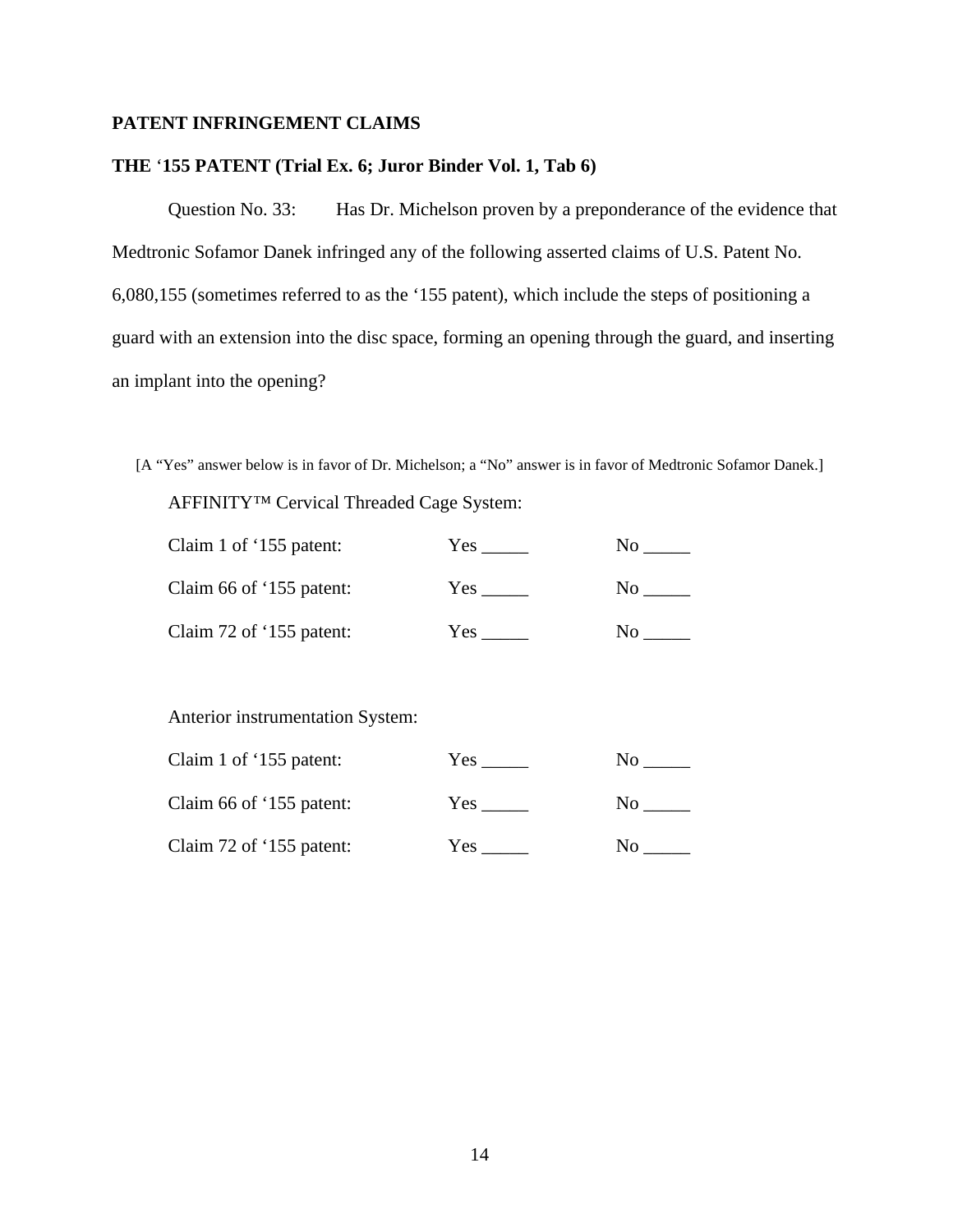INTER FIX™ Threaded Fusion Device System:

| Claim 1 of '155 patent:  | Yes: | Nο |
|--------------------------|------|----|
| Claim 66 of '155 patent: | Yes. | NΩ |
| Claim 72 of '155 patent: | Yes. | Nο |

LT-CAGE™ Lumbar Tapered Fusion Device System:

| Claim 1 of '155 patent:  | Yes. | No.            |
|--------------------------|------|----------------|
| Claim 66 of '155 patent: | Yes. | N <sub>0</sub> |
| Claim 72 of '155 patent: | Yes  | No.            |

Infuse™ Bone Graft/LT-CAGE™ Lumbar Tapered Fusion Device System:

| Claim 1 of '155 patent:  | Yes | Nο             |
|--------------------------|-----|----------------|
| Claim 66 of '155 patent: | Yes | N <sub>0</sub> |
| Claim 72 of '155 patent: | Yes | No             |

Tapered Laparoscopic System:

| Claim 1 of '155 patent: | Yes |  |
|-------------------------|-----|--|
|-------------------------|-----|--|

Cylindrical Endoscopic System:

Claim 1 of '155 patent: Yes \_\_\_\_\_ No \_\_\_\_

Bone Dowel Instrumentation System Surgical Technique:

Claim 1 of '155 patent: Yes \_\_\_\_\_ No \_\_\_\_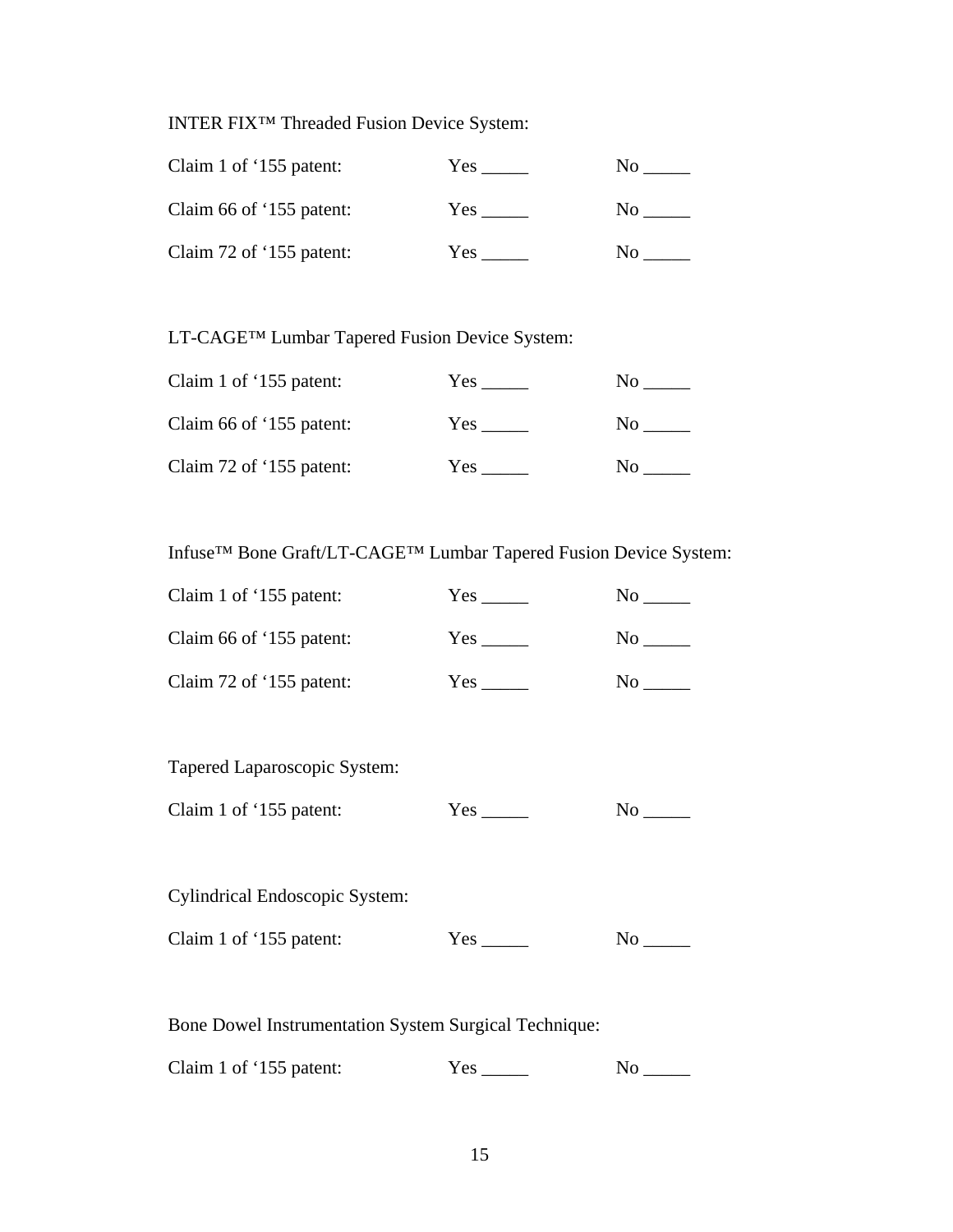Reduced Profile Instrumentation System:

| Claim 1 of '155 patent:                                    |                           |                        |
|------------------------------------------------------------|---------------------------|------------------------|
| Claim 66 of '155 patent:                                   | $Yes$ <sub>______</sub>   | $No$ <sub>______</sub> |
| Claim 72 of '155 patent:                                   | $Yes$ <sub>_______</sub>  | $No$ <sub>_____</sub>  |
|                                                            |                           |                        |
| Posterior Instrumentation System:                          |                           |                        |
| Claim 1 of '155 patent:                                    |                           |                        |
|                                                            |                           |                        |
| Precision-Graft Burr™ Guide System:                        |                           |                        |
| Claim 1 of '155 patent:                                    | $Yes$ <sub>________</sub> | $No$ <sub>______</sub> |
|                                                            |                           |                        |
| Precision-Graft™ Anterior Impacted Instrumentation System: |                           |                        |
| Claim 1 of '155 patent:                                    | $Yes$ <sub>______</sub>   |                        |

Tangent Posterior Discectomy & Grafting Instrumentation System:

Claim 1 of '155 patent: Yes \_\_\_\_\_ No \_\_\_\_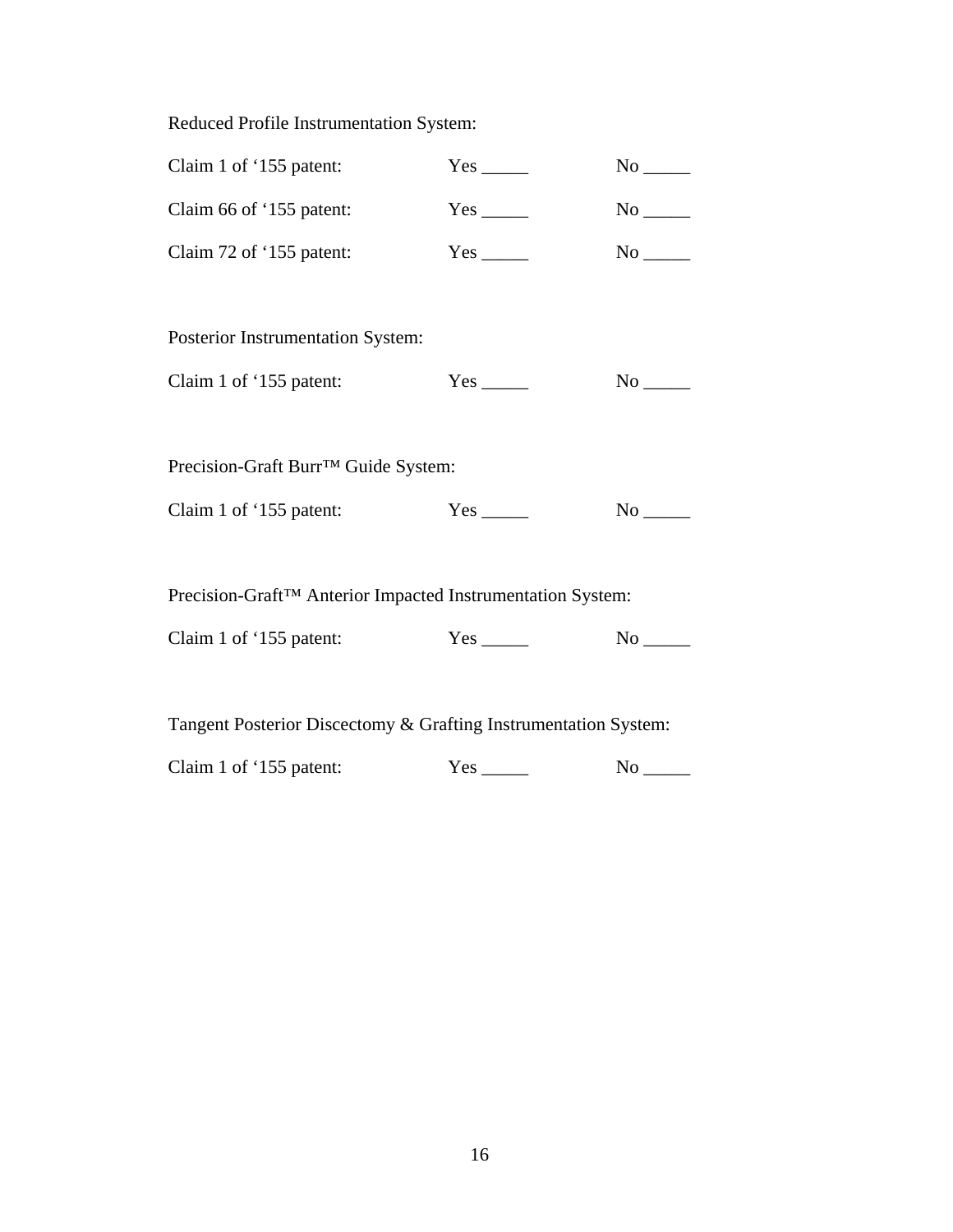# **THE** '**498 PATENT (Trial Ex. 7; Juror Binder Vol. 1, Tab 7)**

Question No. 34: Has Dr. Michelson proven by a preponderance of the evidence that Medtronic Sofamor Danek infringed any of the following asserted claims of U.S. Patent No. 6,270,498 (sometimes referred to as the '498 patent), which include a guard with a disc penetrating extension?

[A "Yes" answer below is in favor of Dr. Michelson; a "No" answer is in favor of Medtronic Sofamor Danek.] AFFINITY™ Cervical Threaded Cage System:

Claim 1 of '498 patent: Yes \_\_\_\_\_ No \_\_\_\_

Anterior Instrumentation System:

| Claim 1 of '498 patent:  | Yes | N <sub>0</sub> |
|--------------------------|-----|----------------|
| Claim 68 of '498 patent: | Yes | No.            |

INTER FIX™ Threaded Fusion Device System:

| Claim 1 of '498 patent:  | Yes  | No |
|--------------------------|------|----|
| Claim 68 of '498 patent: | Yes. | No |

LT-CAGE™ Lumbar Tapered Fusion Device System:

| Claim 1 of '498 patent:  | Yes        | No  |
|--------------------------|------------|-----|
| Claim 68 of '498 patent: | <b>Yes</b> | No. |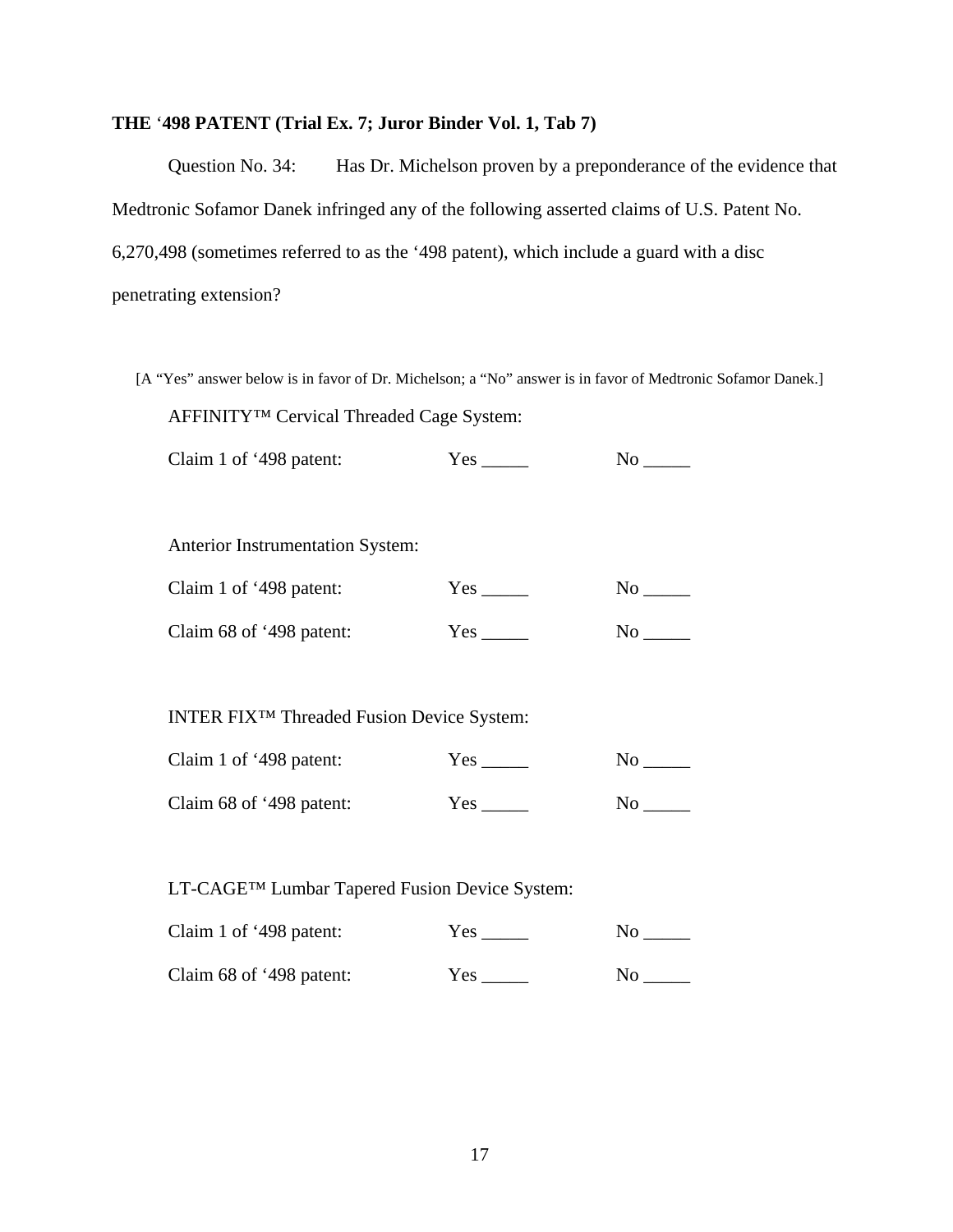| Claim 1 of '498 patent:                   |                           | $No$ <sub>______</sub> |
|-------------------------------------------|---------------------------|------------------------|
| Claim 68 of '498 patent:                  | $Yes$ <sub>________</sub> | $No$ <sub>______</sub> |
|                                           |                           |                        |
| Tapered Laparoscopic System:              |                           |                        |
| Claim 1 of '498 patent:                   | $Yes$ <sub>_____</sub>    |                        |
|                                           |                           |                        |
| <b>Cylindrical Endoscopic System:</b>     |                           |                        |
| Claim 1 of '498 patent:                   | $Yes$ <sub>_____</sub>    |                        |
|                                           |                           |                        |
| <b>Bone Dowel Instrumentation System:</b> |                           |                        |
| Claim 1 of '498 patent:                   |                           | $No$ <sub>_____</sub>  |
|                                           |                           |                        |
| Reduced Profile Instrumentation System:   |                           |                        |
| Claim 1 of '498 patent:                   |                           | $No$ <sub>______</sub> |
| Claim 68 of '498 patent:                  | $Yes$ <sub>_____</sub>    |                        |
|                                           |                           |                        |
| Posterior Instrumentation System:         |                           |                        |
| Claim 1 of '498 patent:                   |                           |                        |
|                                           |                           |                        |
| Precision-Graft Burr™ Guide System:       |                           |                        |
| Claim 1 of '498 patent:                   | $Yes_$                    | No                     |

Infuse™ Bone Graft/LT-CAGE™ Lumbar Tapered Fusion Device System: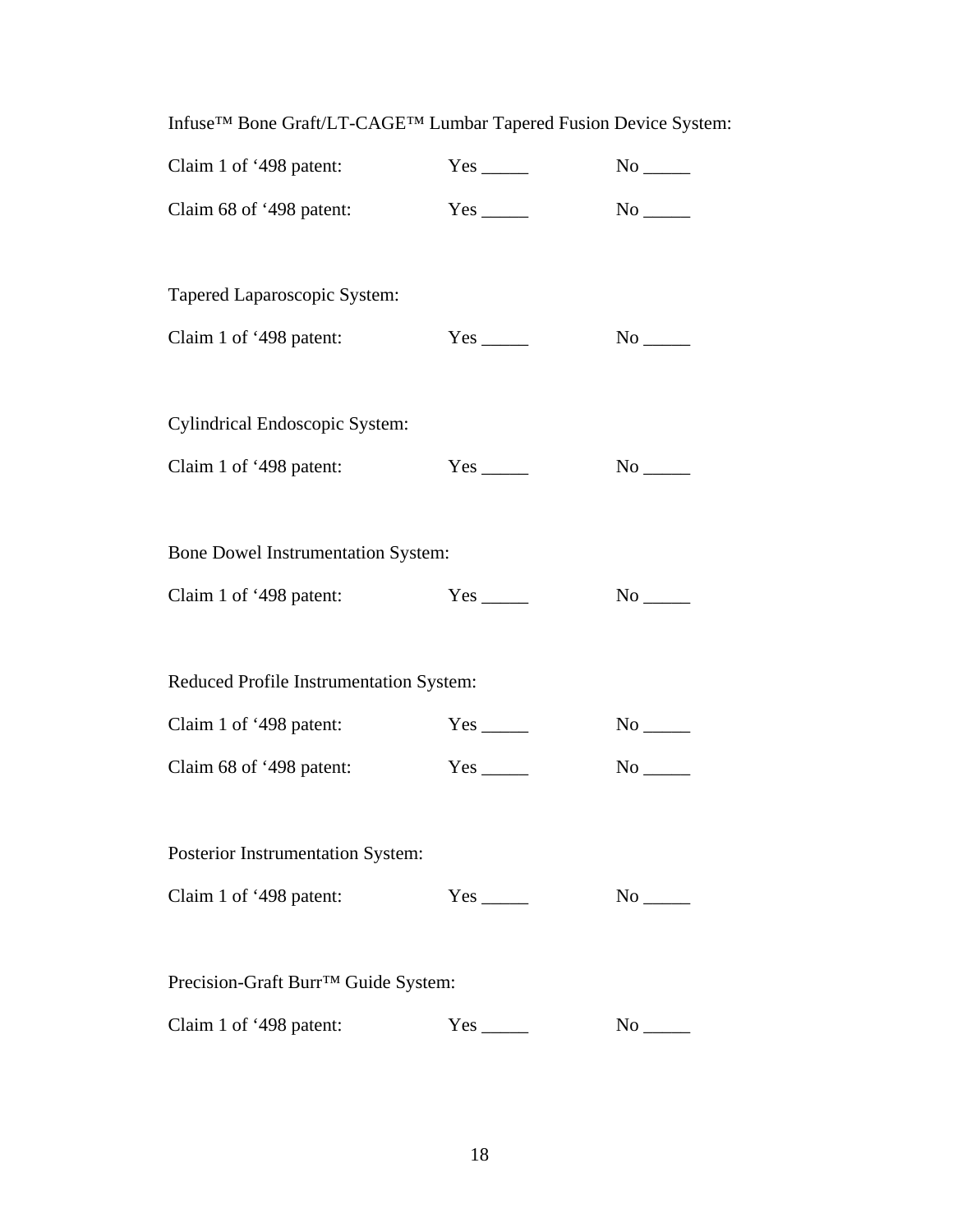Precision-Graft™ Anterior Impacted Instrumentation System:

Claim 1 of '498 patent: Yes \_\_\_\_\_ No \_\_\_\_

Tangent Posterior Discectomy & Grafting Instrumentation System:

Claim 1 of '498 patent: Yes \_\_\_\_\_ No \_\_\_\_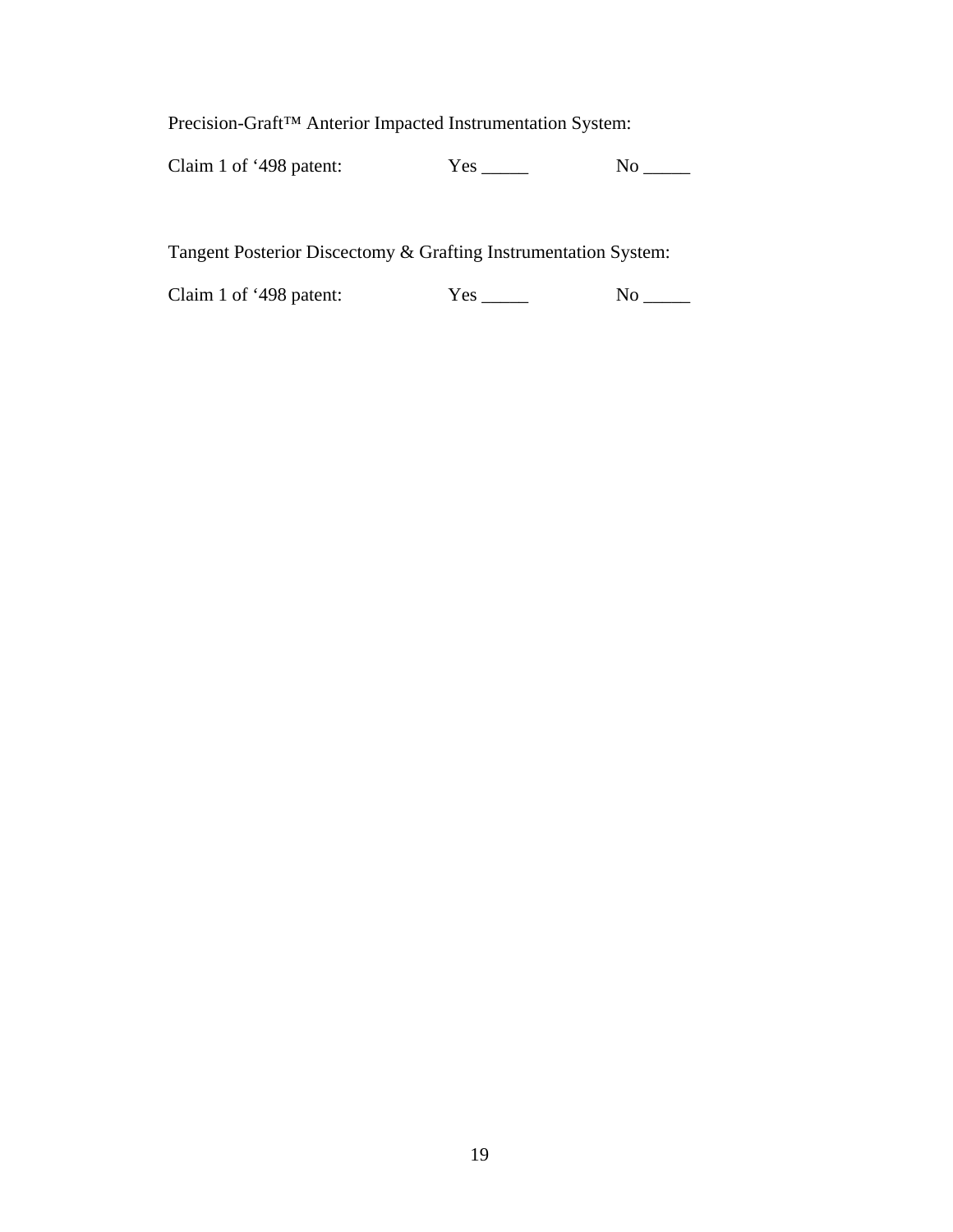# **THE** '**909 PATENT (Trial Ex. 8; Juror Binder Vol. 1., Tab 8)**

Question No. 35: Has Dr. Michelson proven by a preponderance of the evidence that Medtronic Sofamor Danek infringed any of the following asserted claims of U.S. Patent No. 5,977,909 (sometimes referred to as the '909 patent), which include a tapered distractor?

[A "Yes" answer below is in favor of Dr. Michelson; a "No" answer is in favor of Medtronic Sofamor Danek.] Anterior Instrumentation System:

| Claim 1 of '909 patent:  | Yes  | Nο |  |
|--------------------------|------|----|--|
| Claim 45 of '909 patent: | Yes. | Nο |  |

Bone Dowel Instrumentation System:

| Claim 1 of '909 patent:  | Yes | Nο  |
|--------------------------|-----|-----|
| Claim 45 of '909 patent: | Yes | No. |

Precision-Graft Burr™ Guide System:

| Claim 1 of '909 patent: | Y es |  |
|-------------------------|------|--|
|-------------------------|------|--|

Precision-Graft™ Anterior Impacted Instrumentation System:

Claim 1 of '909 patent: Yes \_\_\_\_\_ No \_\_\_\_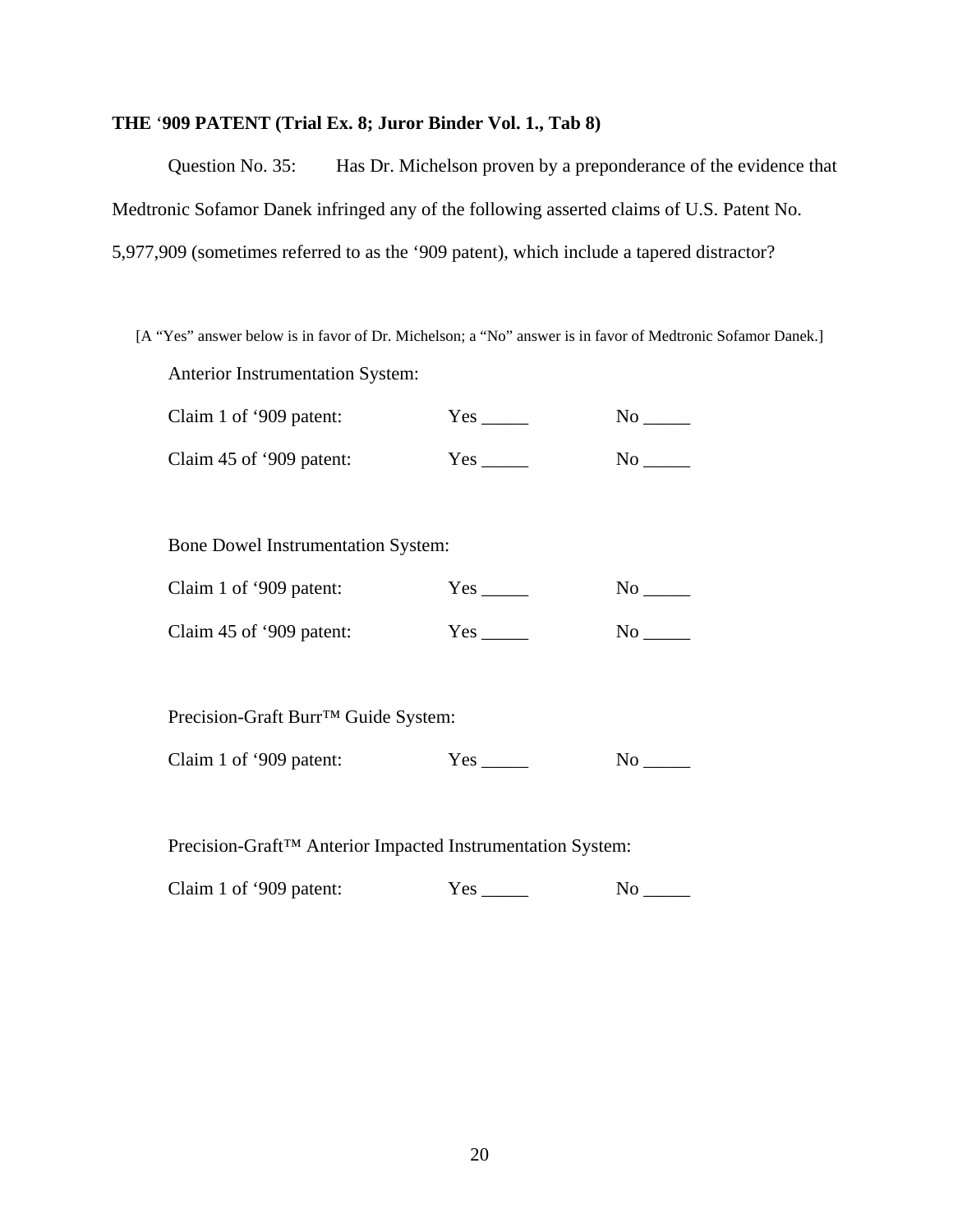#### **THE** '**412 PATENT (Trial Ex. 9; Juror Binder Vol. 1, Tab 9)**

Question No. 36: Has Dr. Michelson proven by a preponderance of the evidence that Medtronic Sofamor Danek infringed claim 27 of the U.S. Patent No. 6,210,412 (sometimes referred to as the '412 patent), which includes the steps of distracting, forming a bore, and inserting a frusto-conical implant?

[A "Yes" answer below is in favor of Dr. Michelson; a "No" answer is in favor of Medtronic Sofamor Danek.] AFFINITY™ Cervical Threaded Cage System:

Claim 27 of '412 patent: Yes \_\_\_\_\_ No \_\_\_\_

LT-CAGE™ Lumbar Tapered Fusion Device System:

Claim 27 of '412 patent: Yes \_\_\_\_\_ No \_\_\_\_

Infuse™ Bone Graft/LT-CAGE™ Lumbar Tapered Fusion Device System:

Claim 27 of '412 patent: Yes \_\_\_\_\_ No \_\_\_\_

Tapered Laparoscopic System:

Claim 27 of '412 patent: Yes \_\_\_\_\_ No \_\_\_\_\_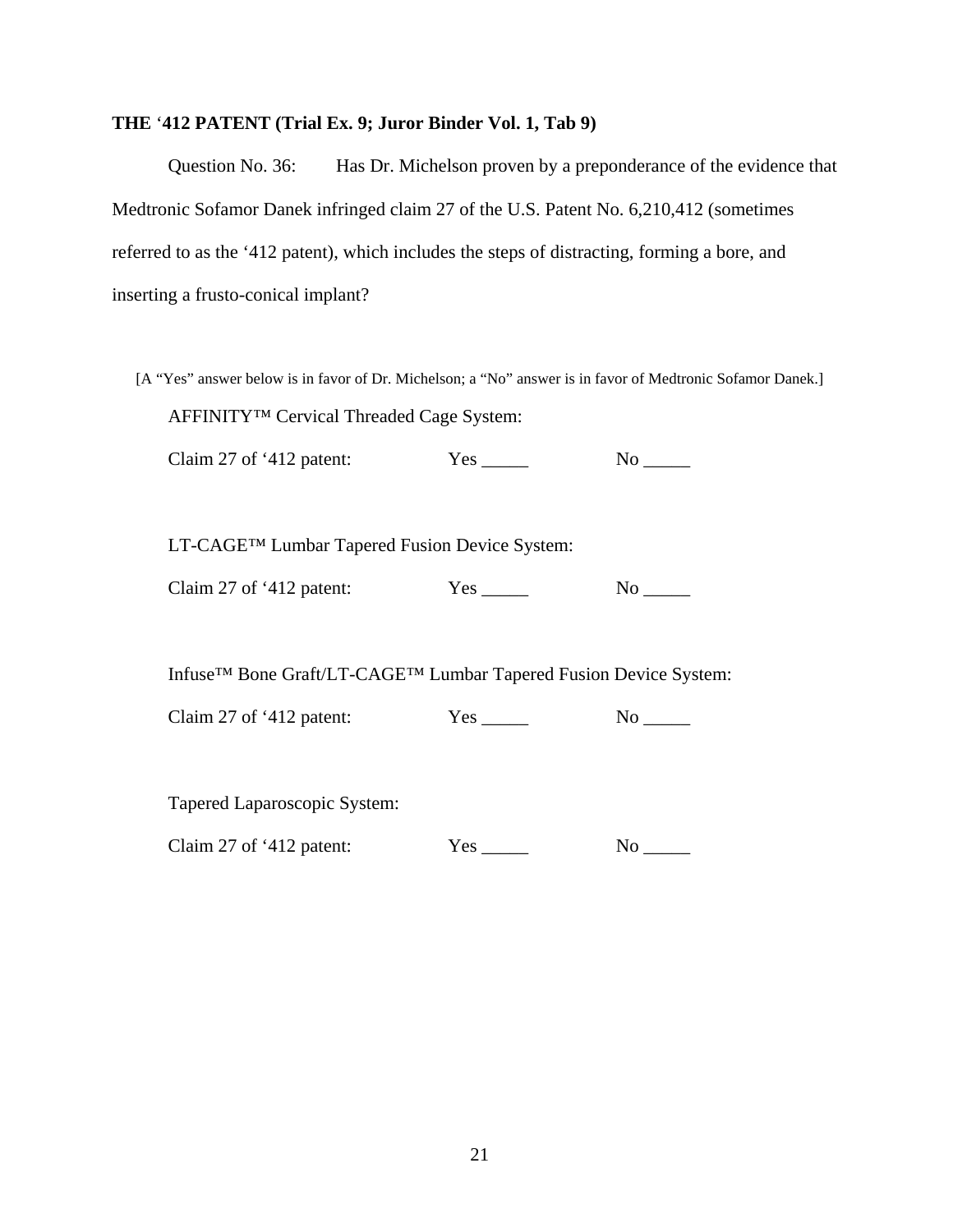#### **THE** '**139 PATENT (Trial Ex. 10; Juror Binder Vol. 1, Tab 10)**

Question No. 37: Has Dr. Michelson proven by a preponderance of the evidence that Medtronic Sofamor Danek infringed claim 1 of U.S. Patent No. 6,440,139 (sometimes referred to as the '139 patent), which includes a milling block and a bone cutting device?

[A "Yes" answer below is in favor of Dr. Michelson; a "No" answer is in favor of Medtronic Sofamor Danek.] Precision-Graft Burr™ Guide System: Yes \_\_\_\_\_ No \_\_\_\_\_ Precision-Graft<sup>™</sup> Anterior Impacted Instrumentation System: Yes \_\_\_\_\_ No \_\_\_\_\_

Question No. 38: Has Dr. Michelson proven by a preponderance of the evidence that Medtronic Sofamor Danek infringed claim 113 of U.S. Patent No. 6,440,139 (sometimes referred to as the '139 patent), which includes the steps of placing a milling block, removing bone from one vertebral body, and removing bone from the other adjacent vertebral body?

[A "Yes" answer below is in favor of Dr. Michelson; a "No" answer is in favor of Medtronic Sofamor Danek.] Precision-Graft Burr™ Guide System: Yes \_\_\_\_ No \_\_\_\_ Precision-Graft<sup>™</sup> Anterior Impacted Instrumentation System: Yes \_\_\_\_\_ No \_\_\_\_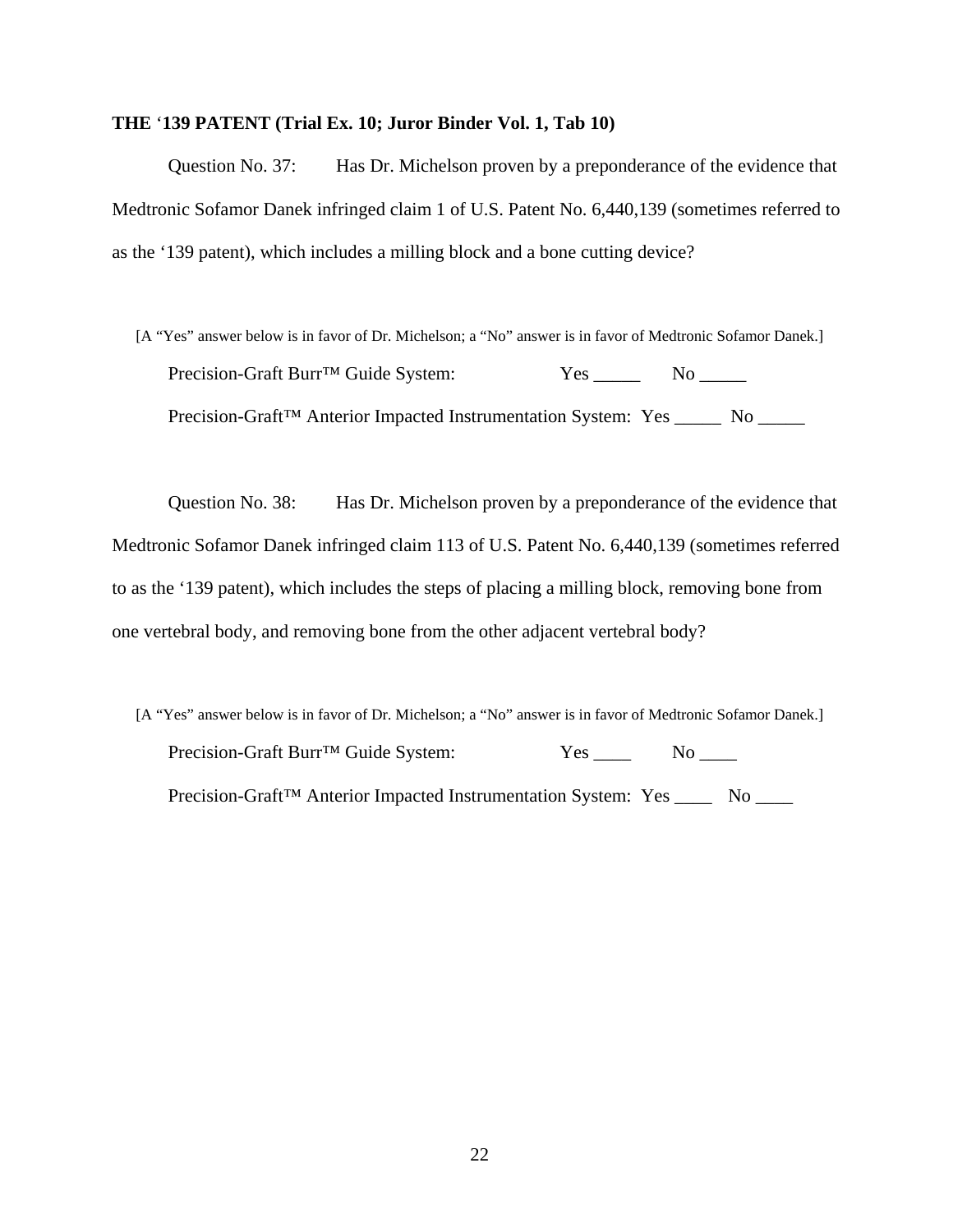# **THE** '**214 PATENT (Trial Ex. 11; Juror Binder Vol. 1, Tab 11)**

Question No. 39: Has Dr. Michelson proven by a preponderance of the evidence that Medtronic Sofamor Danek infringed any of the following asserted claims of U.S. Patent No. 6,159,214 (sometimes referred to as the '214 patent), which include a milling block and a bone removal device?

[A "Yes" answer below is in favor of Dr. Michelson; a "No" answer is in favor of Medtronic Sofamor Danek.] Precision-Graft Burr™ Guide System:

| Claim 1 of '214 patent:  | Yes | No |  |
|--------------------------|-----|----|--|
| Claim 74 of $214$ patent | Yes | Nο |  |

Precision-Graft™ Anterior Impacted Instrumentation System:

| Claim 74 of $214$ patent | Yes | Nο |
|--------------------------|-----|----|
|--------------------------|-----|----|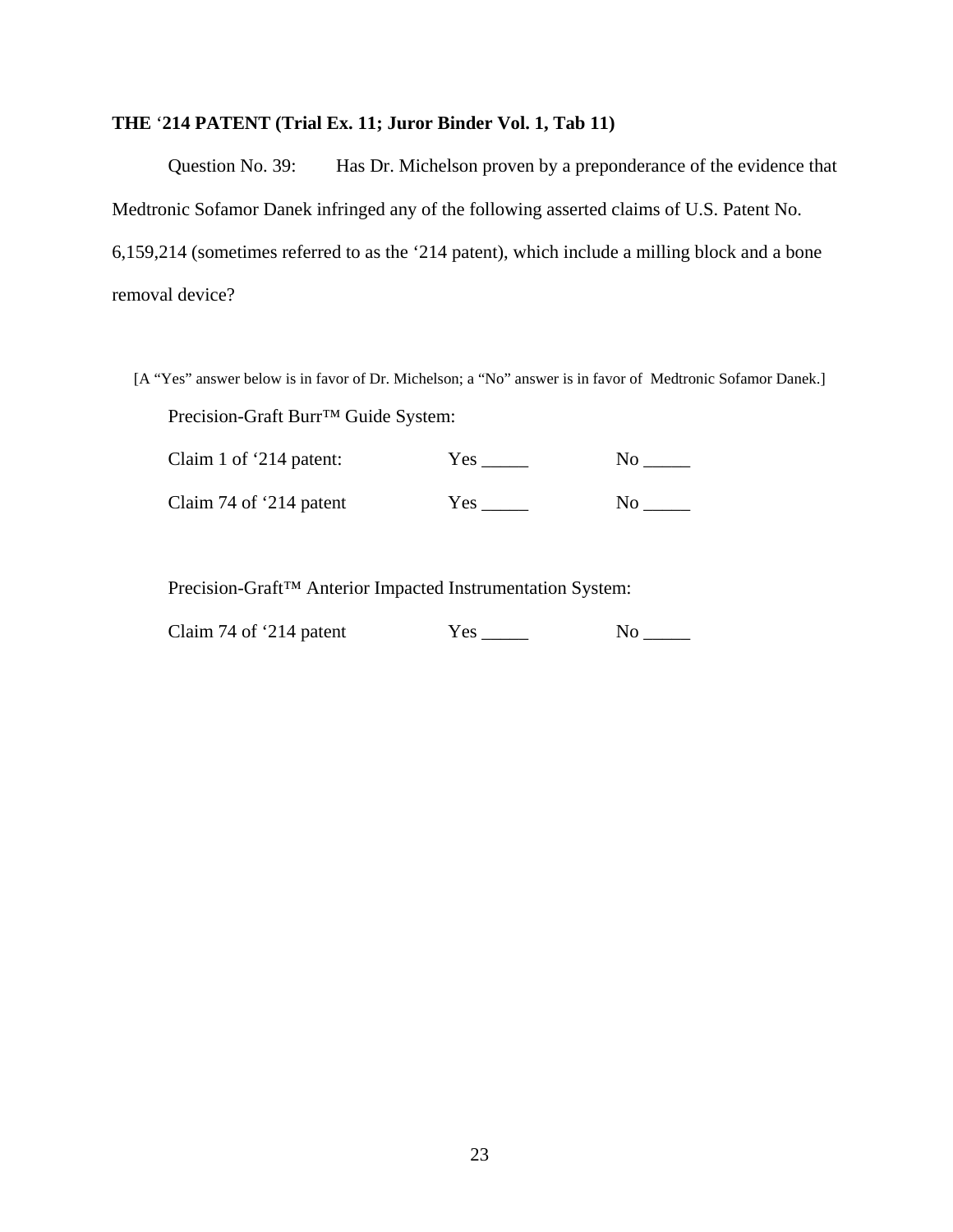# **WILLFULNESS CLAIM**

Question No. 40: If you found that Medtronic Sofamor Danek infringed any claims of the patents identified in Question Nos. 33 - 39 above, has it been proven by clear and convincing evidence that Medtronic Sofamor Danek's infringement was willful?

| '155 Patent: |                      |
|--------------|----------------------|
| '498 Patent: |                      |
| '909 Patent: | $No$ <sub>____</sub> |
| '412 Patent: |                      |
| '139 Patent: | $No$ <sub>____</sub> |
| '214 Patent: | No                   |

[A "Yes" answer is in favor of Dr. Michelson; a "No" answer is in favor of Medtronic Sofamor Danek.]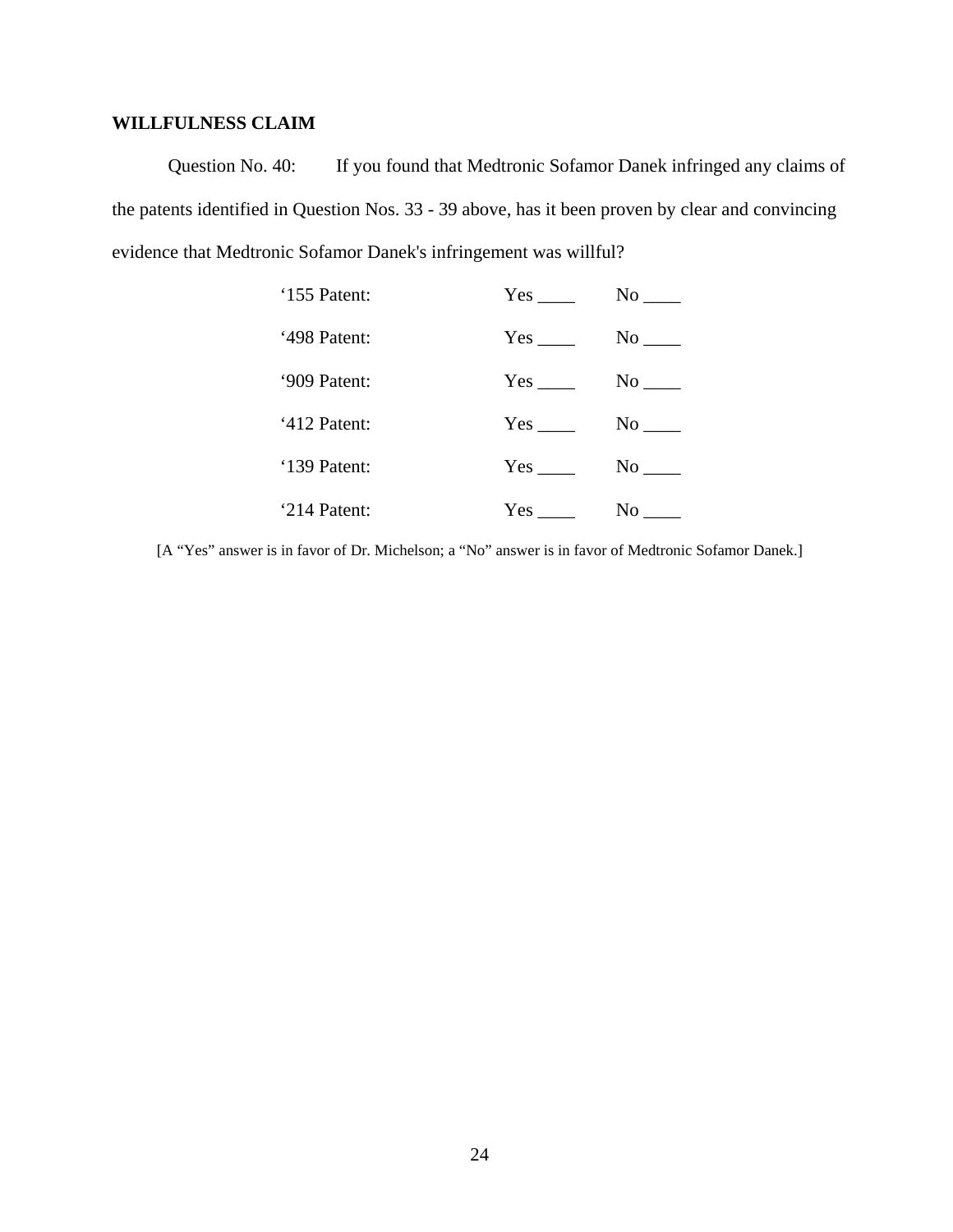#### **LICENSE AND ESTOPPEL**

Question No. 41: Has Medtronic Sofamor Danek proven by a preponderance of the evidence that at any time before May 9, 2001 Dr. Michelson gave Medtronic Sofamor Danek permission to use Dr. Michelson's technology including his post-agreement inventions?

Answer: Yes No [A "Yes" answer is in favor of Medtronic Sofamor Danek; a "No" answer is in favor of Dr. Michelson.]

Question No. 42: Has Medtronic Sofamor Danek proven by a preponderance of the evidence that at any time before May 9, 2001 Medtronic Sofamor Danek relied on Dr. Michelson's permission to use Dr. Michelson's post-agreement inventions?

Answer: Yes No [A "Yes" answer is in favor of Medtronic Sofamor Danek; a "No" answer is in favor of Dr. Michelson.]

Question No. 43: Has Medtronic Sofamor Danek proven by a preponderance of the evidence that the January 25, 2002 letter from Dr. Michelson's attorney and the follow-up correspondence constitute an affirmative grant of permission by Dr. Michelson for Medtronic Sofamor Danek to make, use or sell systems that infringe his asserted patents (i.e., the '155, '498, '909, '412, '214, and '139 patents) during the course of the lawsuit?

Answer: Yes No

[A "Yes" answer is in favor of Medtronic Sofamor Danek; a "No" answer is in favor of Dr. Michelson.]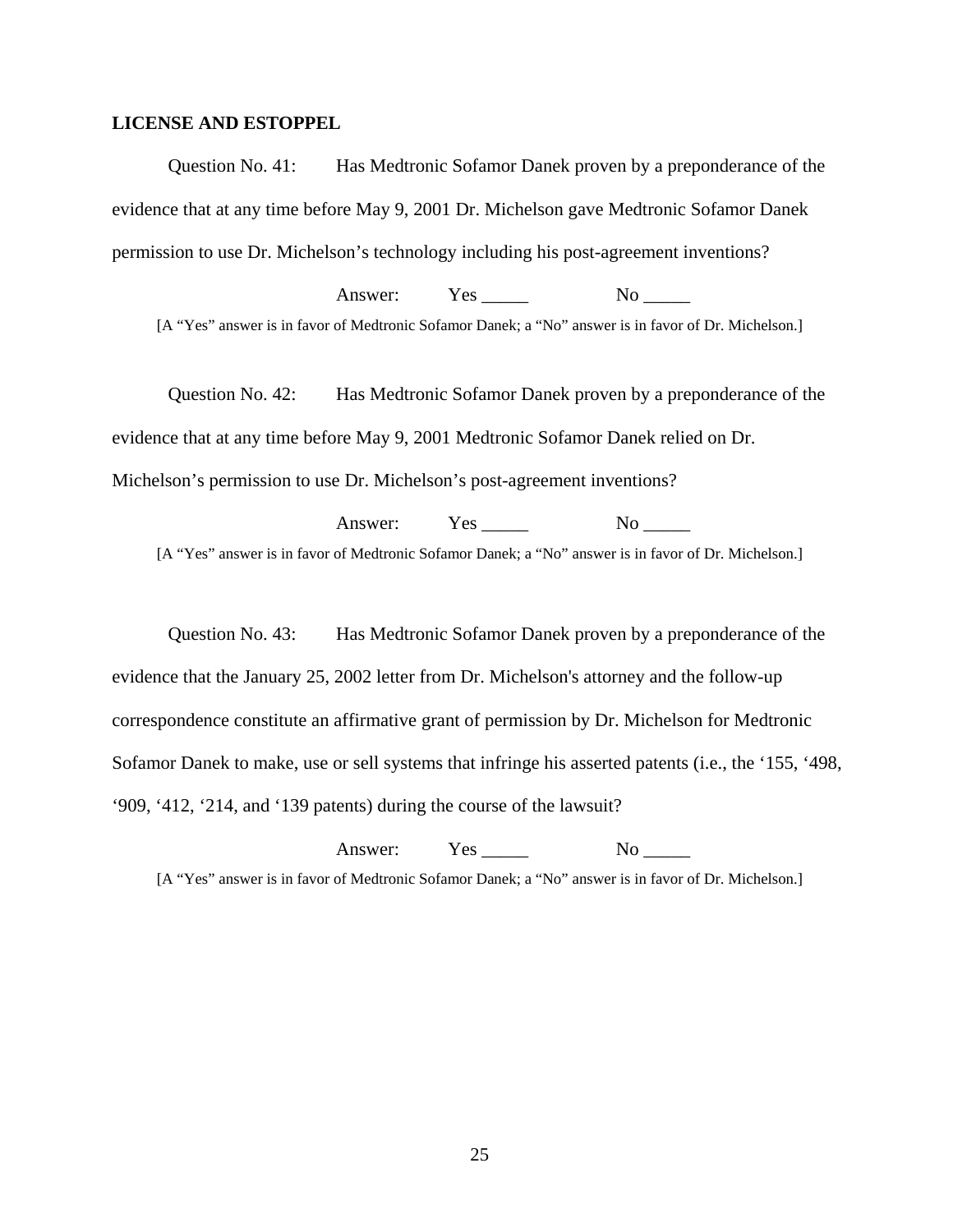Question No. 44: Has Medtronic Sofamor Danek proven by a preponderance of the evidence that Medtronic Sofamor Danek relied on the January 25, 2002 letter from Dr. Michelson's attorney and the follow-up correspondence to believe that it had received an affirmative grant of permission by Dr. Michelson for Medtronic Sofamor Danek to make, use or sell systems that infringe his asserted patents during the course of the lawsuit?

Answer: Yes \_\_\_\_\_ No \_\_\_\_

[A "Yes" answer is in favor of Medtronic Sofamor Danek; a "No" answer is in favor of Dr. Michelson.]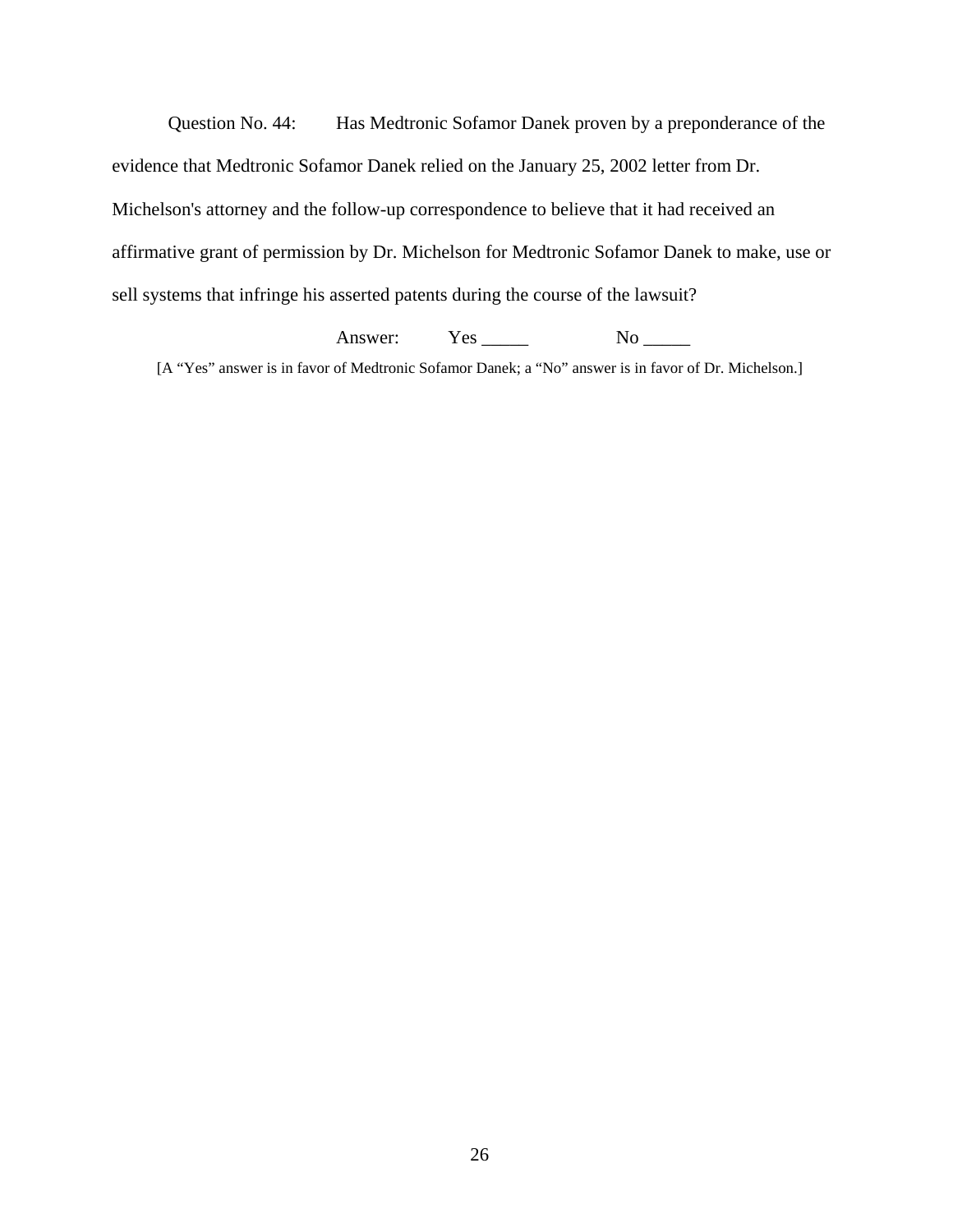## **COMBINED LIABILITY AND DAMAGES CLAIMS WITH RESPECT TO ROYALTIES**

#### **ROYALTIES CLAIMS UNDER THE PURCHASE AGREEMENT**

These questions relate to both liability and damages concerning Dr. Michelson's contention that Medtronic Sofamor Danek should have paid royalties on certain products that Dr. Michelson contends are royalty bearing (Medtronic Sofamor Danek contends that they are not) under the Purchase Agreement. These questions also relate to Dr. Michelson's further contention that Medtronic Sofamor Danek underpaid royalties on certain admitted royalty bearing products under the Purchase Agreement.

Question No. 45: With respect to each category below, please determine for each category whether Dr. Michelson has proven by a preponderance of the evidence that (1) any product or system is royalty bearing as defined in the Agreements; (2) whether Medtronic Sofamor Danek owes additional royalties on any royalty bearing system or product; and (3) what, if any, additional royalties are owed to Dr. Michelson.

|     |                             | Subpart $(1)$<br>Mark "Yes" if the<br>category below is<br>either a royalty-<br>bearing product or<br>system. |      | Does Medtronic<br>Sofamor Danek<br>owe additional<br>royalties? | Subpart $(2)$          | Subpart (3)<br>What, if any, additional<br>royalties are owed to Dr.<br>Michelson? |
|-----|-----------------------------|---------------------------------------------------------------------------------------------------------------|------|-----------------------------------------------------------------|------------------------|------------------------------------------------------------------------------------|
|     | <b>Product or System</b>    | Yes                                                                                                           | $No$ | Yes                                                             | $\mathbf{N}\mathbf{o}$ |                                                                                    |
| (a) | <b>Bryan Cervical Disc:</b> |                                                                                                               |      |                                                                 |                        | \$                                                                                 |
| (b) | Boomerang:                  |                                                                                                               |      |                                                                 |                        | \$                                                                                 |
| (c) | <b>Cement Restrictor:</b>   |                                                                                                               |      |                                                                 |                        | \$                                                                                 |
| (d) | <b>Cornerstone Bone:</b>    |                                                                                                               |      |                                                                 |                        | \$                                                                                 |
| (e) | <b>Cornerstone Carbon:</b>  |                                                                                                               |      |                                                                 |                        | \$                                                                                 |

<sup>[&</sup>quot;Yes" answers in the columns below are in favor of Dr. Michelson; "No" answers are in favor of Medtronic Sofamor Danek.]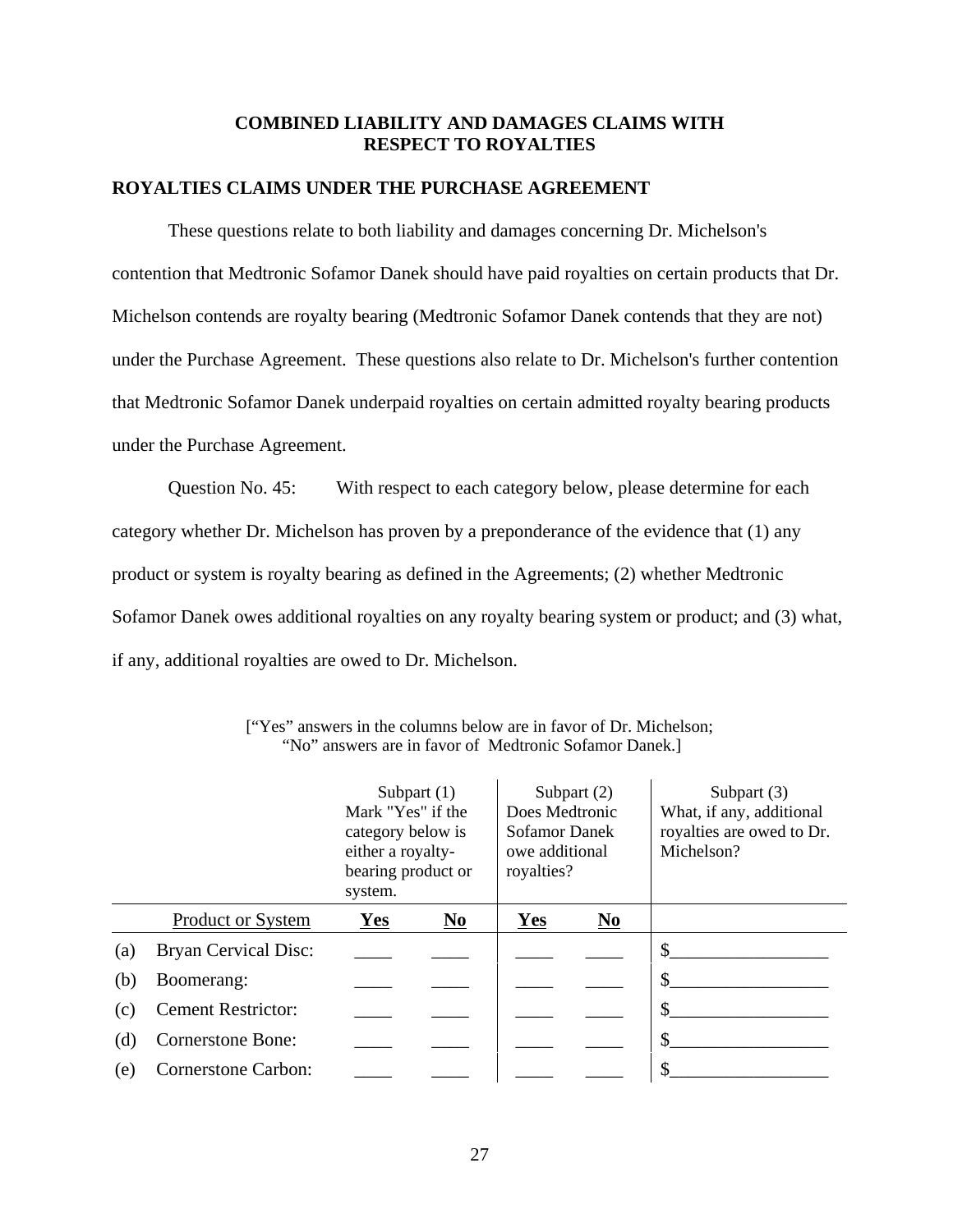|                    | Subpart $(1)$<br>Subpart (2)<br>Mark "Yes" if the<br>Does Medtronic<br>category below is<br><b>Sofamor Danek</b><br>either a royalty-<br>owe additional<br>bearing product or<br>royalties?<br>system. |            |      | Subpart (3)<br>What, if any, additional<br>royalties are owed to Dr.<br>Michelson? |                |                                                                                                                                                                                                                                                                                                                                                                                                                                                                                                                                                                              |
|--------------------|--------------------------------------------------------------------------------------------------------------------------------------------------------------------------------------------------------|------------|------|------------------------------------------------------------------------------------|----------------|------------------------------------------------------------------------------------------------------------------------------------------------------------------------------------------------------------------------------------------------------------------------------------------------------------------------------------------------------------------------------------------------------------------------------------------------------------------------------------------------------------------------------------------------------------------------------|
|                    | <b>Product or System</b>                                                                                                                                                                               | <b>Yes</b> | $No$ | Yes                                                                                | N <sub>0</sub> |                                                                                                                                                                                                                                                                                                                                                                                                                                                                                                                                                                              |
| (f)                | Cornerstone<br>PEEK/HSR:                                                                                                                                                                               |            |      |                                                                                    |                | $\begin{picture}(20,10) \put(0,0){\vector(1,0){100}} \put(15,0){\vector(1,0){100}} \put(15,0){\vector(1,0){100}} \put(15,0){\vector(1,0){100}} \put(15,0){\vector(1,0){100}} \put(15,0){\vector(1,0){100}} \put(15,0){\vector(1,0){100}} \put(15,0){\vector(1,0){100}} \put(15,0){\vector(1,0){100}} \put(15,0){\vector(1,0){100}} \put(15,0){\vector(1,0){100}} \$                                                                                                                                                                                                          |
| (g)                | Failure to Include<br>Positive Fees from<br><b>Cornerstone Bone:</b>                                                                                                                                   |            |      |                                                                                    |                | $\sim$                                                                                                                                                                                                                                                                                                                                                                                                                                                                                                                                                                       |
| (h)                | Failure to Include<br>Positive Fees from<br>Tangent:                                                                                                                                                   |            |      |                                                                                    |                | $\frac{1}{2}$                                                                                                                                                                                                                                                                                                                                                                                                                                                                                                                                                                |
| (i)                | Hydrosorb Mesh:                                                                                                                                                                                        |            |      |                                                                                    |                | $\begin{array}{c c} \n\multicolumn{3}{c }{\textbf{\textcolor{red}{\bf\textcolor{green}{\bf\textcolor{green}{\bf\textcolor{green}{\bf\textcolor{green}{\bf\textcolor{green}{\bf\textcolor{green}{\bf\textcolor{green}{\bf\textcolor{green}{\bf\textcolor{green}{\bf\textcolor{green}{\bf\textcolor{green}{\bf\textcolor{green}{\bf\textcolor{green}{\bf\textcolor{green}{\bf\textcolor{green}{\bf\textcolor{blue}{\bf\textcolor{blue}{\bf\textcolor{blue}{\bf\textcolor{blue}{\bf\textcolor{blue}{\bf\textcolor{blue}{\bf\textcolor{blue}{\bf\textcolor{blue}{\bf\textcolor{$ |
| (j)                | Infuse*:                                                                                                                                                                                               |            |      |                                                                                    |                | $\frac{\sqrt{2}}{2}$                                                                                                                                                                                                                                                                                                                                                                                                                                                                                                                                                         |
| (k)                | Interfix RP*:                                                                                                                                                                                          |            |      |                                                                                    |                | $\frac{1}{2}$                                                                                                                                                                                                                                                                                                                                                                                                                                                                                                                                                                |
| (1)                | LT Cage, Lordotec,<br>Novus LT*:                                                                                                                                                                       |            |      |                                                                                    |                | $\frac{1}{2}$                                                                                                                                                                                                                                                                                                                                                                                                                                                                                                                                                                |
| (m)                | MetRx:                                                                                                                                                                                                 |            |      |                                                                                    |                | $\frac{1}{2}$                                                                                                                                                                                                                                                                                                                                                                                                                                                                                                                                                                |
| (n)                | Pyramesh:                                                                                                                                                                                              |            |      |                                                                                    |                | s                                                                                                                                                                                                                                                                                                                                                                                                                                                                                                                                                                            |
| $\left( 0 \right)$ | <b>Pyrametrix Plus:</b>                                                                                                                                                                                |            |      |                                                                                    |                | $\begin{array}{c} \n \text{\bf 5} \quad \text{\bf \textcolor{red}{\bf 1} \quad \textcolor{red}{\bf 2} \quad \textcolor{red}{\bf 5} \quad \textcolor{red}{\bf 6} \quad \textcolor{red}{\bf 7} \quad \textcolor{red}{\bf 8} \quad \textcolor{red}{\bf 9} \quad \textcolor{red}{\bf 1} \quad \textcolor{red}{\bf 1} \quad \textcolor{red}{\bf 1} \quad \textcolor{red}{\bf 1} \quad \textcolor{red}{\bf 1} \quad \textcolor{red}{\bf 1} \quad \textcolor{red}{\bf 1} \quad \textcolor{red}{\bf 1} \quad \textcolor$                                                             |
| (p)                | Shipping and<br>Handling:                                                                                                                                                                              |            |      |                                                                                    |                | s                                                                                                                                                                                                                                                                                                                                                                                                                                                                                                                                                                            |
| (q)                | Tangent:                                                                                                                                                                                               |            |      |                                                                                    |                | $\begin{picture}(20,10) \put(0,0){\line(1,0){10}} \put(15,0){\line(1,0){10}} \put(15,0){\line(1,0){10}} \put(15,0){\line(1,0){10}} \put(15,0){\line(1,0){10}} \put(15,0){\line(1,0){10}} \put(15,0){\line(1,0){10}} \put(15,0){\line(1,0){10}} \put(15,0){\line(1,0){10}} \put(15,0){\line(1,0){10}} \put(15,0){\line(1,0){10}} \put(15,0){\line(1$                                                                                                                                                                                                                          |
| (r)                | Telamon:                                                                                                                                                                                               |            |      |                                                                                    |                | $\begin{picture}(20,10) \put(0,0){\line(1,0){100}} \put(15,0){\line(1,0){100}} \put(15,0){\line(1,0){100}} \put(15,0){\line(1,0){100}} \put(15,0){\line(1,0){100}} \put(15,0){\line(1,0){100}} \put(15,0){\line(1,0){100}} \put(15,0){\line(1,0){100}} \put(15,0){\line(1,0){100}} \put(15,0){\line(1,0){100}} \put(15,0){\line(1,0){100}} \$                                                                                                                                                                                                                                |
| (s)                | Verte-Stack:                                                                                                                                                                                           |            |      |                                                                                    |                | $\mathcal{S}_{-}$<br><u> 1990 - Johann Barbara, martxa eta </u>                                                                                                                                                                                                                                                                                                                                                                                                                                                                                                              |

# ["Yes" answers in the columns below are in favor of Dr. Michelson; "No" answers are in favor of Medtronic Sofamor Danek.]

**\* Alternative damage claim.**

\_\_\_\_\_\_\_\_\_\_\_\_\_\_\_\_\_\_\_\_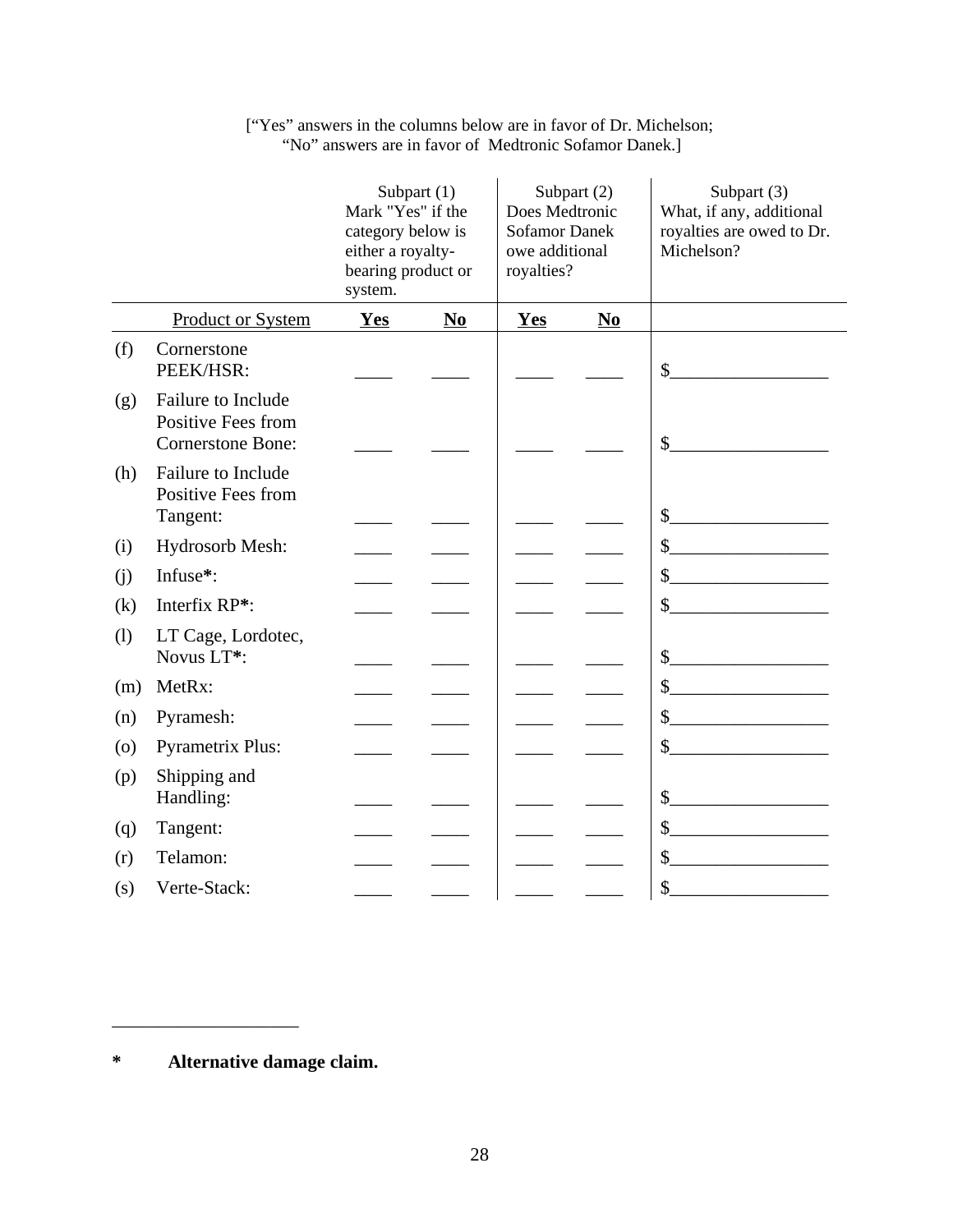#### **ROYALTIES CLAIMS UNDER THE LICENSE AGREEMENT**

These questions relate to both liability and damages concerning Karlin Technology's contention that Medtronic Sofamor Danek should have paid royalties on certain products that Karlin Technology contends are royalty bearing (Medtronic Sofamor Danek contends that they are not) under the License Agreement. These questions also relate to Karlin Technology's further contention that Medtronic Sofamor Danek underpaid royalties on certain admitted royalty bearing products under the License Agreement.

Question No. 46: With respect to each category below, please determine for each category whether Karlin Technology has proven by a preponderance of the evidence that (1) any product or system is royalty bearing as defined in the Agreements (2) whether Medtronic Sofamor Danek owes additional royalties on any royalty bearing system or product; and (3) what, if any, additional royalties are owed to Karlin Technology.

|     |                                                       | Mark "Yes" if the<br>category below is<br>either a royalty-<br>bearing product or<br>system. | Subpart $(1)$                      | Does Medtronic<br>Sofamor Danek<br>owe additional<br>royalties? | Subpart $(2)$                      | Subpart (3)<br>What, if any, additional<br>royalties are owed to<br>Karlin Technology? |
|-----|-------------------------------------------------------|----------------------------------------------------------------------------------------------|------------------------------------|-----------------------------------------------------------------|------------------------------------|----------------------------------------------------------------------------------------|
|     | <b>Product or System</b>                              | <b>Yes</b>                                                                                   | $\underline{\mathbf{N}\mathbf{o}}$ | <b>Yes</b>                                                      | $\underline{\mathbf{N}\mathbf{o}}$ |                                                                                        |
| (a) | Affinity:                                             |                                                                                              |                                    |                                                                 |                                    | \$                                                                                     |
| (b) | BCP:                                                  |                                                                                              |                                    |                                                                 |                                    | \$                                                                                     |
| (c) | BMP:                                                  |                                                                                              |                                    |                                                                 |                                    | \$                                                                                     |
| (d) | <b>Bone Dowels:</b>                                   |                                                                                              |                                    |                                                                 |                                    | \$                                                                                     |
| (e) | Failure to Include<br>Positive Fees from<br>Osteofil: |                                                                                              |                                    |                                                                 |                                    | \$                                                                                     |
| (t) | Infuse:                                               |                                                                                              |                                    |                                                                 |                                    | \$                                                                                     |

| ["Yes" answers in the columns below are in favor of Karlin Technology; |
|------------------------------------------------------------------------|
| "No" answers are in favor of Medtronic Sofamor Danek.]                 |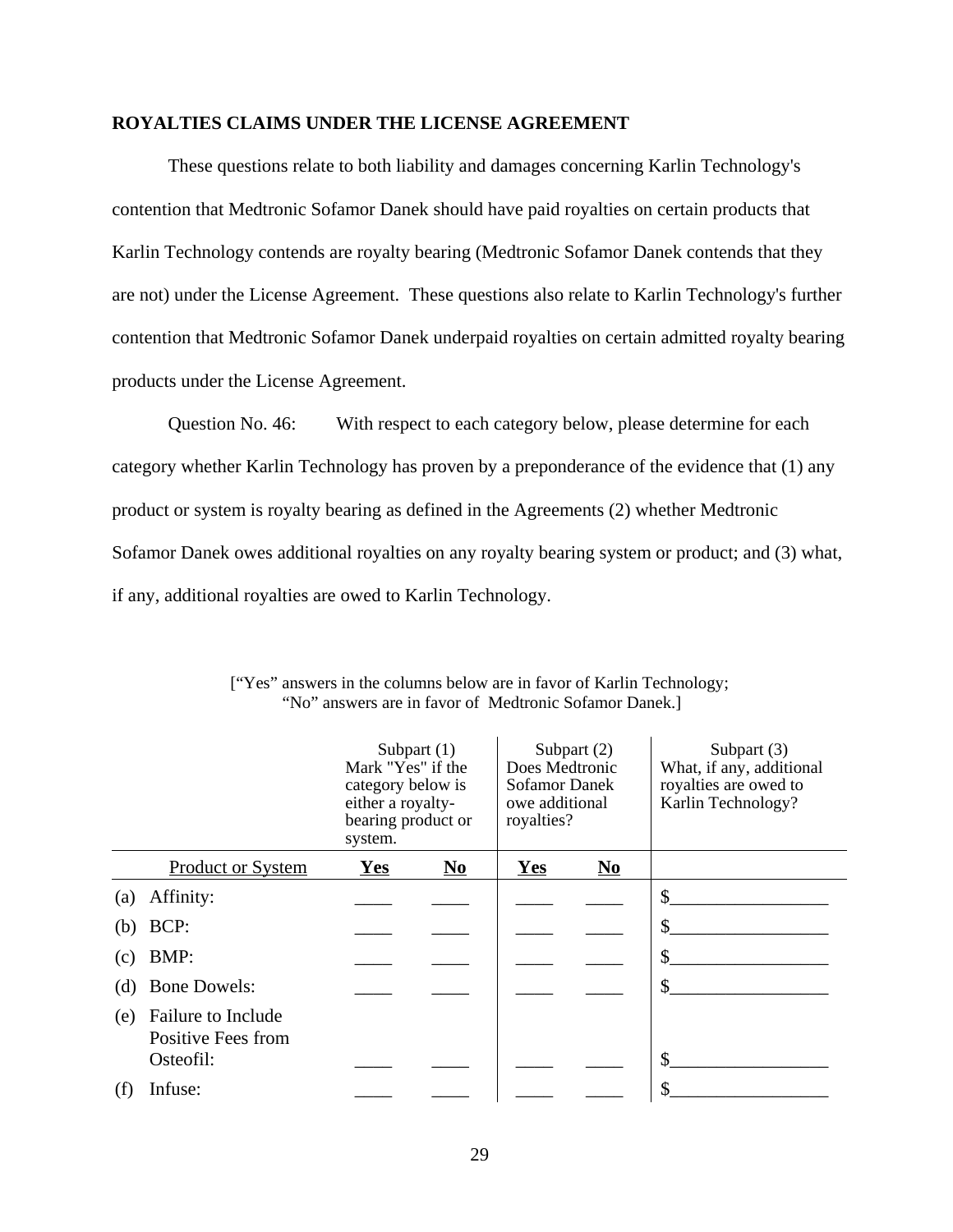|     |                           | Mark "Yes" if the<br>category below is<br>either a royalty-<br>bearing product or<br>system. | Subpart $(1)$                      | Does Medtronic<br><b>Sofamor Danek</b><br>owe additional<br>royalties? | Subpart (2) | Subpart (3)<br>What, if any, additional<br>royalties are owed to<br>Karlin Technology? |
|-----|---------------------------|----------------------------------------------------------------------------------------------|------------------------------------|------------------------------------------------------------------------|-------------|----------------------------------------------------------------------------------------|
|     | <b>Product or System</b>  | Yes                                                                                          | $\underline{\mathbf{N}\mathbf{o}}$ | Yes                                                                    | $No$        |                                                                                        |
| (g) | Interfix:                 |                                                                                              |                                    |                                                                        |             | \$                                                                                     |
|     | (h) LT Cage:              |                                                                                              |                                    |                                                                        |             | \$                                                                                     |
| (1) | Mastergraft:              |                                                                                              |                                    |                                                                        |             | \$                                                                                     |
| (1) | Osteofil:                 |                                                                                              |                                    |                                                                        |             | \$                                                                                     |
| (k) | Shipping and<br>Handling: |                                                                                              |                                    |                                                                        |             | \$                                                                                     |

### ["Yes" answers in the columns below are in favor of Karlin Technology; "No" answers are in favor of Medtronic Sofamor Danek.]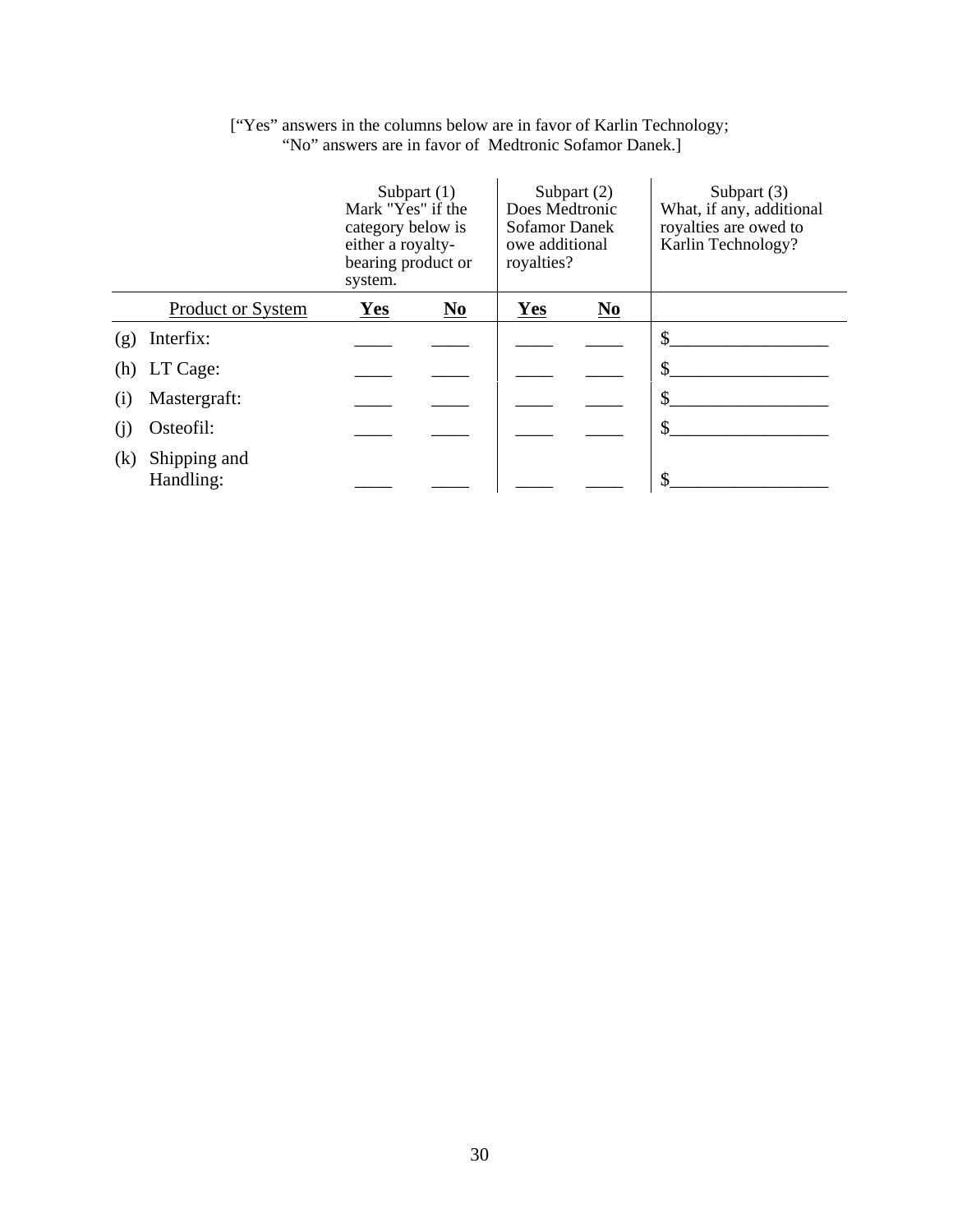## **ROYALTIES CLAIMS UNDER THE THREE-PARTY AGREEMENT**

For Question 47, Medtronic Sofamor Danek has admitted that it is responsible for the obligations of Sofamor Danek Holdings Under the Three-Party Agreement.

These questions relate to both liability and damages concerning Dr. Michelson's contention that Medtronic Sofamor Danek should have paid royalties on certain products that Dr. Michelson contends are royalty bearing (Medtronic Sofamor Danek contends that they are not) under the Three-Party Agreement. These questions also relate to Dr. Michelson's further contention that Medtronic Sofamor Danek underpaid royalties on certain admitted royalty bearing products under the Three-Party Agreement.

Question No. 47: With respect to each category below, please determine for each category whether Dr. Michelson has proven by a preponderance of the evidence that (1) any product or system is royalty bearing as defined in the Agreements; (2) whether Medtronic Sofamor Danek owes additional royalties on any royalty bearing system or product; and (3) what, if any, additional royalties are owed to Dr. Michelson.

|     |                                       | Mark "Yes" if the<br>category below is<br>either a royalty-<br>bearing product or<br>system. | Subpart $(1)$ | Does Medtronic<br>Sofamor Danek<br>owe additional<br>royalties? | Subpart $(2)$ | Subpart $(3)$<br>What, if any, additional<br>royalties are owed to Dr.<br>Michelson? |
|-----|---------------------------------------|----------------------------------------------------------------------------------------------|---------------|-----------------------------------------------------------------|---------------|--------------------------------------------------------------------------------------|
|     | <b>Product or System</b>              | Yes                                                                                          | $No$          | Yes                                                             | $No$          |                                                                                      |
| (a) | <b>Additional MultiLock</b><br>Items: |                                                                                              |               |                                                                 |               | \$                                                                                   |
| (b) | Cornerstone MultiLock:                |                                                                                              |               |                                                                 |               | \$                                                                                   |

["Yes" answers in the columns below are in favor of Dr. Michelson; "No" answers are in favor of Sofamor Danek Holdings.]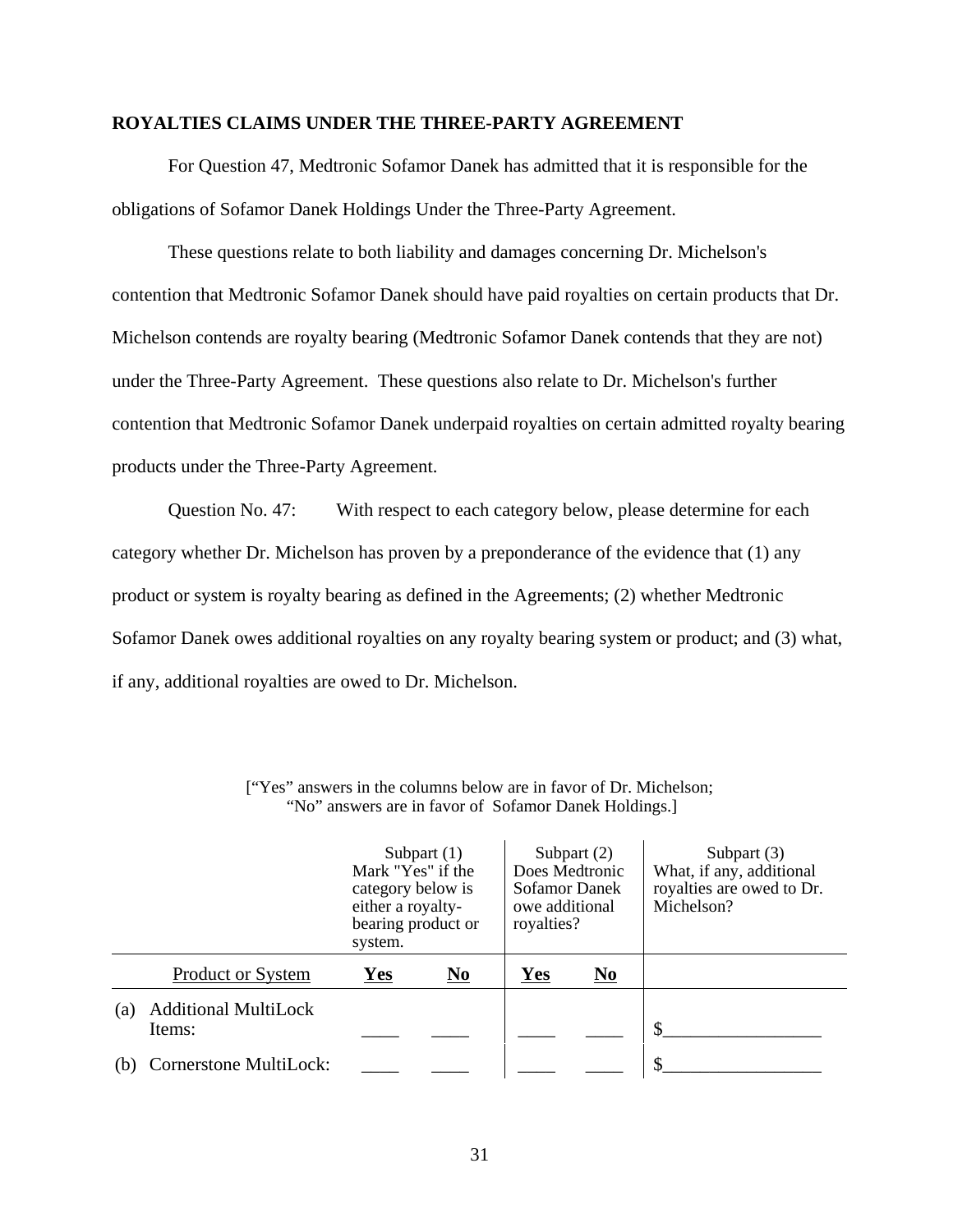|     |                                                                    | Mark "Yes" if the<br>category below is<br>either a royalty-<br>bearing product or<br>system. | Subpart $(1)$ | Does Medtronic<br><b>Sofamor Danek</b><br>owe additional<br>royalties? | Subpart $(2)$ | Subpart $(3)$<br>What, if any, additional<br>royalties are owed to Dr.<br>Michelson? |
|-----|--------------------------------------------------------------------|----------------------------------------------------------------------------------------------|---------------|------------------------------------------------------------------------|---------------|--------------------------------------------------------------------------------------|
|     | <b>Product or System</b>                                           | Yes                                                                                          | No.           | <b>Yes</b>                                                             | $No$          |                                                                                      |
| (c) | Failure to Include<br>Positive Fees from<br>Cornerstone MultiLock: |                                                                                              |               |                                                                        |               | S                                                                                    |
| (d) | Shipping and Handling:                                             |                                                                                              |               |                                                                        |               |                                                                                      |

["Yes" answers in the columns below are in favor of Dr. Michelson; "No" answers are in favor of Sofamor Danek Holdings.]

Question No. 47.1: With respect to "ATLANTIS" please determine if Dr. Michelson has proven by a preponderance of the evidence that it is covered by an issued claim of a Multi-Lock patent.

Answer: Yes \_\_\_ No \_\_\_

[A "Yes" answer is in favor of Dr. Michelson; a "No" answer is in favor of Medtronic Sofamor Danek.]

Question No. 47.2: With respect to "Atlantis Vision" please determine if Dr. Michelson

has proven by a preponderance of the evidence whether it is the same as anterior cervical

products marketed by Medtronic Sofamor Danek on January 18, 2001 as the "ATLANTIS".

| Answer: Yes | $N_{\Omega}$                                                                                         |
|-------------|------------------------------------------------------------------------------------------------------|
|             | [A "Yes" answer is in favor of Dr. Michelson; a "No" answer is in favor of Medtronic Sofamor Danek.] |

If you answered Question No. 47.2 "No," then go on to answer Question No. 47.3. If you answered Question No. 47.2 "Yes," then do not answer Question No. 47.3 and go on to Question No. 48.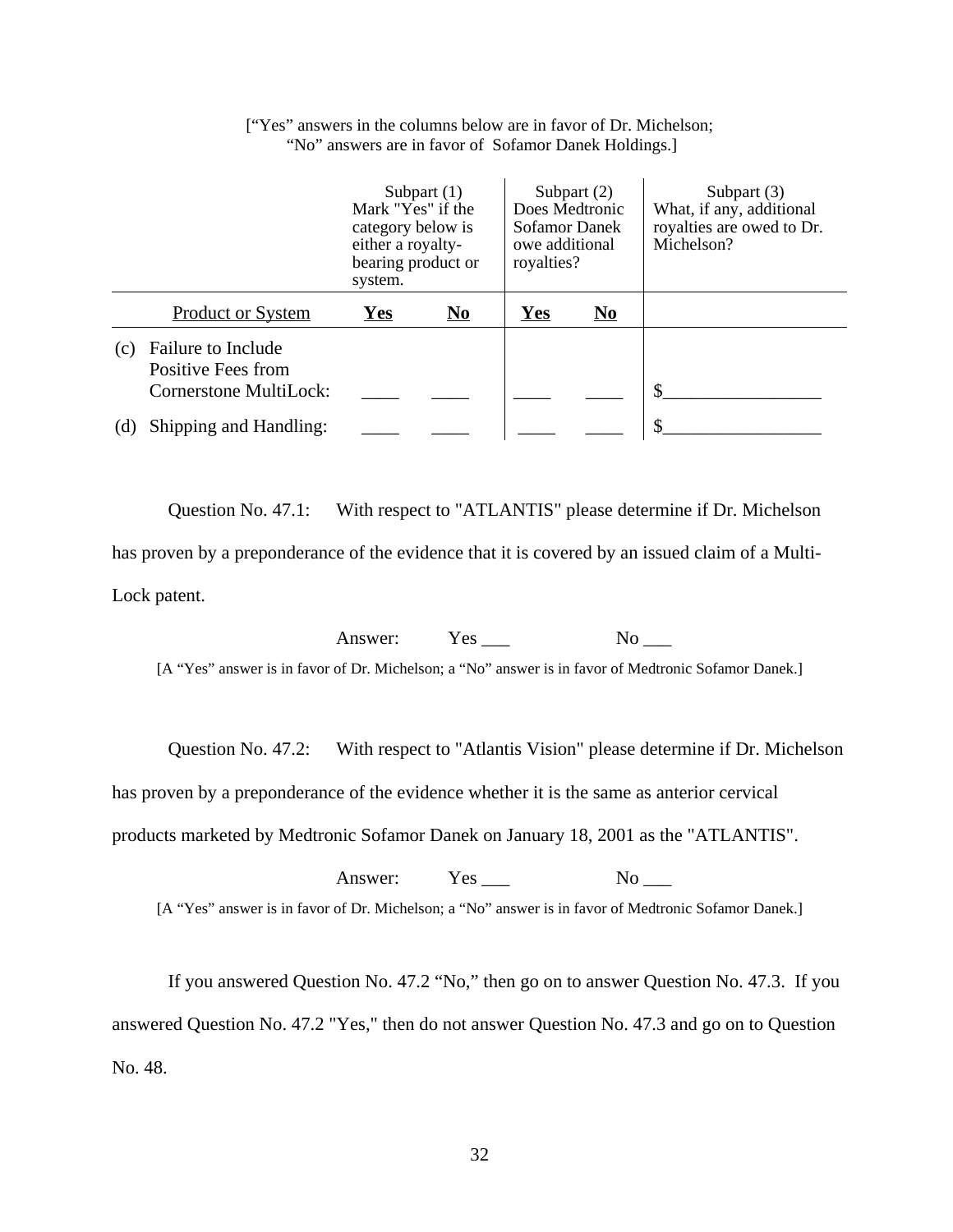Question No. 47.3 With respect to "Atlantis Vision" please determine if Dr. Michelson has proven by a preponderance of the evidence that it is covered by an issued claim of a Multi-Lock patent.

Answer: Yes \_\_\_\_\_ No \_\_\_\_\_

[A "Yes" answer is in favor of Dr. Michelson; a "No" answer is in favor of Medtronic Sofamor Danek.]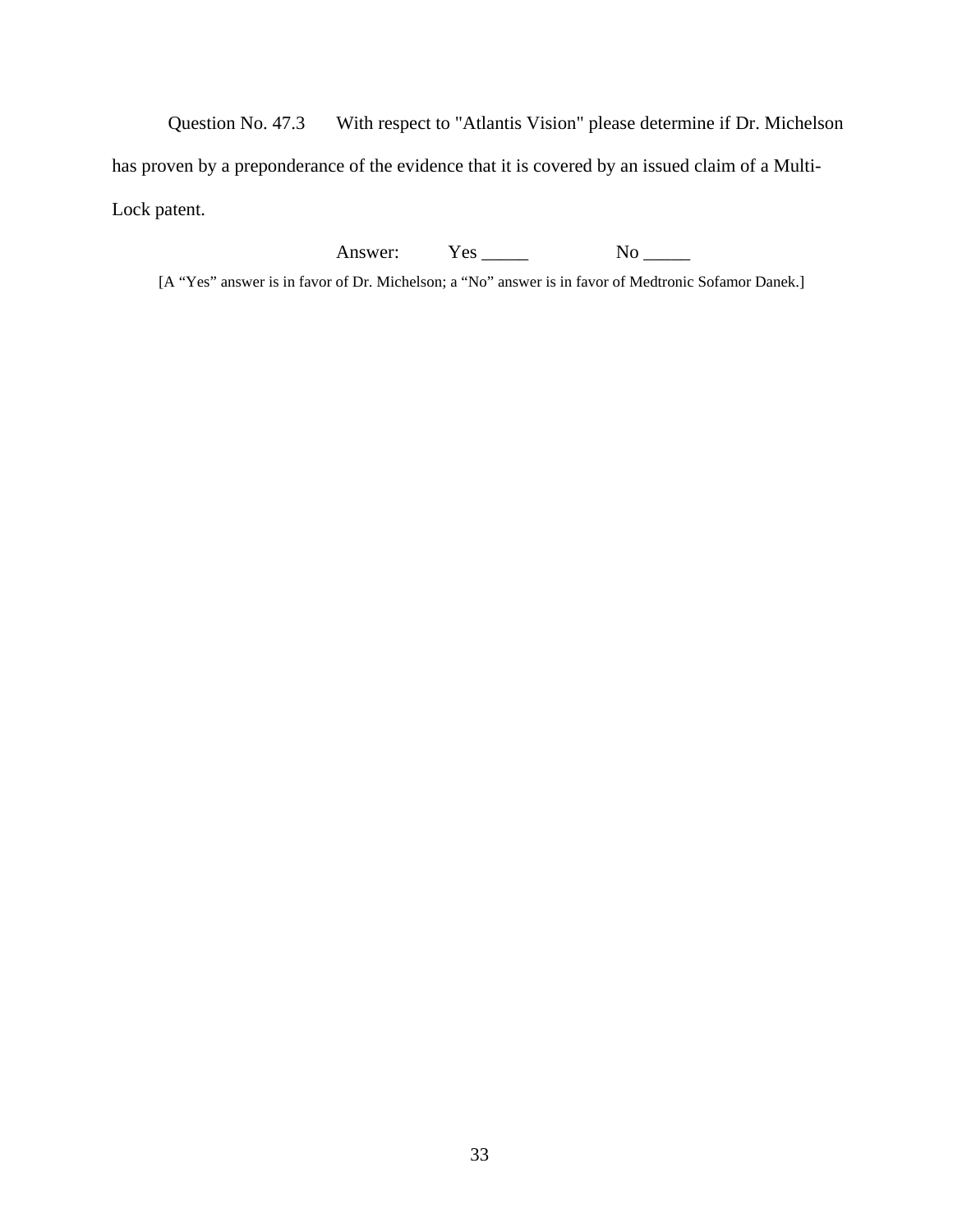#### **ROYALTIES CLAIM UNDER THE TSRH-B AGREEMENT**

For Question No. 48, Medtronic Sofamor Danek has admitted that it is responsible for the obligations of SDGI Holdings, Inc. under the November 2, 1999 Agreement (the "TSRH-B Agreement").

These questions relate to both liability and damages concerning Dr. Michelson's contention that Medtronic Sofamor Danek should have paid royalties on certain products that Dr. Michelson contends are royalty bearing (Medtronic Sofamor Danek contends that they are not) under the TSRH-B Agreement. These questions also relate to Dr. Michelson's further contention that Medtronic Sofamor Danek underpaid royalties on certain admitted royalty bearing products under the TSRH-B Agreement.

Question No. 48: With respect to the category below, please determine whether Dr. Michelson has proven by a preponderance of the evidence that (1) any product or system is royalty bearing as defined in the Agreements; (2) whether Medtronic Sofamor Danek owes additional royalties on any royalty bearing system or product; and (3) what, if any, additional royalties are owed to Dr. Michelson.

|     |                   | Mark "Yes" if the<br>category below is<br>either a royalty-<br>bearing product or<br>system. | Subpart $(1)$             | Does Medtronic<br>Sofamor Danek<br>owe additional<br>royalties? | Subpart $(2)$             | Subpart $(3)$<br>What, if any, additional<br>royalties are owed to Dr.<br>Michelson? |
|-----|-------------------|----------------------------------------------------------------------------------------------|---------------------------|-----------------------------------------------------------------|---------------------------|--------------------------------------------------------------------------------------|
|     | Product or System | Yes                                                                                          | $\underline{\mathbf{No}}$ | <u>Yes</u>                                                      | $\underline{\mathrm{No}}$ |                                                                                      |
| (a) | Cage Removal:     |                                                                                              |                           |                                                                 |                           |                                                                                      |

["Yes" answers in the columns below are in favor of Dr. Michelson; "No" answers are in favor of SDGI Holdings, Inc..]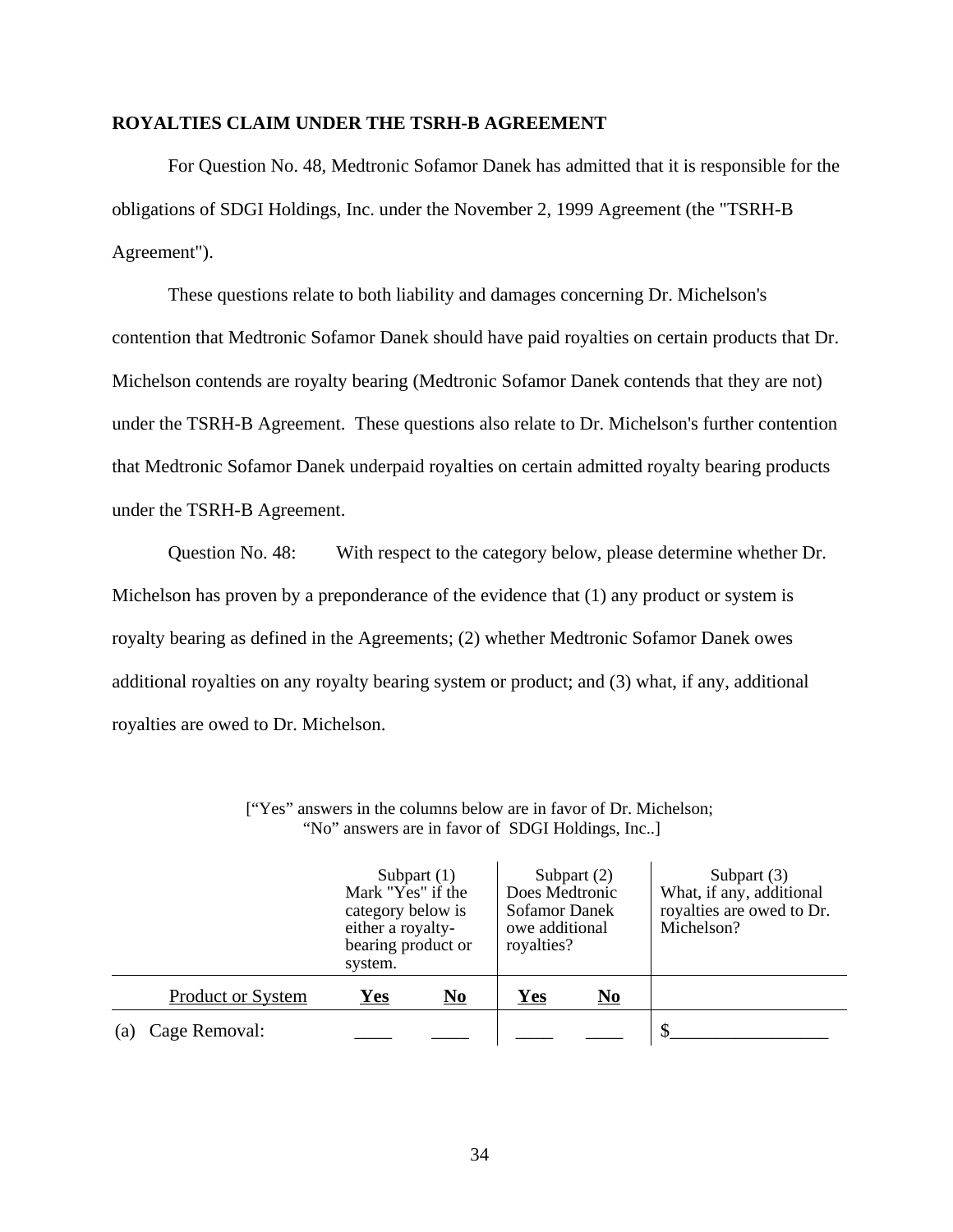# **COMBINED LIABILITY AND DAMAGES CLAIMS WITH RESPECT TO DEDUCTIONS**

These questions relate to both liability and damages concerning Dr. Michelson's and Karlin Technology's contentions that Medtronic Sofamor Danek should not have taken certain deductions in calculating royalties under the Purchase Agreement, License Agreement, and Three-Party Agreement.

Question No. 49: With respect to each category below, please determine for each category whether Dr. Michelson or Karlin Technology has proven by a preponderance of the evidence that (1) the category is an improper deduction under the Agreements, (2) Medtronic Sofamor Danek owes additional royalties based on the improper deduction, and (3) what, if any, additional royalties are owed to Dr. Michelson or Karlin Technology.

#### **PURCHASE AGREEMENT**

|     |                                        | Subpart $(1)$<br>Mark "Yes" if the<br>category below is an<br>improper deduction. |                | Subpart $(2)$<br>Does Medtronic<br>Sofamor Danek<br>owe additional<br>royalties? |                                      | Subpart $(3)$<br>What, if any, additional<br>royalties are owed to Dr.<br>Michelson or Karlin<br>Technology? |
|-----|----------------------------------------|-----------------------------------------------------------------------------------|----------------|----------------------------------------------------------------------------------|--------------------------------------|--------------------------------------------------------------------------------------------------------------|
|     | <b>Product or System</b>               | Yes                                                                               | N <sub>0</sub> | Yes                                                                              | $\overline{\mathbf{N}}$ <sub>0</sub> |                                                                                                              |
| (a) | Service Fees from<br>Cornerstone Bone: |                                                                                   |                |                                                                                  |                                      | \$                                                                                                           |
| (b) | Service Fees from<br>Precision:        |                                                                                   |                |                                                                                  |                                      | \$                                                                                                           |
| (c) | Service Fees from<br>Tangent:          |                                                                                   |                |                                                                                  |                                      | \$                                                                                                           |
| (d) | <b>Third Party</b><br>Commissions:     |                                                                                   |                |                                                                                  |                                      | \$                                                                                                           |

["Yes" answers in the columns below are in favor of Dr. Michelson; "No" answers are in favor of Medtronic Sofamor Danek.]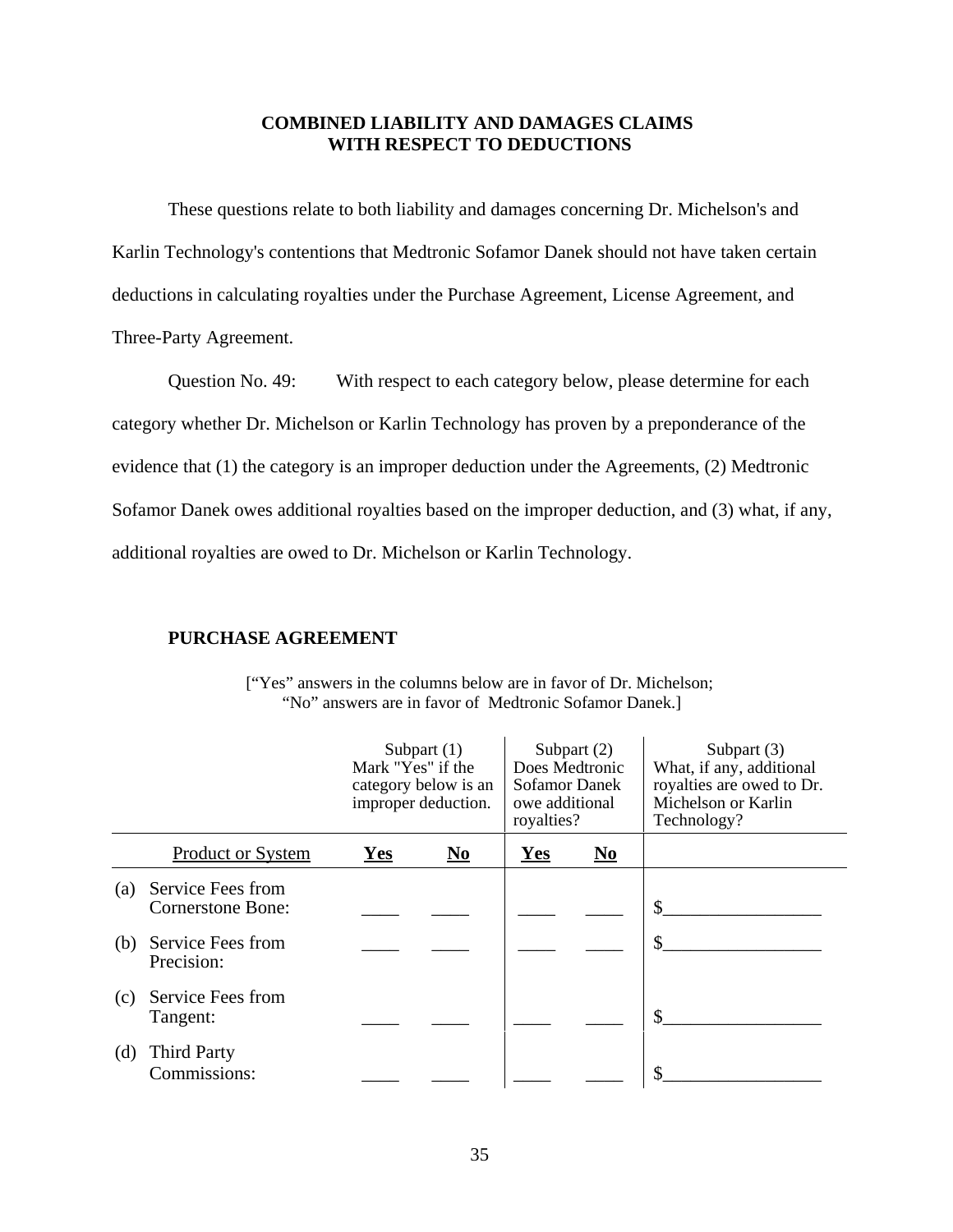# **LICENSE AGREEMENT**

["Yes" answers in the columns below are in favor of Dr. Michelson; "No" answers is in favor of Medtronic Sofamor Danek.]

|     |                                    | Mark "Yes" if the | Subpart $(1)$<br>category below is an<br>improper deduction. | Does Medtronic<br><b>Sofamor Danek</b><br>owe additional<br>royalties? | Subpart $(2)$           | Subpart $(3)$<br>What, if any, additional<br>royalties are owed to Dr.<br>Michelson or Karlin<br>Technology? |
|-----|------------------------------------|-------------------|--------------------------------------------------------------|------------------------------------------------------------------------|-------------------------|--------------------------------------------------------------------------------------------------------------|
|     | <b>Product or System</b>           | Yes               | $\mathbf{N}\mathbf{0}$                                       | <b>Yes</b>                                                             | $\overline{\mathbf{N}}$ |                                                                                                              |
| (a) | Service Fees from Bone<br>Dowels:  |                   |                                                              |                                                                        |                         | \$                                                                                                           |
| (b) | Service Fees from<br>Osteofil:     |                   |                                                              |                                                                        |                         |                                                                                                              |
| (c) | <b>Third Party</b><br>Commissions: |                   |                                                              |                                                                        |                         | ¢                                                                                                            |

# **THREE-PARTY AGREEMENT**

["Yes" answers in the columns below are in favor of Dr. Michelson; "No" answers is in favor of Sofamor Danek Holdings.]

|     |                                                    | Mark "Yes" if the | Subpart $(1)$<br>category below is an<br>improper deduction. | Does Medtronic<br>Sofamor Danek<br>owe additional<br>royalties? | Subpart $(2)$                      | Subpart (3)<br>What, if any, additional<br>royalties are owed to Dr.<br>Michelson or Karlin<br>Technology? |
|-----|----------------------------------------------------|-------------------|--------------------------------------------------------------|-----------------------------------------------------------------|------------------------------------|------------------------------------------------------------------------------------------------------------|
|     | <b>Product or System</b>                           | Yes               | No                                                           | Yes                                                             | $\underline{\mathbf{N}\mathbf{o}}$ |                                                                                                            |
| (a) | Service Fees from<br><b>Cornerstone MultiLock:</b> |                   |                                                              |                                                                 |                                    |                                                                                                            |
| (b) | <b>Third Party</b><br>Commissions:                 |                   |                                                              |                                                                 |                                    |                                                                                                            |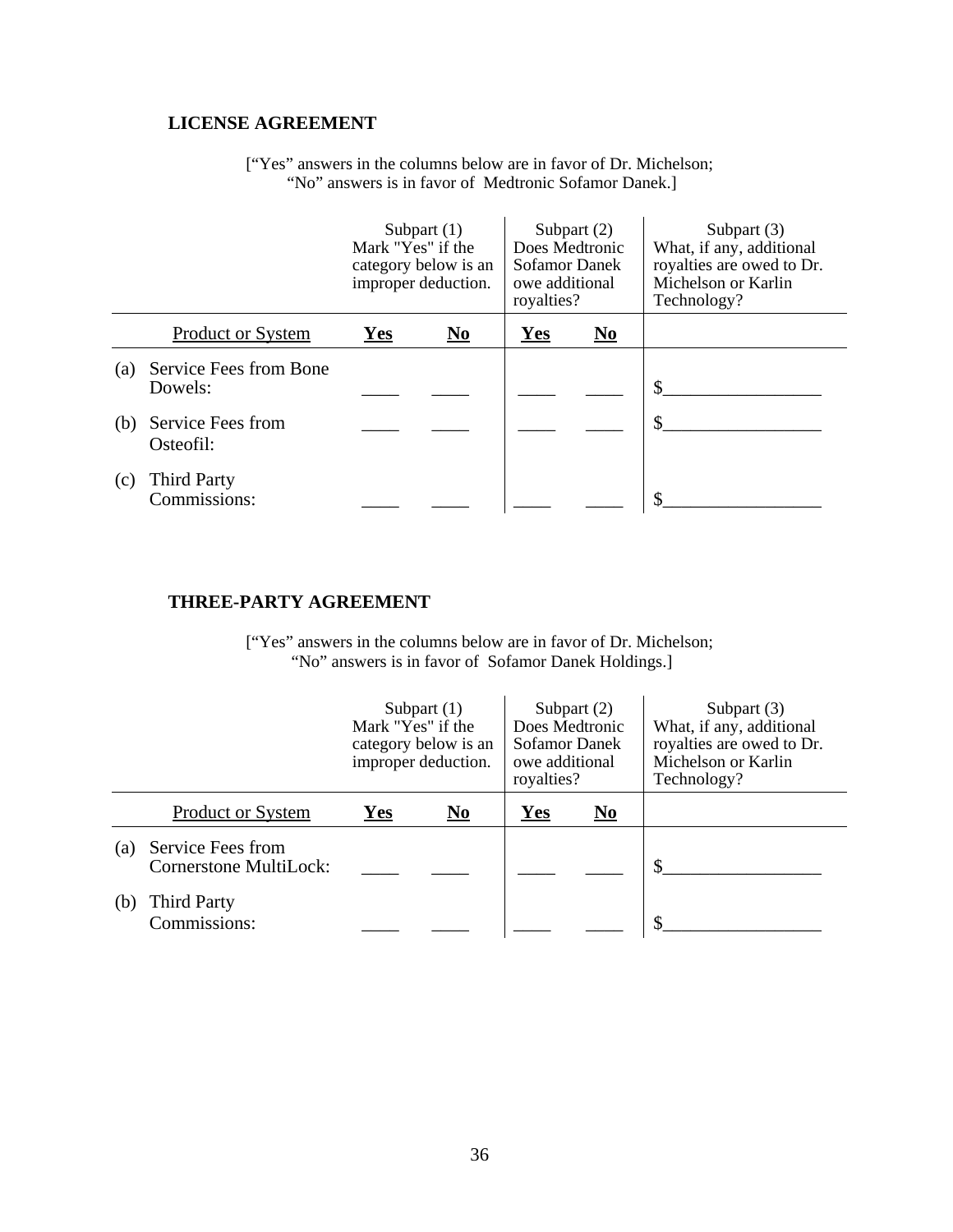#### **DAMAGES CLAIMS**

# **DAMAGES CLAIMS OF DR. MICHELSON/KARLIN TECHNOLOGY**

Enter for each question below, the amount of damages, if any, Dr. Michelson and/or Karlin Technology have proven.

#### **DAMAGES CLAIMS FOR BREACH OF THE PURCHASE AGREEMENT**

Question No. 50: If you answered "Yes" to either Question No. 1 or Question No. 2 and then you answered "Yes" to Question No. 3 (regarding the reasonable best efforts provisions of the Purchase Agreement), what amount of damages, if any, do you award for this breach? [If you answered both Question No. 1 and Question No. 2 "No," then do not answer this question.]

 $\frac{1}{2}$   $\frac{1}{2}$   $\frac{1}{2}$   $\frac{1}{2}$   $\frac{1}{2}$   $\frac{1}{2}$   $\frac{1}{2}$   $\frac{1}{2}$   $\frac{1}{2}$   $\frac{1}{2}$   $\frac{1}{2}$   $\frac{1}{2}$   $\frac{1}{2}$   $\frac{1}{2}$   $\frac{1}{2}$   $\frac{1}{2}$   $\frac{1}{2}$   $\frac{1}{2}$   $\frac{1}{2}$   $\frac{1}{2}$   $\frac{1}{2}$   $\frac{1}{2}$ 

Question No. 51: If you found that Medtronic Sofamor Danek breached the Purchase Agreement by failing to provide proper patent notices [that is, if you answered Question No. 4 "Yes"], then Dr. Michelson is entitled to an award of nominal damages of one dollar because specific actual damages could not be proven. Please indicate your award of nominal damages in the amount of one dollar to Dr. Michelson in the space provided below if you answered Question No. 4 "Yes." [If you answered Question No. 4 "No," then do not answer this question.]

 $\mathbb{S}$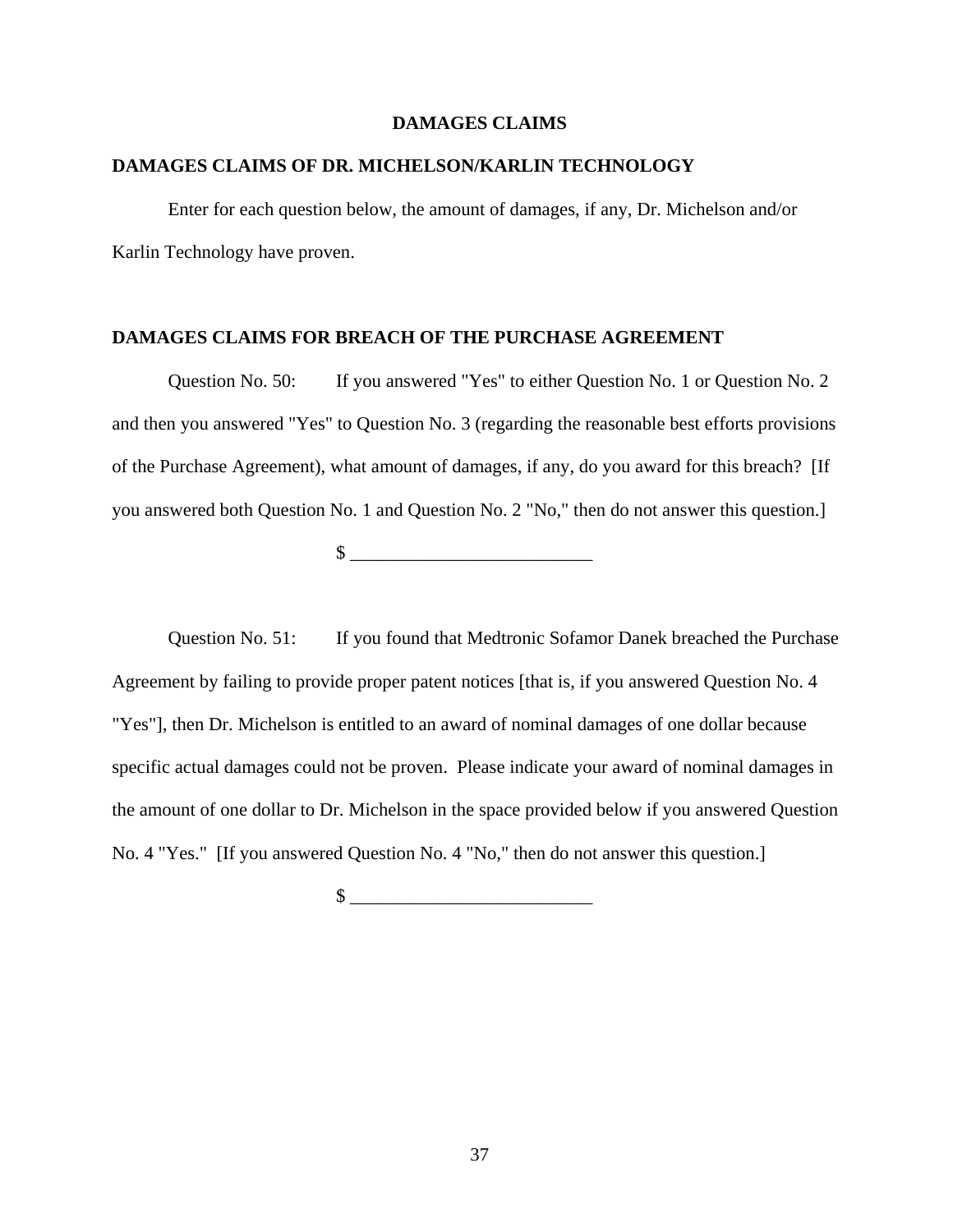Question No. 52: If you found that Medtronic Sofamor Danek breached the dispute resolution provisions of the Purchase Agreement [that is, if you answered Question No. 5 "Yes"], then Dr. Michelson is entitled to an award of nominal damages of one dollar because specific actual damages could not be proven. Please indicate your award of nominal damages in the amount of one dollar to Dr. Michelson in the space provided below if you answered Question No. 5 "Yes." [If you answered Question No. 5 "No," then do not answer this question.]

 $\frac{1}{2}$   $\frac{1}{2}$   $\frac{1}{2}$   $\frac{1}{2}$   $\frac{1}{2}$   $\frac{1}{2}$   $\frac{1}{2}$   $\frac{1}{2}$   $\frac{1}{2}$   $\frac{1}{2}$   $\frac{1}{2}$   $\frac{1}{2}$   $\frac{1}{2}$   $\frac{1}{2}$   $\frac{1}{2}$   $\frac{1}{2}$   $\frac{1}{2}$   $\frac{1}{2}$   $\frac{1}{2}$   $\frac{1}{2}$   $\frac{1}{2}$   $\frac{1}{2}$ 

Question No. 53: If you found that Medtronic Sofamor Danek breached the implied covenant of good faith and fair dealing in the Purchase Agreement [that is, if you answered Question No. 6 "Yes"], what amount of damages, if any, do you award for this breach? [If you answered Question No. 6 "No," then do not answer this question.]

 $\frac{1}{2}$   $\frac{1}{2}$   $\frac{1}{2}$   $\frac{1}{2}$   $\frac{1}{2}$   $\frac{1}{2}$   $\frac{1}{2}$   $\frac{1}{2}$   $\frac{1}{2}$   $\frac{1}{2}$   $\frac{1}{2}$   $\frac{1}{2}$   $\frac{1}{2}$   $\frac{1}{2}$   $\frac{1}{2}$   $\frac{1}{2}$   $\frac{1}{2}$   $\frac{1}{2}$   $\frac{1}{2}$   $\frac{1}{2}$   $\frac{1}{2}$   $\frac{1}{2}$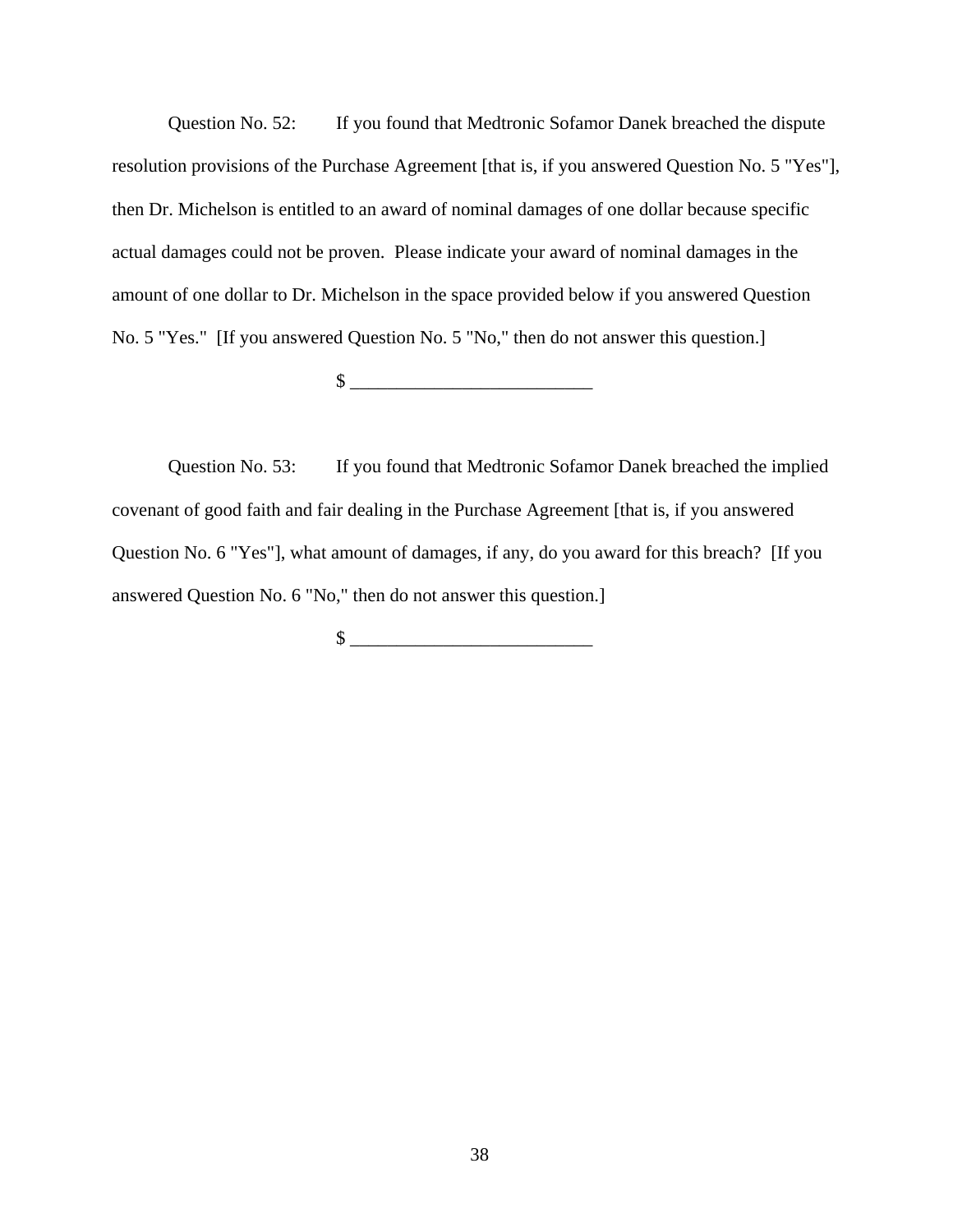#### **DAMAGES CLAIMS FOR BREACH OF THE LICENSE AGREEMENT**

For Question No. 54, the Court has already found that Medtronic Sofamor Danek breached the License Agreement by improperly deducting employee commissions and rebates from royalty payments. Medtronic Sofamor Danek contends it has cured any breach by compensating Karlin Technology for any monetary damage suffered.

Question No. 54: What amount of damages, if any, do you award?

(a) Employee Commissions:  $\qquad$   $\qquad$   $\qquad$ (b) Rebates:  $\qquad \qquad$  \[ \]

Question No. 55: If you answered "Yes" to either Question No. 11 or Question No. 12 and then you answered "Yes" to Question No. 13 (regarding the reasonable best efforts provisions of the License Agreement), what amount of damages, if any, do you award for this breach? [If you answered both Question No. 11 and Question No. 12 "No," then do not answer this question.]

 $\frac{1}{2}$   $\frac{1}{2}$   $\frac{1}{2}$   $\frac{1}{2}$   $\frac{1}{2}$   $\frac{1}{2}$   $\frac{1}{2}$   $\frac{1}{2}$   $\frac{1}{2}$   $\frac{1}{2}$   $\frac{1}{2}$   $\frac{1}{2}$   $\frac{1}{2}$   $\frac{1}{2}$   $\frac{1}{2}$   $\frac{1}{2}$   $\frac{1}{2}$   $\frac{1}{2}$   $\frac{1}{2}$   $\frac{1}{2}$   $\frac{1}{2}$   $\frac{1}{2}$ 

Question No. 56: If you found that Medtronic Sofamor Danek breached the License Agreement by failing to provide proper patent notices [that is, if you answered Question No. 14 "Yes"], then Karlin Technology is entitled to an award of nominal damages of one dollar because specific actual damages could not be proven. Please indicate your award of nominal damages in the amount of one dollar to Karlin Technology in the space provided below if you answered Question No. 14 "Yes." [If you answered Question No. 14 "No," then do not answer this question.]

 $\mathbb$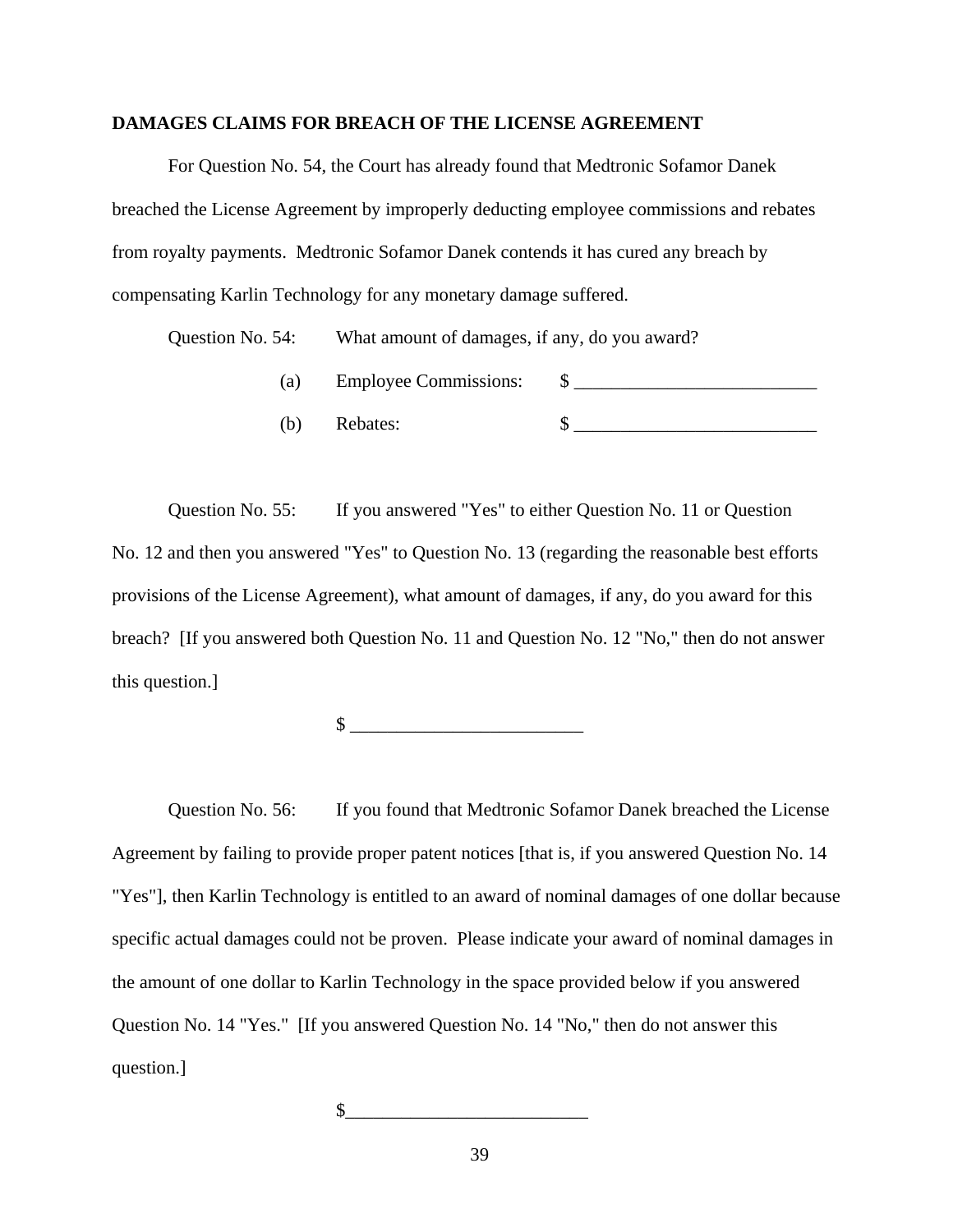Question No. 57: If you found that Medtronic Sofamor Danek breached its obligations to allow inspection, examination, audit, and copying of records under the License Agreement [that is, if you answered Question No. 15 "Yes"], what amount of damages, if any, do you award for this breach? [If you answered Question No. 15 "No," then do not answer this question.]

 $\frac{1}{2}$ 

Question No. 58: If you found that Medtronic Sofamor Danek breached the dispute resolution provisions of the License Agreement [that is, if you answered Question No. 16 "Yes"], then Karlin Technology is entitled to an award of nominal damages of one dollar because specific actual damages could not be proven. Please indicate your award of nominal damages in the amount of one dollar to Karlin Technology in the space provided below if you answered Question No. 16 "Yes." [If you answered Question No. 16 "No," then do not answer this question.]

 $\frac{\text{S}}{\text{S}}$ 

Question No. 59: If you found that Medtronic Sofamor Danek breached its obligations under the License Agreement by failing to maintain patent rights in Dr. Michelson's inventions by failing to seek extension of the '656 patent [that is, if you answered Question No. 17 "Yes"], what amount of damages if any do you award for this breach? [If you answered Question No. 17 "No," then do not answer this question.]

 $\frac{1}{2}$   $\frac{1}{2}$   $\frac{1}{2}$   $\frac{1}{2}$   $\frac{1}{2}$   $\frac{1}{2}$   $\frac{1}{2}$   $\frac{1}{2}$   $\frac{1}{2}$   $\frac{1}{2}$   $\frac{1}{2}$   $\frac{1}{2}$   $\frac{1}{2}$   $\frac{1}{2}$   $\frac{1}{2}$   $\frac{1}{2}$   $\frac{1}{2}$   $\frac{1}{2}$   $\frac{1}{2}$   $\frac{1}{2}$   $\frac{1}{2}$   $\frac{1}{2}$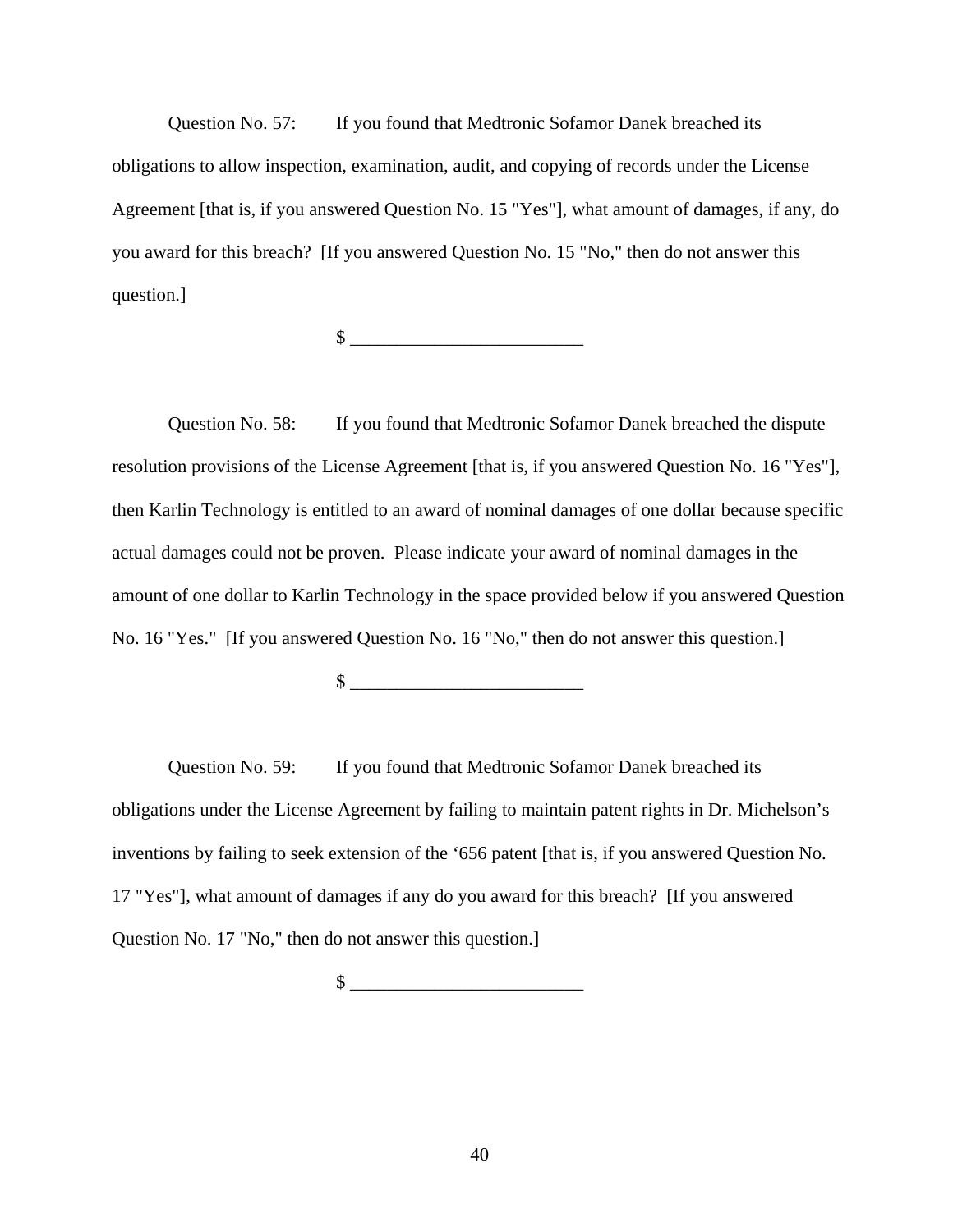Question No. 60: If you found that Medtronic Sofamor Danek breached the License Agreement by giving an improper sublicense to Osteotech [that is, if you answered Question No. 18 "Yes"], what amount of damages if any do you award for this breach? [If you answered Question No. 18 "No," then do not answer this question.]

 $\frac{1}{2}$   $\frac{1}{2}$   $\frac{1}{2}$   $\frac{1}{2}$   $\frac{1}{2}$   $\frac{1}{2}$   $\frac{1}{2}$   $\frac{1}{2}$   $\frac{1}{2}$   $\frac{1}{2}$   $\frac{1}{2}$   $\frac{1}{2}$   $\frac{1}{2}$   $\frac{1}{2}$   $\frac{1}{2}$   $\frac{1}{2}$   $\frac{1}{2}$   $\frac{1}{2}$   $\frac{1}{2}$   $\frac{1}{2}$   $\frac{1}{2}$   $\frac{1}{2}$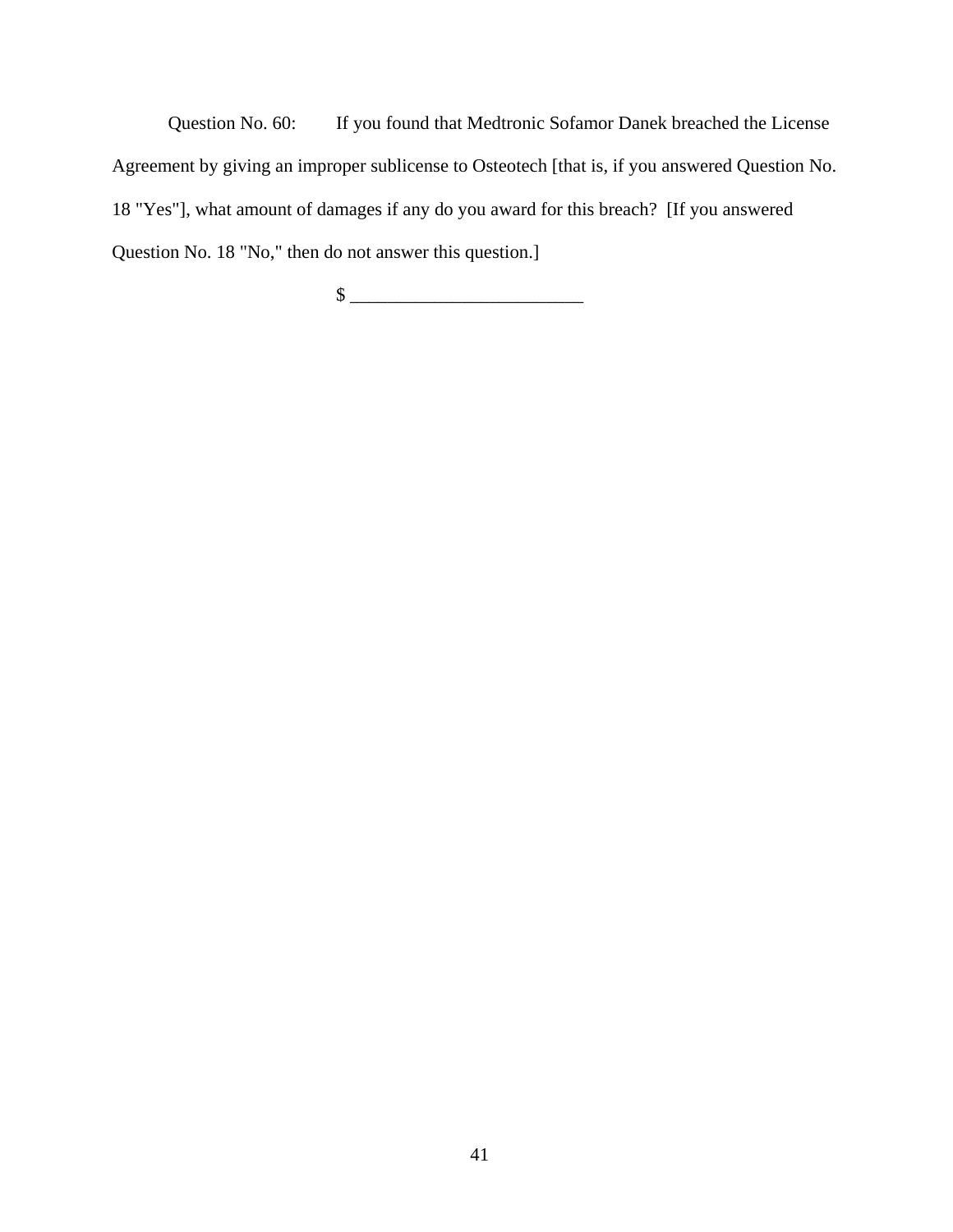### **DAMAGES CLAIMS FOR BREACH OF THE THREE-PARTY AGREEMENT**

For Questions 61 - 63, Medtronic Sofamor Danek agrees that it is responsible for the obligations of Sofamor Danek Holdings under the Three-Party Agreement.

Question No. 61: If you found that Sofamor Danek Holdings breached its obligations to allow inspection of records under the Three-Party Agreement and the Danek License Agreement [that is, if you answered Question No. 23 "Yes"], what amount of damages if any do you award for this breach? [If you answered Question No. 23 "No," then do not answer this question.]

 $\frac{\text{S}}{\text{S}}$ 

Question No. 62: If you found that Sofamor Danek Holdings breached the Three-Party Agreement by failing to provide name attribution to Dr. Michelson on its MultiLock-related products and literature [that is, if you answered Question No. 24 "Yes"], then Dr. Michelson is entitled to an award of nominal damages of one dollar because specific actual damages could not be proven. Please indicate your award of nominal damages in the amount of one dollar to Dr. Michelson in the space provided below if you answered Question No. 24 "Yes." [If you answered Question No. 24 "No," then do not answer this question.]

 $\circ$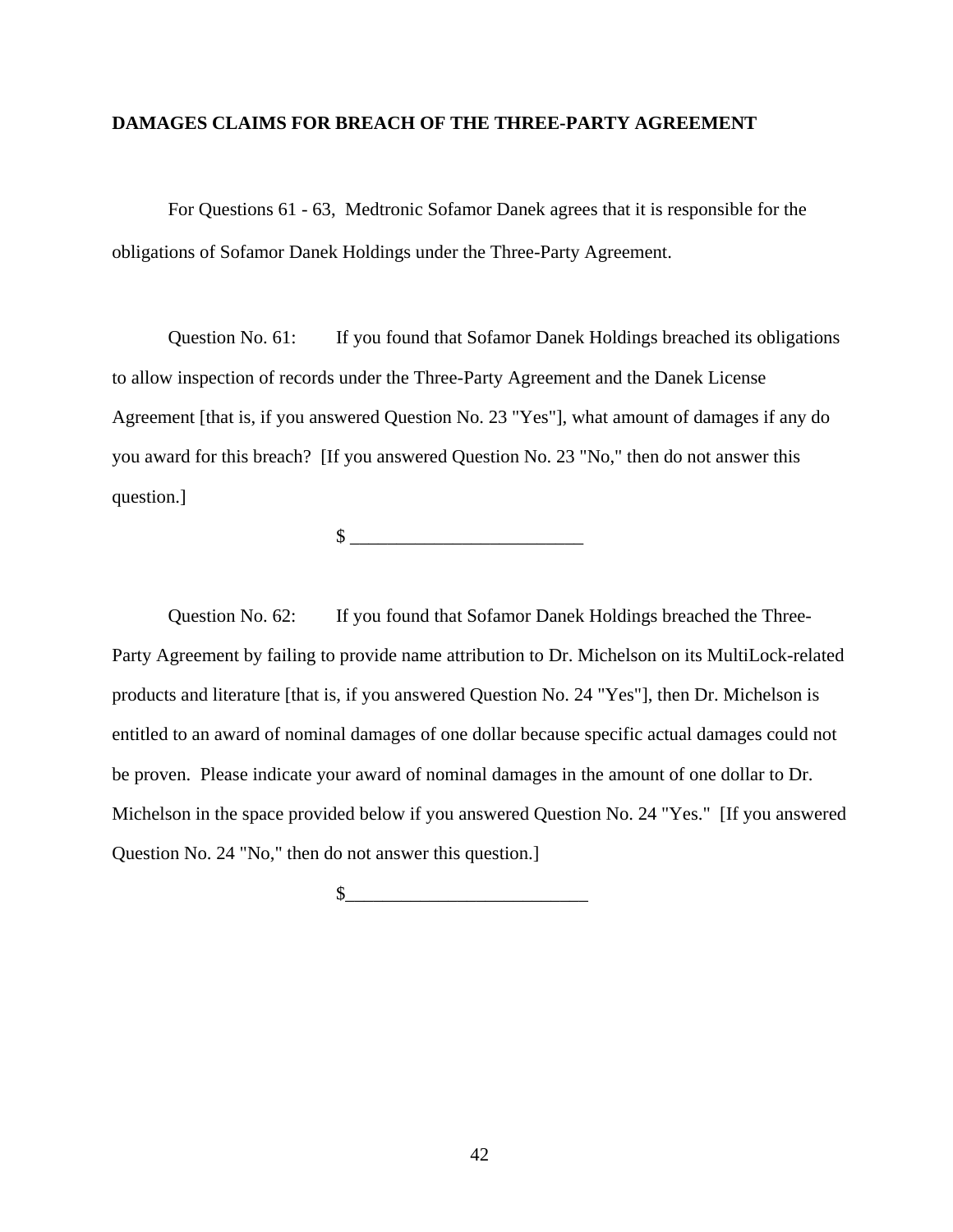Question No. 63: If you found that Sofamor Danek Holdings breached the Three-Party Agreement by failing to properly patent mark its products [that is, if you answer Question No. 25 "Yes"], then Dr. Michelson is entitled to an award of nominal damages of one dollar because specific actual damages could not be proven. Please indicate your award of nominal damages in the amount of one dollar to Dr. Michelson in the space provided below if you answered Question No. 25 "Yes." [If you answered Question No. 25 "No," then do not answer this question.]

 $\frac{1}{2}$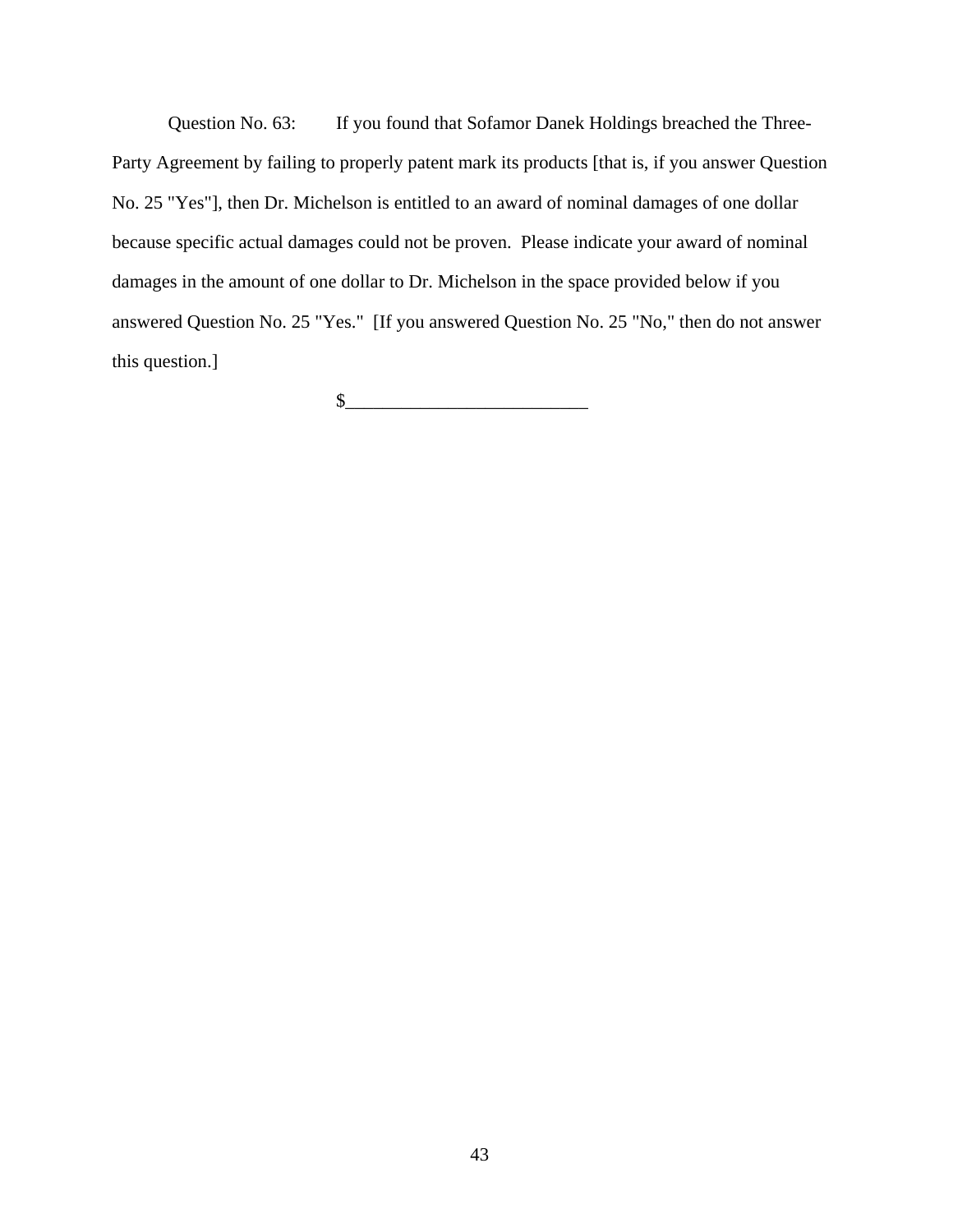# **DAMAGES CLAIM FOR BREACH OF THE CONFIDENTIALITY AGREEMENT**

Question No. 64: If you found that Medtronic Sofamor Danek breached the February 3, 1998 Mutual Confidentiality Agreement as referenced, extended, continued, and supplemented [that is, if you answered Question No. 26 "Yes"], then Dr. Michelson is entitled to an award of nominal damages of one dollar because specific actual damages could not be proven. Please indicate your award of nominal damages in the amount of one dollar to Dr. Michelson in the space provided below if you answered Question No. 26 "Yes." [If you answered Question No. 26 "No," then do not answer this question.]

 $\frac{1}{2}$   $\frac{1}{2}$   $\frac{1}{2}$   $\frac{1}{2}$   $\frac{1}{2}$   $\frac{1}{2}$   $\frac{1}{2}$   $\frac{1}{2}$   $\frac{1}{2}$   $\frac{1}{2}$   $\frac{1}{2}$   $\frac{1}{2}$   $\frac{1}{2}$   $\frac{1}{2}$   $\frac{1}{2}$   $\frac{1}{2}$   $\frac{1}{2}$   $\frac{1}{2}$   $\frac{1}{2}$   $\frac{1}{2}$   $\frac{1}{2}$   $\frac{1}{2}$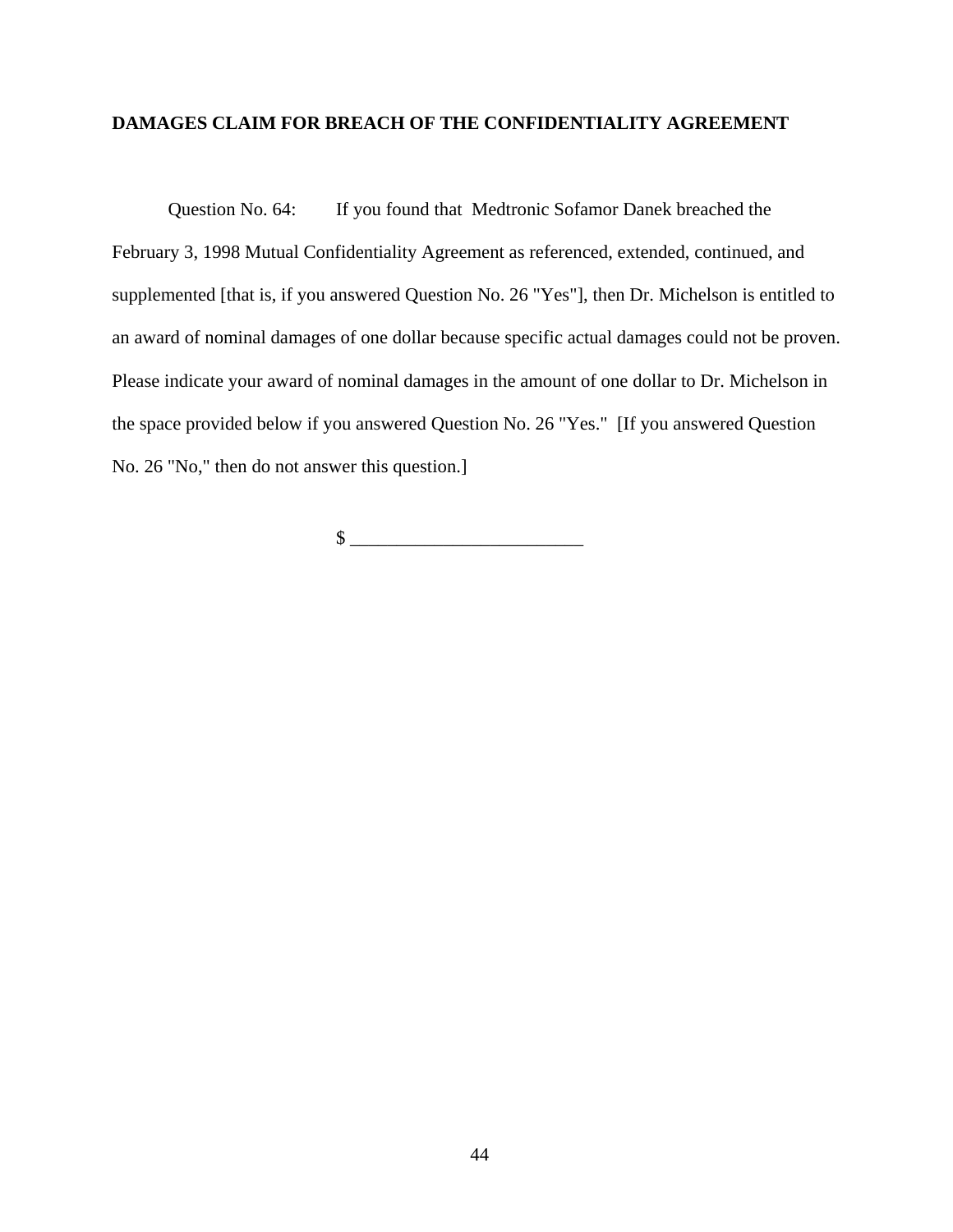# **DAMAGES CLAIM FOR MISAPPROPRIATION**

Question No. 65: If you found that Medtronic Sofamor Danek misappropriated any of Dr. Michelson's trade secrets relating to the threaded and tapered implant invention (sometimes referred to as the "threaded frusto-conical implant") [that is, if you answered Question No. 27 "Yes"], what amount of damages if any did Medtronic Sofamor Danek's conduct cause Dr. Michelson? [If you answered Question No. 27 "No," then do not answer this question.]

 $\frac{1}{2}$   $\frac{1}{2}$   $\frac{1}{2}$   $\frac{1}{2}$   $\frac{1}{2}$   $\frac{1}{2}$   $\frac{1}{2}$   $\frac{1}{2}$   $\frac{1}{2}$   $\frac{1}{2}$   $\frac{1}{2}$   $\frac{1}{2}$   $\frac{1}{2}$   $\frac{1}{2}$   $\frac{1}{2}$   $\frac{1}{2}$   $\frac{1}{2}$   $\frac{1}{2}$   $\frac{1}{2}$   $\frac{1}{2}$   $\frac{1}{2}$   $\frac{1}{2}$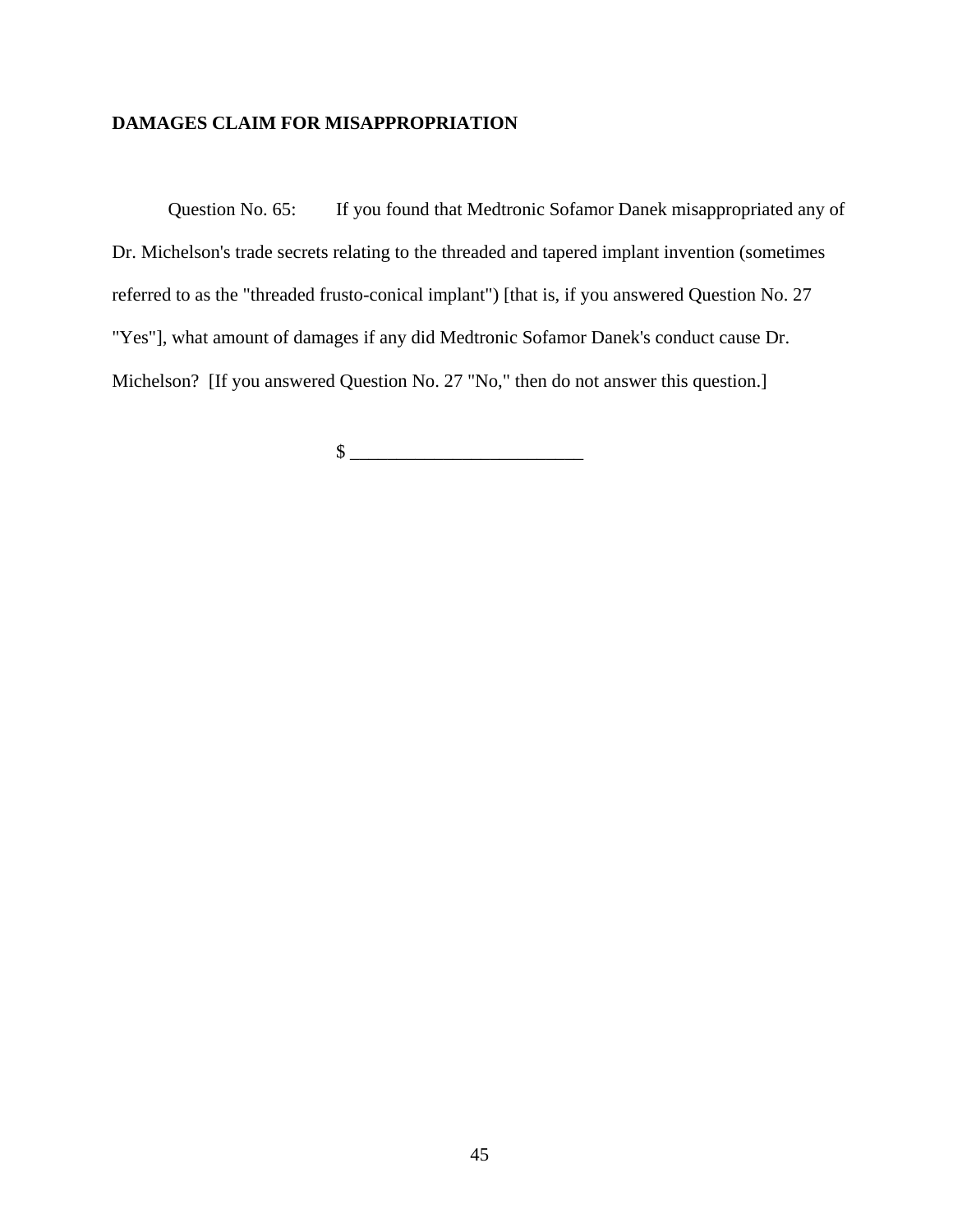# **DAMAGES CLAIMS FOR TORTIOUS INTERFERENCE WITH PROSPECTIVE BUSINESS RELATIONSHIPS**

Question No. 66: If you found that Medtronic Sofamor Danek intentionally interfered with any prospective business relationship between Dr. Michelson and another [that is, if you answered Question No. 28 "Yes"], what amount of damages if any did Medtronic Sofamor Danek's conduct cause Dr. Michelson? [If you answered Question No. 28 "No," then do not answer this question.]

 $\frac{\text{S}}{\text{S}}$ 

Question No. 67: If you found that Medtronic, Inc. intentionally interfered with any prospective business relationship between Dr. Michelson and another (other than Medtronic Sofamor Danek) [that is, if you answered Question No. 29 "Yes"] , what amount of damages if any did Medtronic, Inc.'s conduct cause Dr. Michelson? [If you answered Question No. 29 "No," then do not answer this question.]

 $\frac{1}{2}$ 

Question No. 68: If you found that Medtronic, Inc. intentionally interfered with any prospective business relationship between Dr. Michelson and Medtronic Sofamor Danek [that is, if you answered Question No. 30 "Yes" and either Question No. 31 "Yes" or Question No. 32 "Yes"], what amount of damages if any did Medtronic, Inc.'s conduct cause Dr. Michelson? [If you answered Question No. 30 "No" or if you answered Question Nos. 31 and 32 "No," then do not answer this question.]

 $\frac{1}{2}$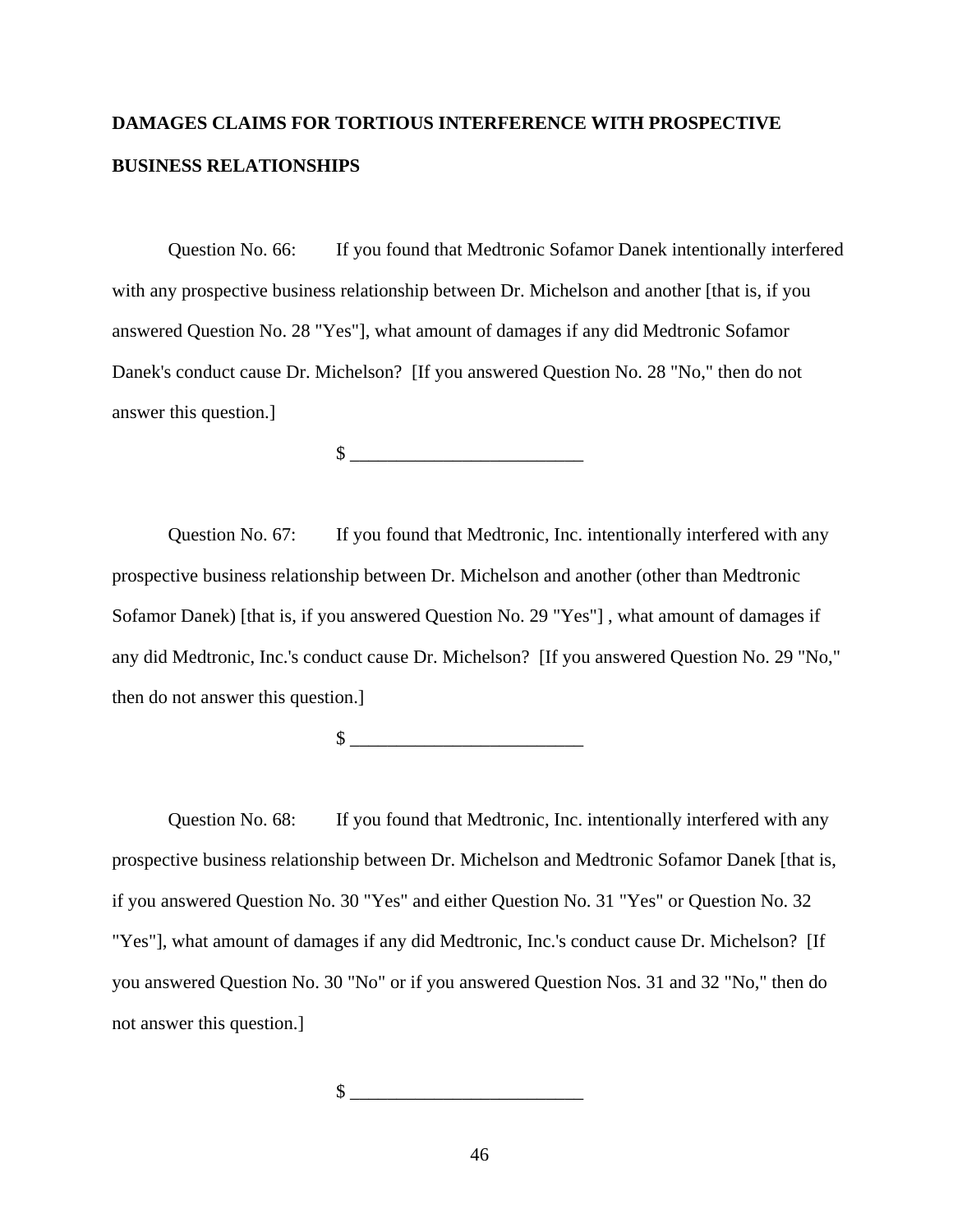# **DAMAGES CLAIM FOR PATENT INFRINGEMENT**

Question No. 69: If you found for Dr. Michelson on any of Dr. Michelson's claims for patent infringement [that is, if you answered any part of Question Nos. 33, 34, 35, 36, 37, 38, or 39 "Yes"], what do you find is the reasonable royalty percentage due Dr. Michelson to compensate for the damage caused by Medtronic Sofamor Danek's infringement? \_\_\_\_\_\_\_\_% Insert in the blank space the percentage of the gross revenues of the implants, instruments and methods comprising the infringing systems, you determine is the reasonable royalty rate. [Please fill in a number on the line before the percent sign]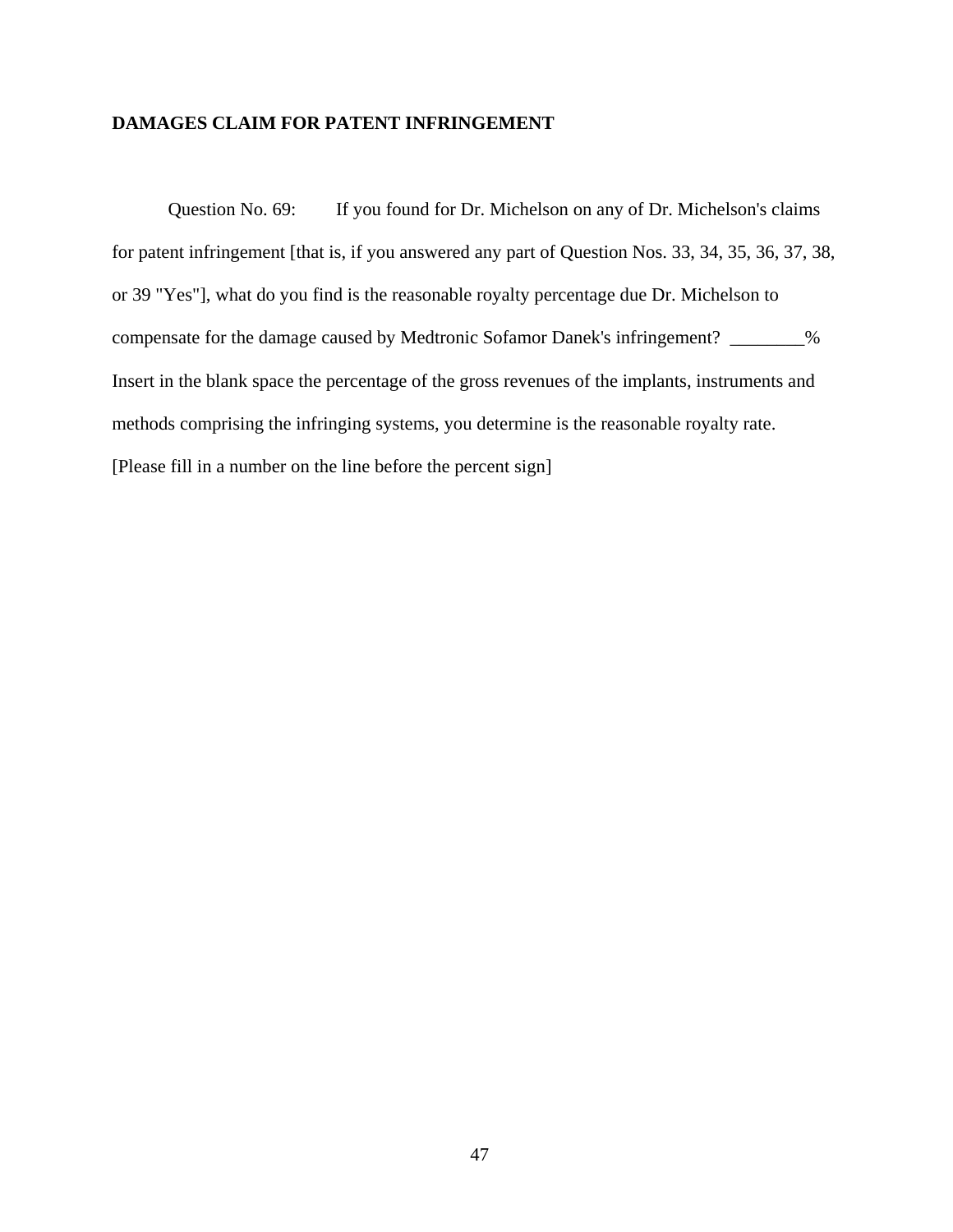#### **DAMAGES CLAIMS OF MEDTRONIC SOFAMOR DANEK**

Enter for each question, the amount of damages, if any, Medtronic Sofamor Danek has proven it incurred.

# **DAMAGES CLAIM FOR BREACH OF THE PURCHASE AGREEMENT**

For Question No. 70, Medtronic Sofamor Danek seeks nominal damages for every breach you have found of the Purchase Agreement.

Question No. 70: If you find that Dr. Michelson breached the Purchase Agreement in the following ways, please award nominal damages of one dollar for Dr. Michelson's breaches:

(a) competing with Medtronic Sofamor Danek, either directly or indirectly, with respect to the Technology and the Medical Device (Section 3.2 of the Purchase Agreement) [refer to Question No. 7, if you answered "Yes," then award nominal damages]?

 $\mathbb{S}$ 

(b) failing to cooperate in all respects with Medtronic Sofamor Danek to ensure Medtronic Sofamor Danek's quiet enjoyment of the Technology and the Medical Device (Section 3.2 of the Purchase Agreement) [refer to Question No. 8, if you answered "Yes," then award nominal damages]?

 $\frac{\sqrt{2}}{2}$ 

(c) failing to give written notice and an opportunity to cure (Sections 12.6 and 12.14 of the Purchase Agreement) [refer to Question No. 9, if you answered "Yes," then award nominal damages]?

 $\frac{1}{2}$ 

(d) violating the implied covenant of good faith and fair dealing [refer to Question No. 10, if you answered "Yes," then award nominal damages]?

 $\frac{1}{2}$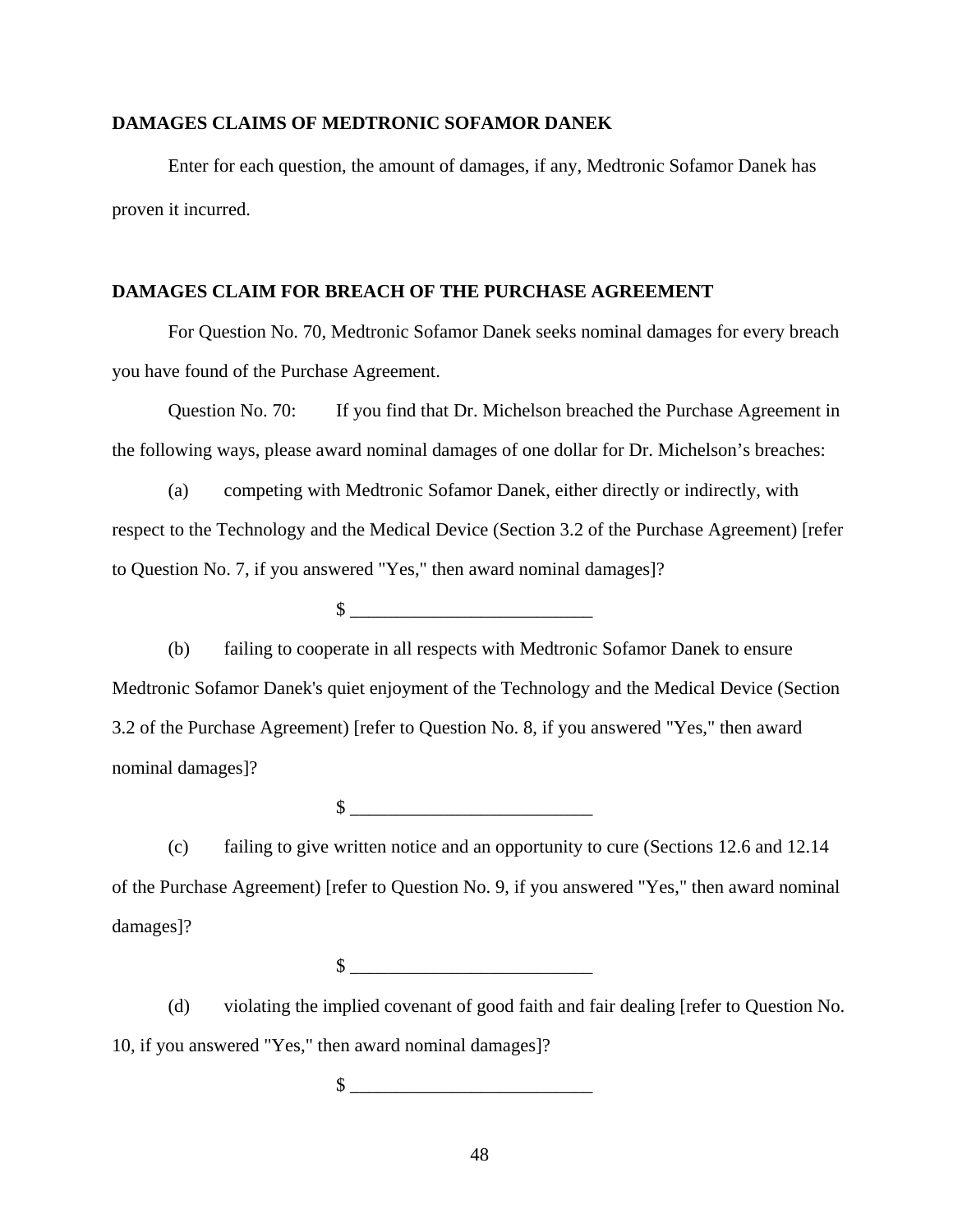#### **DAMAGES CLAIM FOR BREACH OF THE LICENSE AGREEMENT**

For Question No. 71, Medtronic Sofamor Danek seeks nominal damages for every breach you have found of the License Agreement.

Question No. 71: If you found that Karlin Technology breached the License Agreement in the following ways, please award nominal damages of one dollar for Karlin Technology's breaches:

(a) competing with Medtronic Sofamor Danek, either directly or indirectly, with respect to the Technology and the Medical Device (Section 3.2 of the License Agreement) [refer to Question No. 19, if you answered "Yes," then award nominal damages]?

 $\mathbb{S}$ 

(b) failing to cooperate in all respects with Medtronic Sofamor Danek to ensure Medtronic Sofamor Danek's quiet enjoyment of the Technology and the Medical Device (Section 3.2 of the License Agreement) [refer to Question No. 20, if you answered "Yes," then award nominal damages]?

 $\frac{\sqrt{3}}{2}$ 

(c) failing to give written notice and an opportunity to cure (Sections 13.6 and 13.14 of the License Agreement) [refer to Question No. 21, if you answered "Yes," then award nominal damages]?

 $\circ$ 

(d) violating the implied covenant of good faith and fair dealing [refer to Question No. 22, if you answered "Yes," then award nominal damages]?

 $\frac{1}{2}$   $\frac{1}{2}$   $\frac{1}{2}$   $\frac{1}{2}$   $\frac{1}{2}$   $\frac{1}{2}$   $\frac{1}{2}$   $\frac{1}{2}$   $\frac{1}{2}$   $\frac{1}{2}$   $\frac{1}{2}$   $\frac{1}{2}$   $\frac{1}{2}$   $\frac{1}{2}$   $\frac{1}{2}$   $\frac{1}{2}$   $\frac{1}{2}$   $\frac{1}{2}$   $\frac{1}{2}$   $\frac{1}{2}$   $\frac{1}{2}$   $\frac{1}{2}$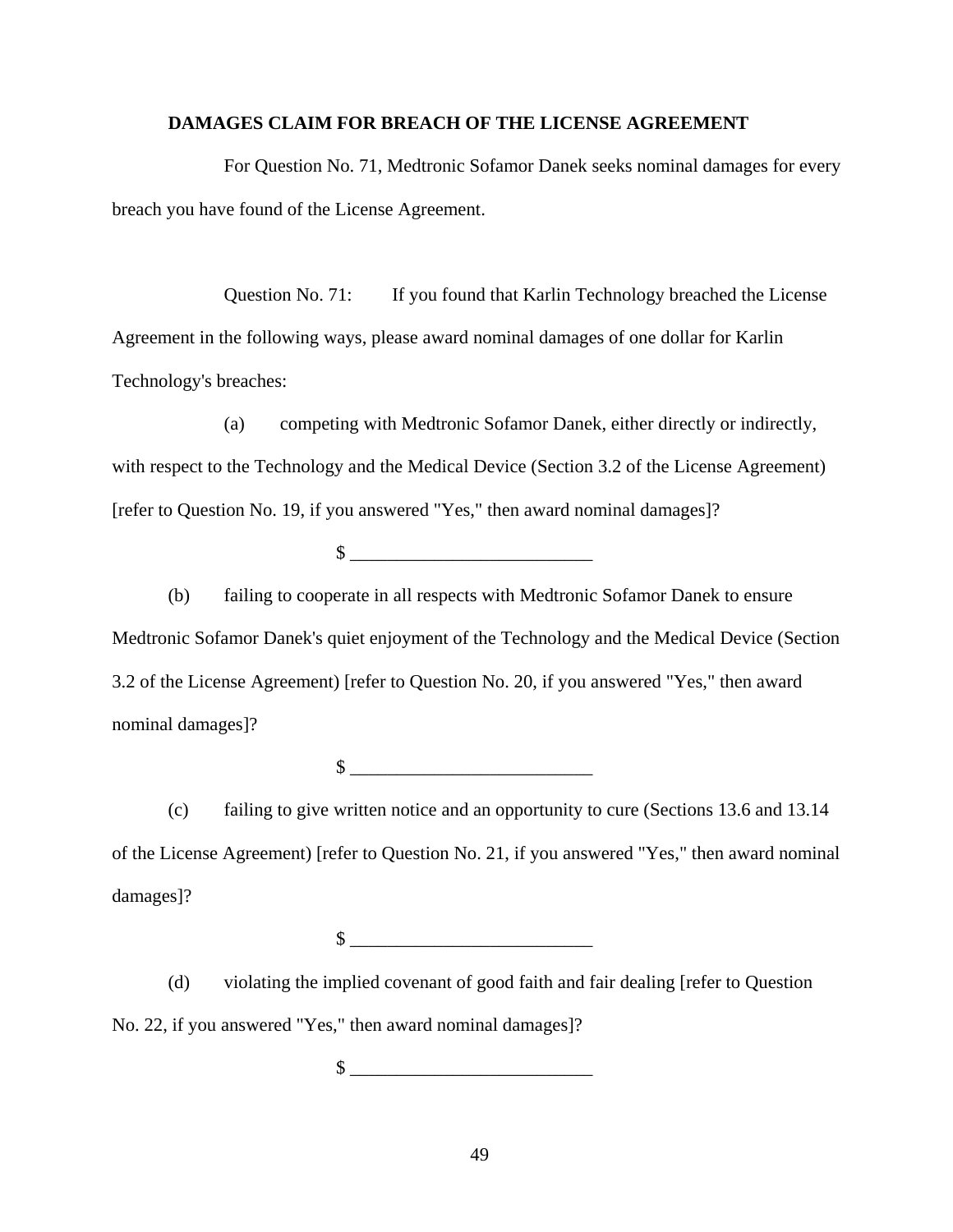#### **PUNITIVE DAMAGES CLAIMS**

If both liability and damages (either compensatory or nominal damages) have been found with regard to the specific issues raised in the questions set out earlier in this verdict form, then as to each specific finding of both liability and damages you should now answer an additional question. For example, if you have answered Question No. 45 Subpart (2) as to the Bryan Cervical Disc "Yes" and you inserted an additional royalty amount in Subpart (3), then you should answer an additional question. Since Question Nos. 45, 46, 47, 48, and 49 have numerous subparts remember that as to those questions you should consider only the subparts as to which both answers (subparts (1) and (2)) are "Yes" and an additional royalty amount has been found.

Question No. 72: The additional question you must answer under these circumstances is, has Dr. Michelson or Karlin Technology proven by clear and convincing evidence that Medtronic Sofamor Danek (or Medtronic, Inc. for Question No. 72(o)) acted in a manner that was reckless, intentional, fraudulent, or malicious?

Question No. 72(a): Having answered Question No. 45 and determined an amount of damages under that question, we the jury now answer the additional question set out in Question No. 72 \_\_\_\_\_\_\_\_\_\_ (insert either "Yes" or "No" as to the specific question).

[A "Yes" answer is in favor of Dr. Michelson; a "No" answer is in favor of Medtronic Sofamor Danek.]

Question No. 72(b): Having answered Question No. 50 and determined an amount of damages under that question, we the jury now answer the additional question set out in Question No. 72 \_\_\_\_\_\_\_\_\_\_ (insert either "Yes" or "No" as to the specific question).

[A "Yes" answer is in favor of Dr. Michelson; a "No" answer is in favor of Medtronic Sofamor Danek.]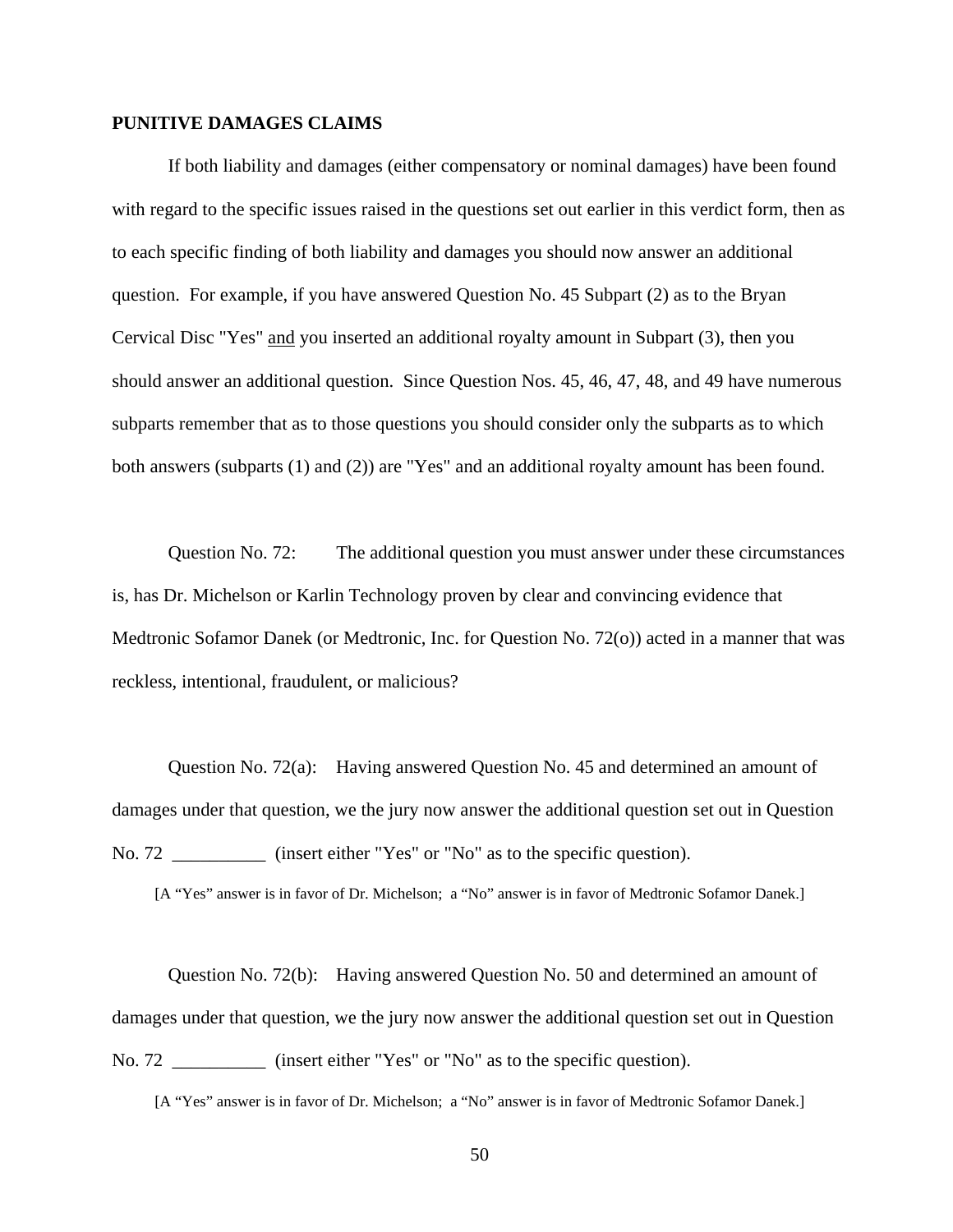Question No. 72(c): The Court has already found that Medtronic Sofamor Danek breached the name attribution provisions of the Purchase Agreement and awarded nominal damages of one dollar for that breach because specific actual damages could not be proven. The Court having determined an amount of damages, we the jury now answer the additional question set out in Question No. 72 \_\_\_\_\_\_\_\_\_\_\_\_ (insert either "Yes" or "No" as to the specific question).

[A "Yes" answer is in favor of Dr. Michelson; a "No" answer is in favor of Medtronic Sofamor Danek.]

Question No. 72(d): Having answered Question No. 51 and determined an amount of damages under that question, we the jury now answer the additional question set out in Question No. 72 \_\_\_\_\_\_\_\_\_\_\_ (insert either "Yes" or "No" as to the specific question).

[A "Yes" answer is in favor of Dr. Michelson; a "No" answer is in favor of Medtronic Sofamor Danek.]

Question No. 72(e): Having answered Question No. 53 and determined an amount of damages under that question, we the jury now answer the additional question set out in Question No. 72 \_\_\_\_\_\_\_\_\_\_\_ (insert either "Yes" or "No" as to the specific question).

[A "Yes" answer is in favor of Dr. Michelson; a "No" answer is in favor of Medtronic Sofamor Danek.]

Question No. 72(f): Having answered Question Nos. 46 and 54 and determined an amount of damages under those questions, we the jury now answer the additional question set out in Question No. 72  $\qquad \qquad$  (insert either "Yes" or "No" as to the specific question).

[A "Yes" answer is in favor of Karlin Technology; a "No" answer is in favor of Medtronic Sofamor Danek.]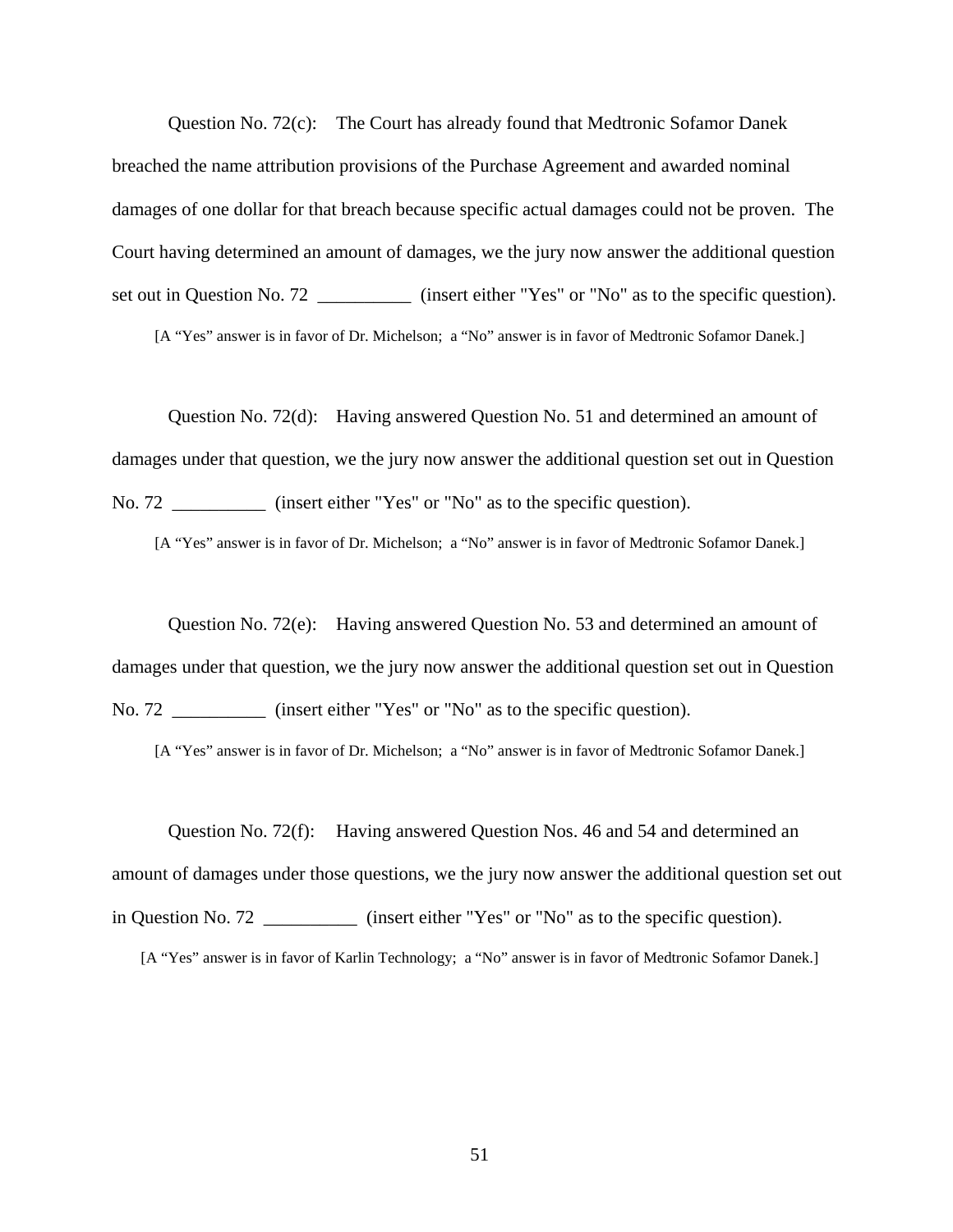Question No. 72(g): Having answered Question No. 55 and determined an amount of damages under that question, we the jury now answer the additional question set out in Question No. 72 \_\_\_\_\_\_\_\_\_\_\_\_ (insert either "Yes" or "No" as to the specific question).

[A "Yes" answer is in favor of Karlin Technology; a "No" answer is in favor of Medtronic Sofamor Danek.]

Question No. 72(h): The Court has already found that Medtronic Sofamor Danek breached the name attribution provisions of the License Agreement and awarded nominal damages of one dollar for that breach because specific actual damages could not be proven. The Court having determined an amount of damages, we the jury now answer the additional question set out in Question No. 72 \_\_\_\_\_\_\_\_\_\_\_\_ (insert either "Yes" or "No" as to the specific question). [A "Yes" answer is in favor of Karlin Technology; a "No" answer is in favor of Medtronic Sofamor Danek.]

Question No. 72(i): Having answered Question No. 56 and determined an amount of damages under that question, we the jury now answer the additional question set out in Question No. 72 **and September** (insert either "Yes" or "No" as to the specific question).

[A "Yes" answer is in favor of Karlin Technology; a "No" answer is in favor of Medtronic Sofamor Danek.]

Question No. 72(j): Having answered Question No. 57 and determined an amount of damages under that question, we the jury now answer the additional question set out in Question No. 72 **and insert either "Yes" or "No" as to the specific question).** 

[A "Yes" answer is in favor of Karlin Technology; a "No" answer is in favor of Medtronic Sofamor Danek.]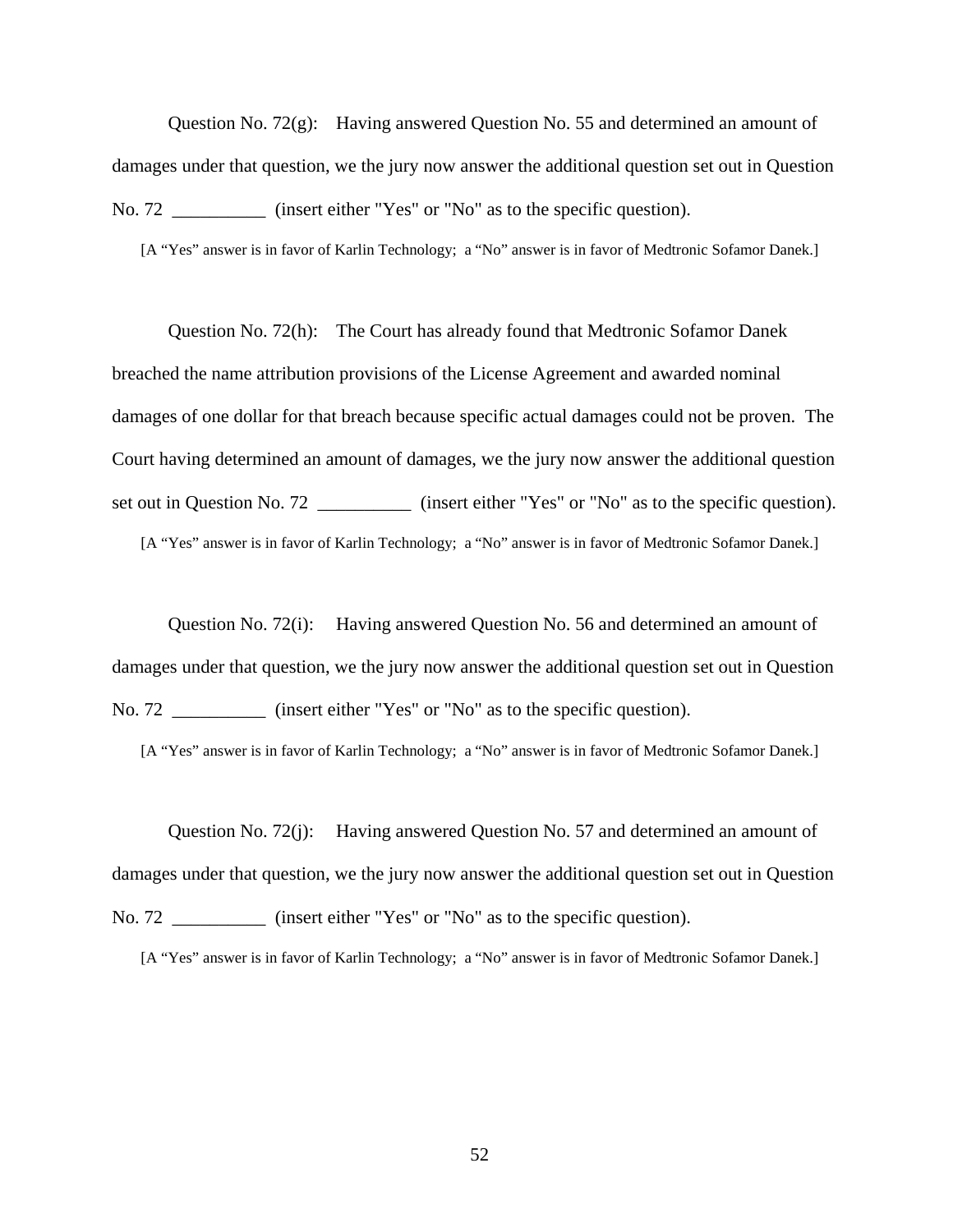Question No. 72(k): Having answered Question No. 59 and determined an amount of damages under that question, we the jury now answer the additional question set out in Question No. 72 \_\_\_\_\_\_\_\_\_\_\_\_ (insert either "Yes" or "No" as to the specific question).

[A "Yes" answer is in favor of Karlin Technology; a "No" answer is in favor of Medtronic Sofamor Danek.]

Question No. 72(l): Having answered Question No. 60 and determined an amount of damages under that question, we the jury now answer the additional question set out in Question No. 72 **and September** (insert either "Yes" or "No" as to the specific question).

[A "Yes" answer is in favor of Karlin Technology; a "No" answer is in favor of Medtronic Sofamor Danek.]

Question No. 72(m): Having answered Question No. 65 and determined an amount of damages under that question, we the jury now answer the additional question set out in Question No. 72 \_\_\_\_\_\_\_\_\_\_\_ (insert either "Yes" or "No" as to the specific question).

[A "Yes" answer is in favor of Dr. Michelson; a "No" answer is in favor of Medtronic Sofamor Danek.]

Question No. 72(n): Having answered Question No. 66 and determined an amount of damages under that question, we the jury now answer the additional question set out in Question No. 72 \_\_\_\_\_\_\_\_\_\_\_ (insert either "Yes" or "No" as to the specific question).

[A "Yes" answer is in favor of Dr. Michelson; a "No" answer is in favor of Medtronic Sofamor Danek.]

Question No. 72(o): Having answered Question Nos. 67 and 68 and determined an amount of damages under those questions, we the jury now answer the additional question set out in Question No. 72 \_\_\_\_\_\_\_\_\_\_ (insert either "Yes" or "No" as to the specific question).

[A "Yes" answer is in favor of Dr. Michelson; a "No" answer is in favor of Medtronic, Inc.]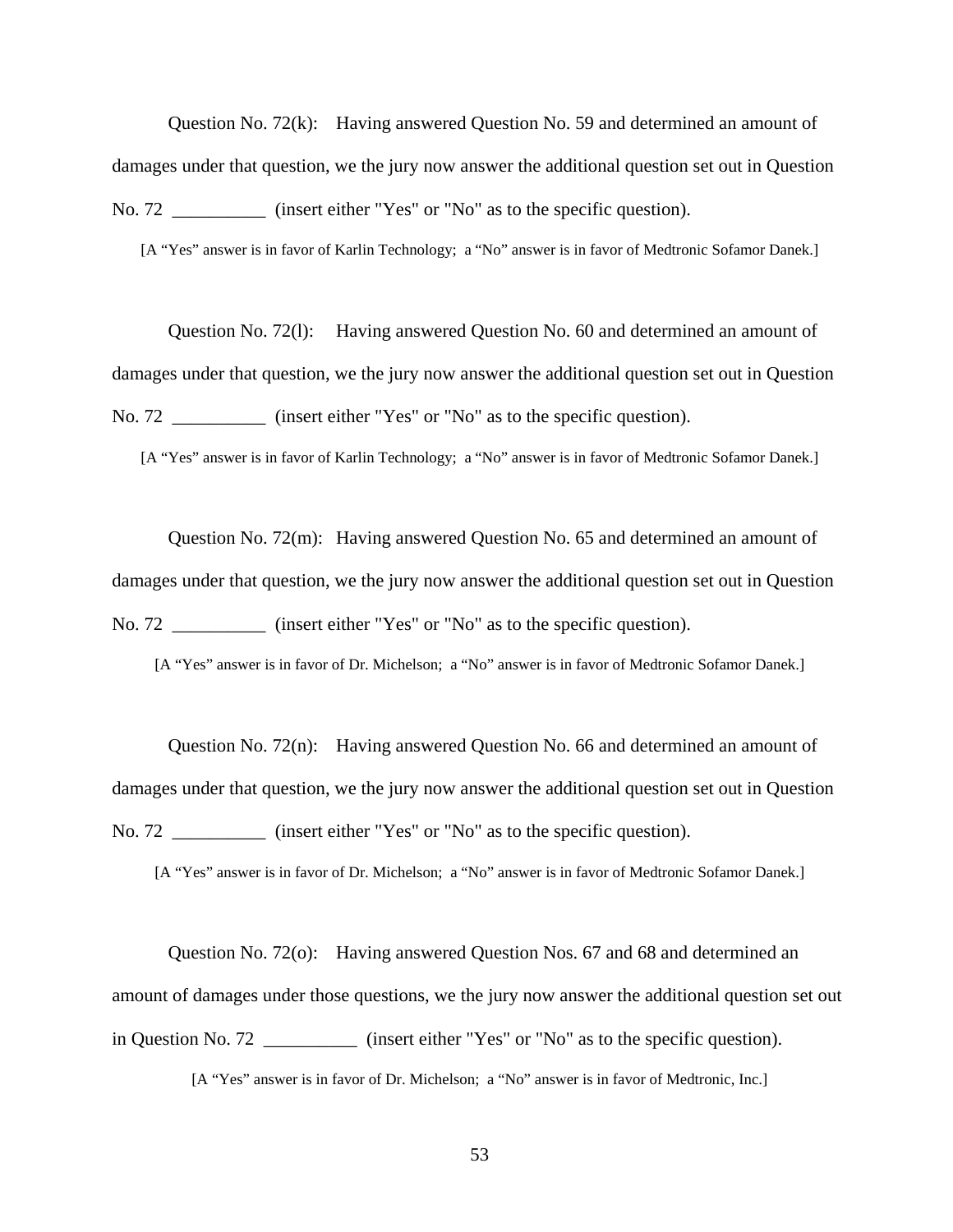| Presiding<br>: Juror: |  |
|-----------------------|--|
|                       |  |

After the presiding juror signs, then each juror should also sign, indicating agreement to each verdict (i.e., each answer) in the verdict form.

<u> Alexandro de la contrada de la contrada de la contrada de la contrada de la contrada de la contrada de la con</u>

<u> 1989 - Johann Barn, mars ar breithinn ar chwaraeth a bhaile ann an t-</u>

<u> 1999 - Jan Jawa</u>